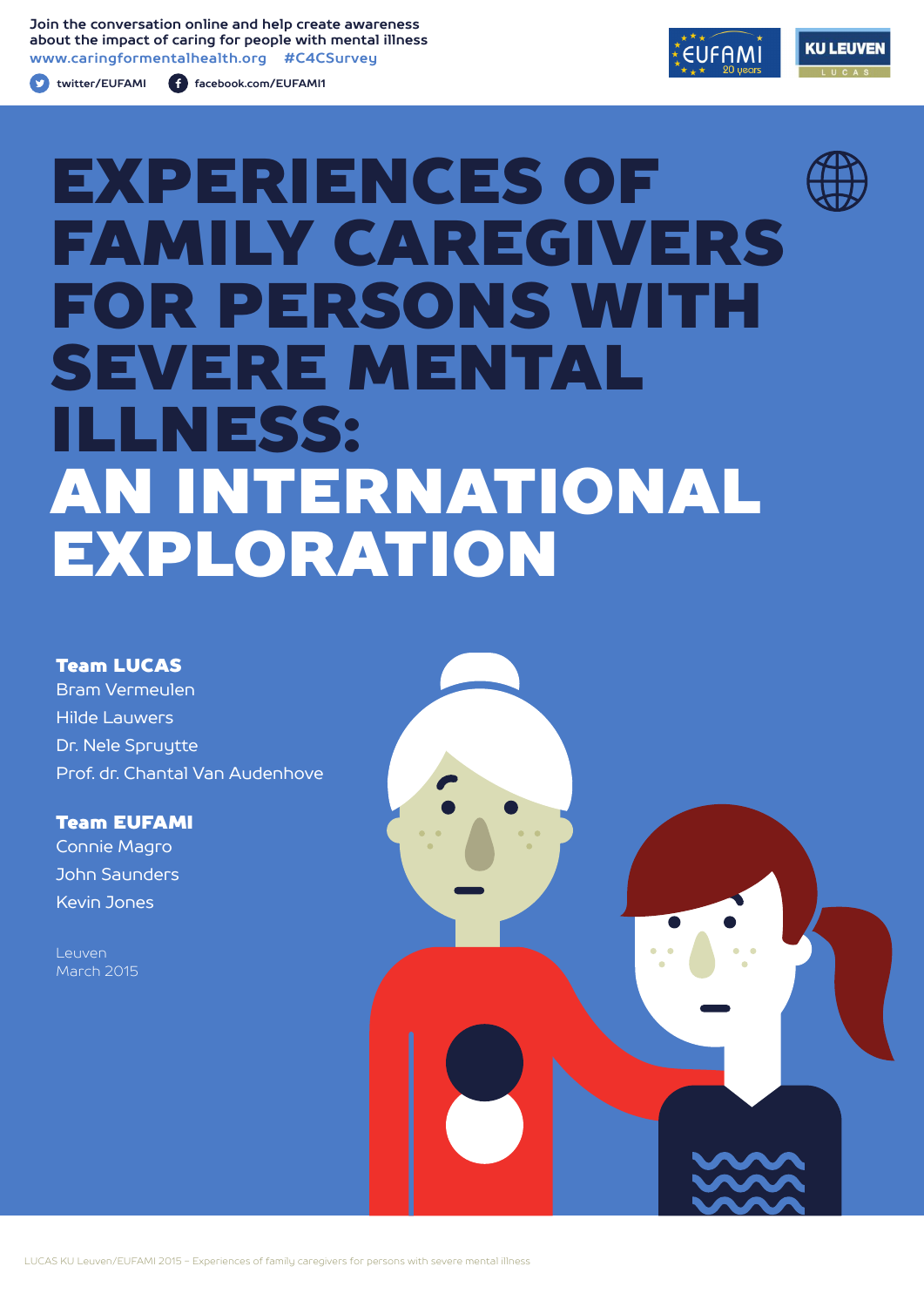#### THE CARING FOR CARERS (C4C) SURVEY REPORT 2015: RESULTS FROM 22 COUNTRIES

#### **Leuven, March 2015**

**Reference:** Vermeulen, B., Lauwers, H., Spruytte, N., Van Audenhove, C., Magro, C, Saunders, J. & Jones, K. (2015) Experiences of family caregivers for persons with severe mental illness: an international exploration. Leuven: LUCAS KU Leuven/EUFAMI.

EUFAMI received an educational grant from Lundbeck and Otsuka for the 'Experiences of family caregivers for persons with severe mental illness: an international exploration'.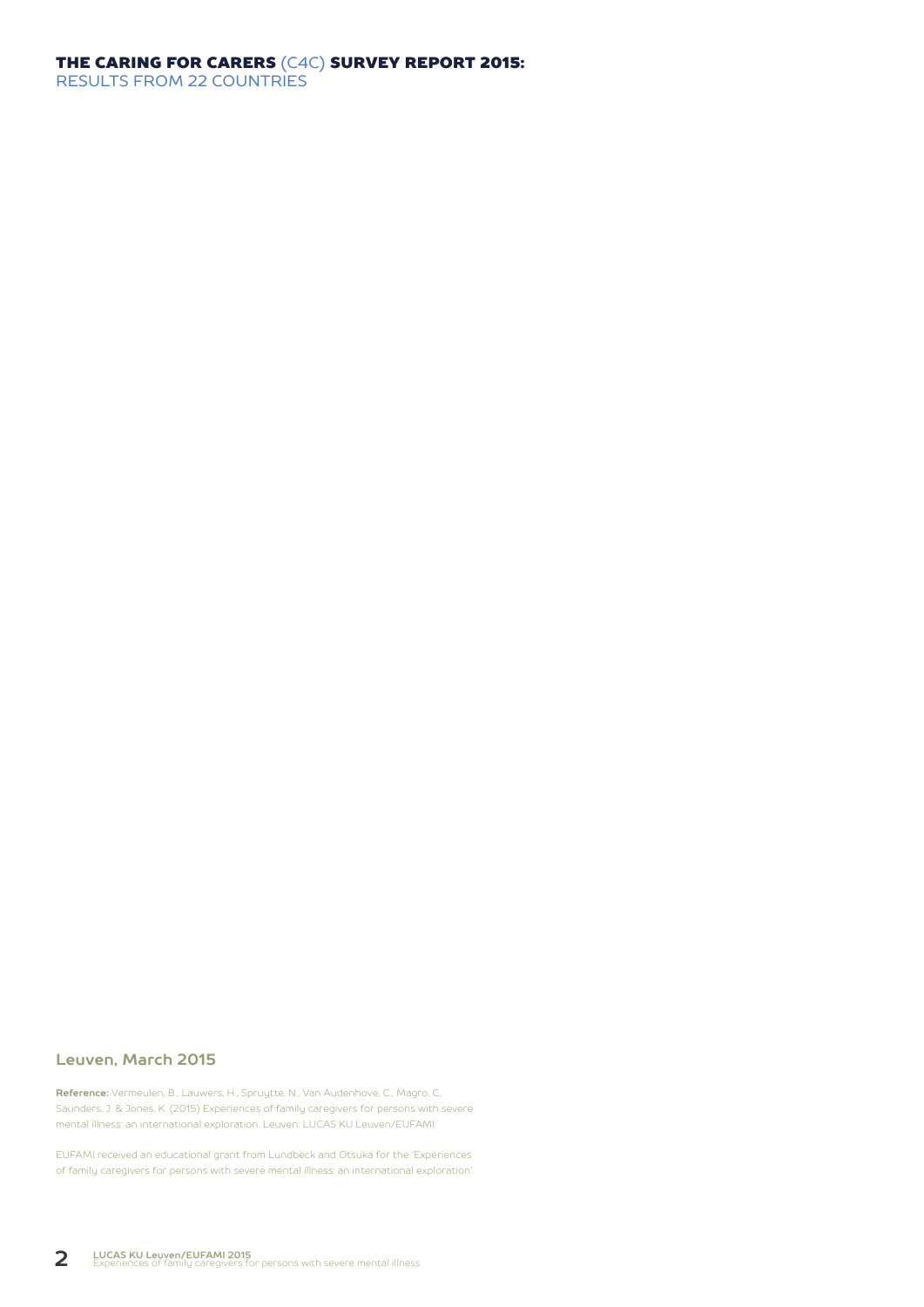# Colophon

#### EUFAMI

The European Federation of Families of People with Mental Illness (EUFAMI) is a European non-profit organisation registered in Belgium that advocates and works on behalf of families and family carers. EUFAMI is recognised as the 'credible voice' of families and carers in Europe. It was founded in 1992 and represents 41 family member associations in 22 European countries and one non-European country. For further information, please visit:

*www.eufami.org*

# LUCAS KU LEUVEN

LUCAS is the interdisciplinary Centre for Care Research and Consultancy of KU Leuven. Its mission is threefold: research, training and consultancy. In all three areas, LUCAS brings together insights from policy, practice and research, and this in constant dialogue with all stakeholders. Over the past twenty years, LUCAS has specialised in a number of crucial topics: social trends in care, care for the (demented) elderly, mental health care, communication in care relationships, and welfare, poverty and social exclusion.

*www.kuleuven.be/lucas*

#### **Team LUCAS**

Bram Vermeulen Hilde Lauwers Dr. Nele Spruytte Prof. dr. Chantal Van Audenhove

#### **Team EUFAMI**

Connie Magro John Saunders Kevin Jones

#### **Administrative support**

Kevin Agten Lut Van Hoof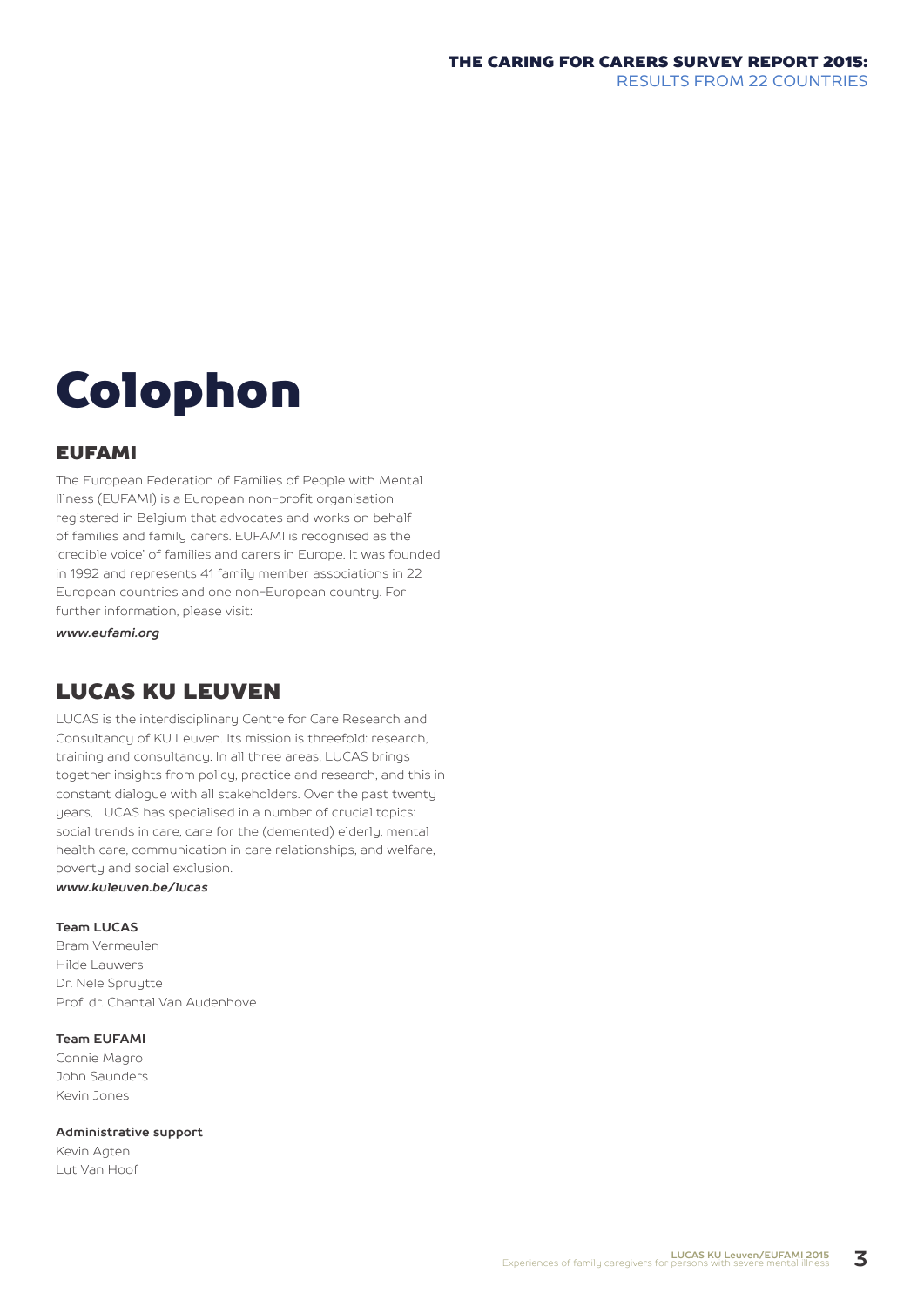# Contents

## **EXECUTIVE SUMMARY**

### CHAPTER 1

Family caregiving & severe mental illness

1 **Severe mental illness**..........**8**

 $\equiv$  Family caregiving for persons with **severe mental illness**..........**9**

## CHAPTER 2

Aim & methodology of this study

1 **Aim of the study**..........**11**

2 **Research Methods**...........**12**

- *2.1* Study design..........**12**
- *2.1.1* Participants..........**12**
- *2.1.2* The questionnaire..........**13**
- *2.1.3* Statistical analysis..........**14**
- *2.2* Role of the partners..........**14**

## CHAPTER 3

#### Results

- 1 **Caregiver characteristics**..........**15**
- 2 **Family caregivers' experiences: perceived stigma, burden and positive caregiving experiences**..........**17**
	- *2.1* Perceived stigma..........**17**
	- *2.2* Burden..........**20**
	- *2.2.1* Emotional burden..........**20**
	- *2.2.2* Social burden..........**20**
	- *2.2.3* Concerns about safety..........**21**
	- *2.2.4* Physical burden..........**21**
	- *2.2.5* Financial burden..........**22**
	- *2.2.6* Relationship burden..........**22**
	- *2.2.7* Overview of most frequent burden..........**23**
	- *2.2.8* Cumulative burden across multiple life domains........**24**
	- *2.2.9* Risk factors of caregiver burden.........**25**

2.3 **Positive caregiving experiences**.........**27** 3 **Satisfaction with information, advice & support from professional caregivers**.........**29** 3.1 Satisfaction with support received from different disciplines and parties.........**30** *3.1.1* Satisfaction with involvement in care.........**31** *3.1.2* Satisfaction with information and advice for family caregivers.........**31** 3.1.3 Satisfaction with support from medical and/or care staff.........**32** *3.2* Risk factors of dissatisfaction with professional support.........**32** 4 **The need for support and respite for caregivers**.........**34** *4.1* Unmet need of support.........**34** *4.2* Expectations of EUFAMI and family member organisations.........**35** *4.3* Use of respite..........**36** 4.4 Risk factors for being unable to take a break from caregiving..........**37**

## CHAPTER 4

#### Summary, conclusions & recommendations

- 1 **Summary and conclusions**..........**38**
- 2 **Recommendations**..........**42**

## REFERENCES AND APPENDICES

References..........**<sup>43</sup>**

Appendices..........**<sup>44</sup>**

- 1 **Family caregiver organisations that distributed the questionnaire**..........**44**
- 2 **The Questionnaire**..........**45**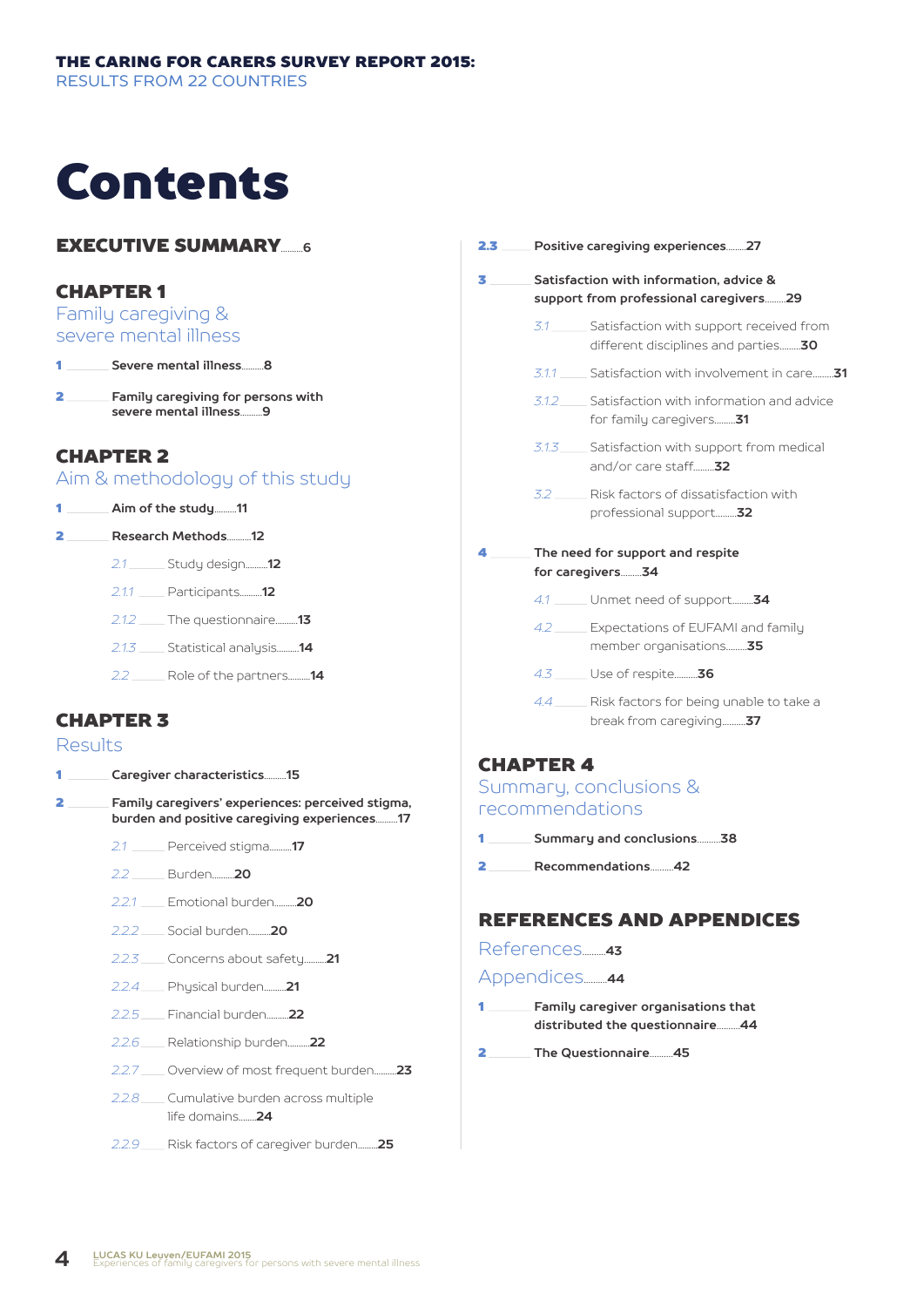## LIST OF TABLES

Table 1: Response by country..........**12**

**Table 2:** Socio-demographic and caregiving-related characteristics of family caregivers of persons with severe mental illness (n=1111)..........**16**

Table 3: Mean caregiver scores on the items of the perceived stigma scale..........**18**

**Table 4:** Univariate and multivariate associations of caregiver characteristics with intensity of perceived stigma as dependent variable..........**19**

**Table 5:** Overview of most frequent burden of family caregivers of persons with severe mental illness, across life domains..........**23**

**Table 6:** Illustration of cumulative burden of caregivers across multiple life domains..........**24**

**Table 7:** Bivariate relations between caregiver characteristics and burden..........**26**

**Table 8:** Mean scores of family caregivers on the items of the positive subscale of the Experience of Caregiving Inventory..........**28**

**Table 9:** Univariate and multivariate associations of family caregiver characteristics with intensity of positive caregiving experiences as dependent variable..........**28**

**Table 10:** Overview of caregiver satisfaction with professional support..........**29**

**Table 11:** Bivariate relations between caregiver characteristics and dissatisfaction with professional support..........**33**

**Table 12:** Bivariate relations between caregiver characteristics and being unable to take a break from caring..........**37**

**Table 13:** Family caregiver organisations that distributed the questionnaire..........**44**

## LIST OF FIGURES

```
Figure 1: Being treated differently (in %, N=1111)..........17
```
Figure 2: Perceived stigma (in %, N=1111)..........**18**

Figure 3: Emotional burden (in %, N=1111)..........**20**

Figure 4: Social burden (in %, N=1111)..........**20**

Figure 5: Concerns about safety (in %, N=1111)..........**21**

Figure 6: Physical burden (in %, N=1111)..........**21**

Figure 7: Financial burden (in %, N=1111)..........**22**

**Figure 8:** Quality of the relationship between caregiver and patient (in %, N=1111)..........**22**

Figure 9: Positive caregiving experiences (in %, N=1111)..........**27**

Figure 10: Satisfaction with the support received from different disciplines and parties (in %, N=1111)..........**30**

**Figure 11:** Satisfaction with involvement in care (in %, N=1111)..........**31**

**Figure 12:** Satisfaction with information and advice for carers (in %, N=1111)..........**31**

Figure 13: Satisfaction with support from medical and/or care staff (in %, N=1111 )..........**32**

Figure 14: Unmet need of support (in %, N=1111)..........**34**

Figure 15: Expectations of EUFAMI and family member organisations (in %, N=1111)..........**35**

Figure 16: Taking a break from caring (in %, N=1111)..........**36**

Figure 17: Types of support caregivers use to take a break from caring (in %, N=1111)..........**36**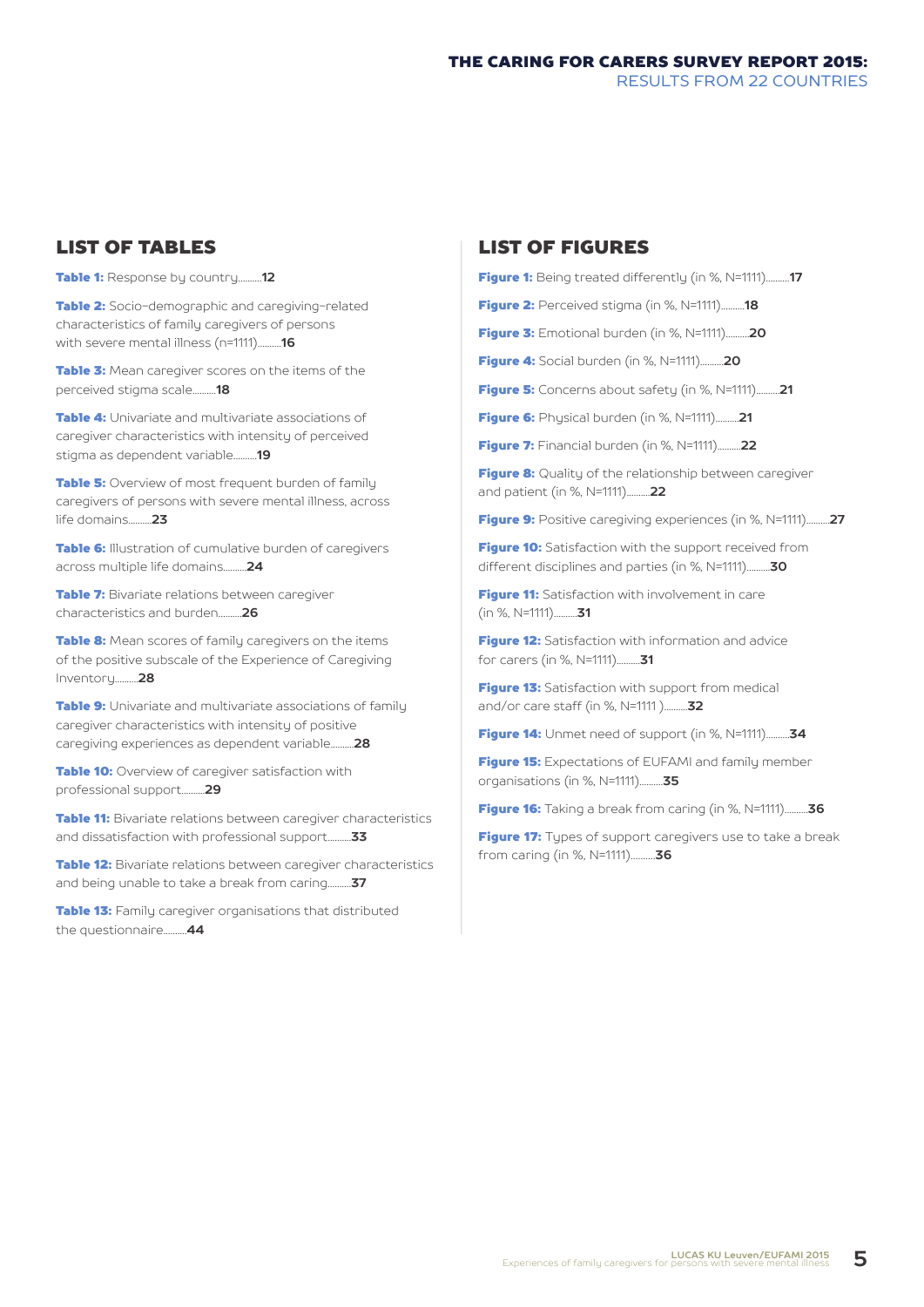# Executive Summary

**Family caregivers (relative, family member, non-paid caregiving and support) play a central role in the care of persons with severe mental illness. Following the current mental health reform in developed countries - from hospitalbased care to community-based care – the expectations of family caregivers has increased. Scientific survey-based research on the experiences of family caregivers has been done, however results are not recent, is often based on single-country samples, and only covers a limited scope of life domains.**

This exploratory study aims to assess the experiences of family caregivers in caring for a relative with severe mental illness, from an international perspective. LUCAS, the Centre for Care Research and Consultancy of the KU Leuven conducted the study in cooperation with the European Federation of Families of People with Mental Illness (EUFAMI). The study is a multisite, cross-sectional survey undertaken in 22 countries (Australia, Austria, Belgium, Canada, Cyprus, Denmark, Finland, France, Germany, Greece, Ireland, Israel, Italy, Malta, Netherlands, Norway, Portugal, Russia, Spain, Sweden, Switzerland and UK). Questionnaires were completed by 1,111 family caregivers, caring for a person with a severe mental illness. All these family caregivers are linked with a family caregiver organisation.

### Who are the family caregivers of persons with severe mental illness?

The typical family caregiver for a person with severe mental illness participating in this study is a woman around 60 years old caring for her child with schizophrenia.

The typical nature of family caregiving in mental illness is a long-standing (ca. 15 years) and time- consuming task (22 hours a week). Additionally, family caregivers often do not have other relatives to share these caregiving responsibilities with (36% of carers are the only caregiver).

#### What can be said about caregiving burden, positive caregiving experiences and stigma?

Family caregivers of persons with severe mental illness experience burden on several life domains. One in four feel unable to cope with the constant anxiety of caring (emotional burden), and one in three feel isolated and lonely (social burden). Typical for mental illness are worries about relapse, such that it puts their safety at risk. One third of family caregivers feel that the caring role makes their own physical health worse (physical burden). One in two worries about the financial situation of the person they care for (financial burden) and is also concerned about the person becoming too

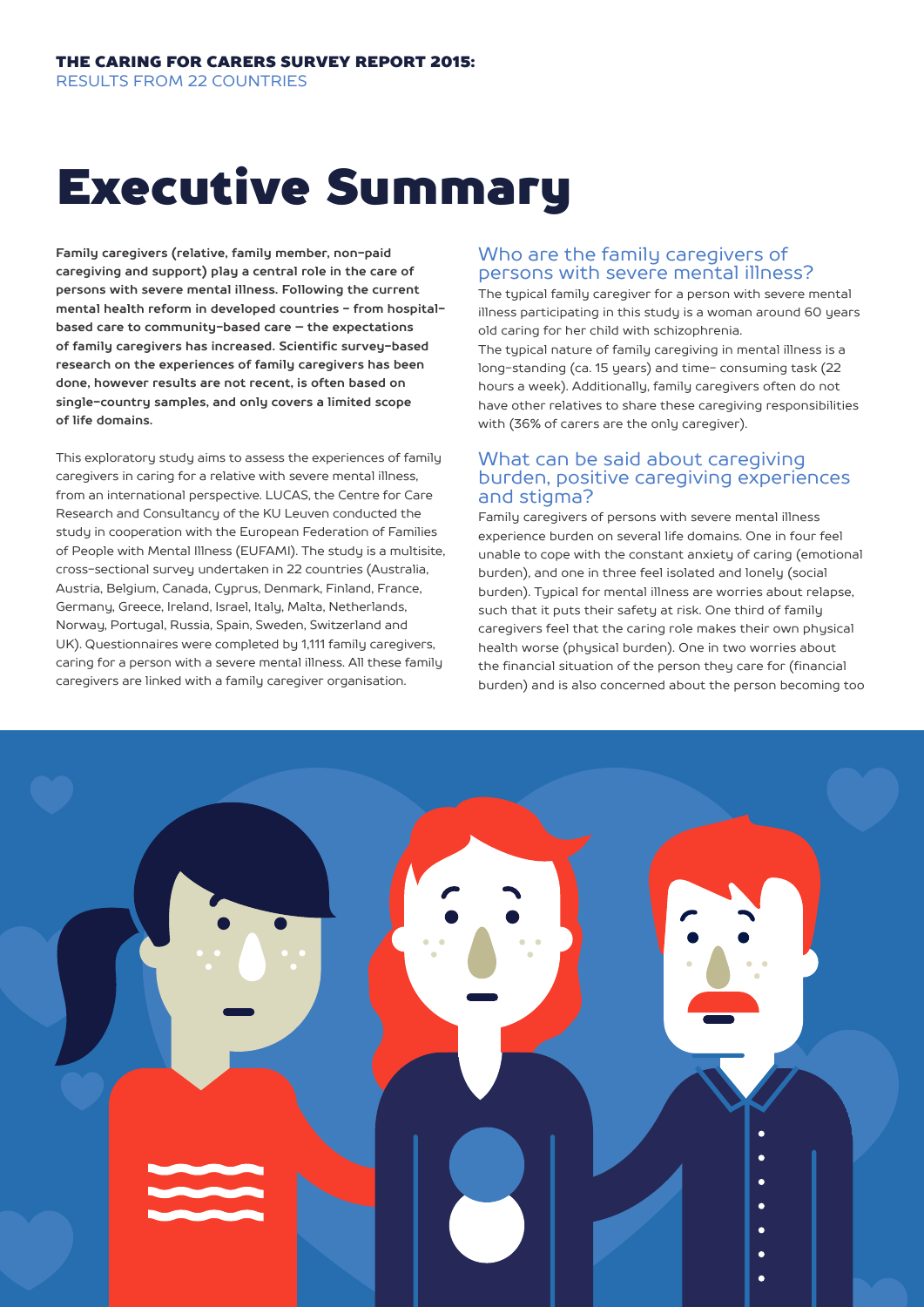dependent on them in the future (relationship burden). One in three family caregivers experience burden on at least three life domains.

Caregiving can also involve positive experiences. Seven out of 10 family caregivers state that they have become more understanding of others with problems, and more than half has discovered inner strength. However, although the experience of caregiving has both negative (burden) and positive (resilience) aspects, this balance is precarious. More than one in three family caregivers are at the point of reaching a 'breaking point'

Several risk factors can be identified. Special attention should be given to female caregivers, younger caregivers and caregivers who have difficulties getting by.

Mental illness carries stigma and these stigmatising processes extend to caregivers. Around 15% of family caregivers feel they are treated differently because of the mental illness of the person they care for.

#### Are family caregivers of persons with severe mental illness satisfied with the information, advice and support received from professional caregivers?

With regards to 'satisfaction with support' reported by different disciplines and parties, we found that there are two sides to the story. For instance, 39% of the family caregivers are dissatisfied with the support received from doctors, but 39% are satisfied.

There is a similar picture with respect to information and advice available for family caregivers. Family caregivers find information provided easy to understand (58%), and they know who to go to for information and advice (42%), yet we see that one third are dissatisfied with information on who to contact in case of an emergency (36%). Almost half of the family caregivers are dissatisfied with information given on how the illness of their relative will develop in the longer-term (46%). One third of the family caregivers are satisfied with the involvement in, and the ability to influence, important decisions (37-38%), while four in 10 feel dissatisfied about this (43-44%).

All in all, we see that information and advice are appreciated by family caregivers, but that the highest dissatisfaction is present in respect of the support they receive from professionals. Only four in 10 carers feel that medical and care staff takes them seriously. Half of the caregivers are dissatisfied with the ability to seek help and support from professional staff for their own needs. (49%).

### Do family caregivers of persons with severe mental illness need other support and respite?

Almost all family caregivers of persons with severe mental illness who participated in this study would appreciate some additional support in their role as a carer (93%), and nearly half would like a significant amount of additional support (46%). If they do use respite, family caregivers rely mostly on friends and family (36%). The use of paid respite care is very low (6-8%).

In summary, this international survey reconfirms that caring for a relative with a severe mental illness like schizophrenia or depression, involves an enormous commitment, leading to a culmination of burden but also to more positive caregiving experiences. Family caregivers acknowledge the information and advice that is offered to them, but are mainly asking for additional support.

These results confront us all with the reality that there is inadequate recognition of caregivers in mental health care. Therefore, we recommend advancing a paradigm shift that views family caregivers of persons with severe mental illness as a resource and a partner in the care requirements of persons with severe mental illness around the world.

This international study focuses on just over 1000 family caregivers of people with severe mental illness who are linked with a family caregiver organization. Research participants filled in a questionnaire about their experiences, well-being and needs.

In the first chapter, we briefly contextualise what is already known about severe mental illness and family caregiving. In the second, we describe the method used in this research, i.e. a quantitative survey. The third chapter contains the results from the survey. Finally, we summarise the main conclusion of this study.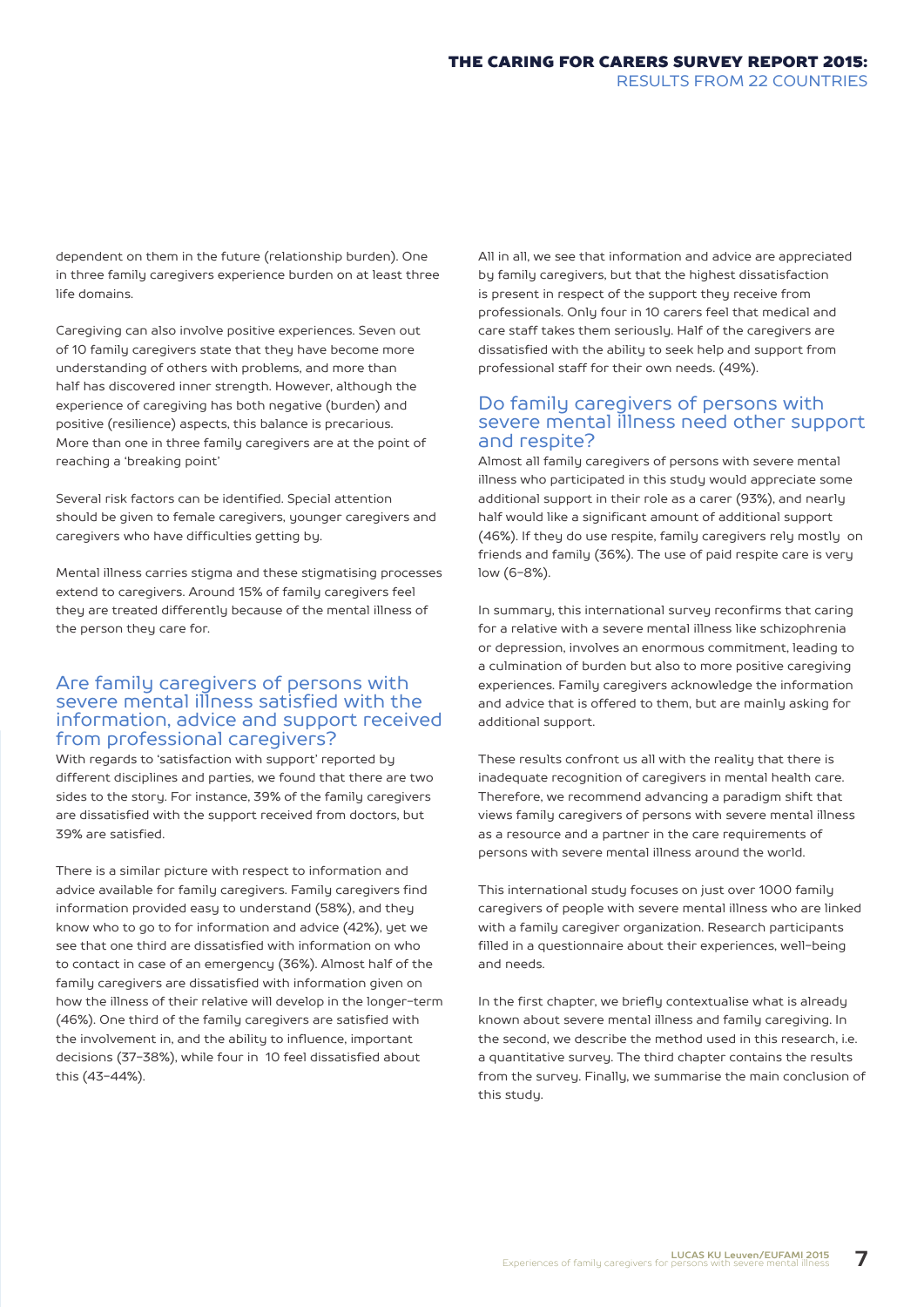#### THE CARING FOR CARERS SURVEY REPORT 2015: RESULTS FROM 22 COUNTRIES

# CHAPTER 1: FAMILY CAREGIVING & SEVERE MENTAL ILLNESS

# 1 Severe Mental Illness

**According to the World Health Organization (WHO), "health is a state of complete physical, mental and social well-being and not merely the absence of disease of infirmity". Mental health is an essential component of health, and the WHO defines it as "a state of well-being in which every individual realizes his or her own potential, can cope with the normal stresses of life, can work productively and fruitfully, and is able to make a contribution to her or his community."**

However, many people suffer from severe mental illness and often these conditions lead to chronic disability and impairments. The WHO states that neuropsychiatric conditions are the most important causes of disability, accounting for around one third of Years Lost due to Disability (YLD) among adults aged 15 years and over. The YLD measures the equivalent years of healthy life lost through time spent in states of less than full health.

Estimations indicate that, worldwide, about 151,2 million people have a unipolar depressive disorder, about 29,5 million of people have bipolar affective disorder, and 26,2 million people are diagnosed with schizophrenia (WHO, 2011).

Many people experience depressive feelings at some period in their life, however, the diagnosis of unipolar depressive disorder and severe depression can put serious burden on patients. Depression is the leading cause of burden of disease in high-income countries, representing 10 million of Disability-Adjusted Life Years (DALY's). One DALY represents the loss of the equivalent of one year of full health. Depression is the leading cause of disease burden for women in both highincome and low- and middle- income countries (WHO, 2008).

Bipolar disorder, formerly called manic depression, causes extreme mood swings that include emotional highs (mania or hypomania) and lows (depression). Bipolar disorder is the sixth leading cause of disability worldwide and has a lifetime prevalence of about 3% in the general population. Up to 2% of Europeans will have a bipolar disorder at some point in their life. Bipolar disorder, associated with considerable treatment needs, is associated with a high level of social and occupational burden for both the individual and family in a substantial number of cases (Pini et al, 2005; Tsuchiya et al, 2003; Weissman et al, 1996).

Schizophrenia is another severe mental illness, 'characterized by abnormal thinking, perceptual disturbances, and diminished or exaggerated emotional expression' (Fleischhacker et al., 2014). Diagnosis is typically established in adolescence or early adulthood and may lead to long-term support and care in various domains of psychosocial functioning. Incidence of schizophrenia is around 3 per 10.000, but prevalence is higher as schizophrenia is a chronic illness. It affects around 7 per 1.000 of the adult population, mostly those between 15 and 35 years (Chan, 2011). Worldwide, estimates are that schizophrenia affects at least 26 million people (Fleischhacker et al., 2014). Twice as many family caregivers are indirectly affected by this severe mental illness of their loved one. In the European Union, about 5 million people face schizophrenia (Wittchen et al., 2011). The World Health Organization has listed schizophrenia as one of the 10 leading global causes of disability (Murray et al., 1997; Murray et al., 2013).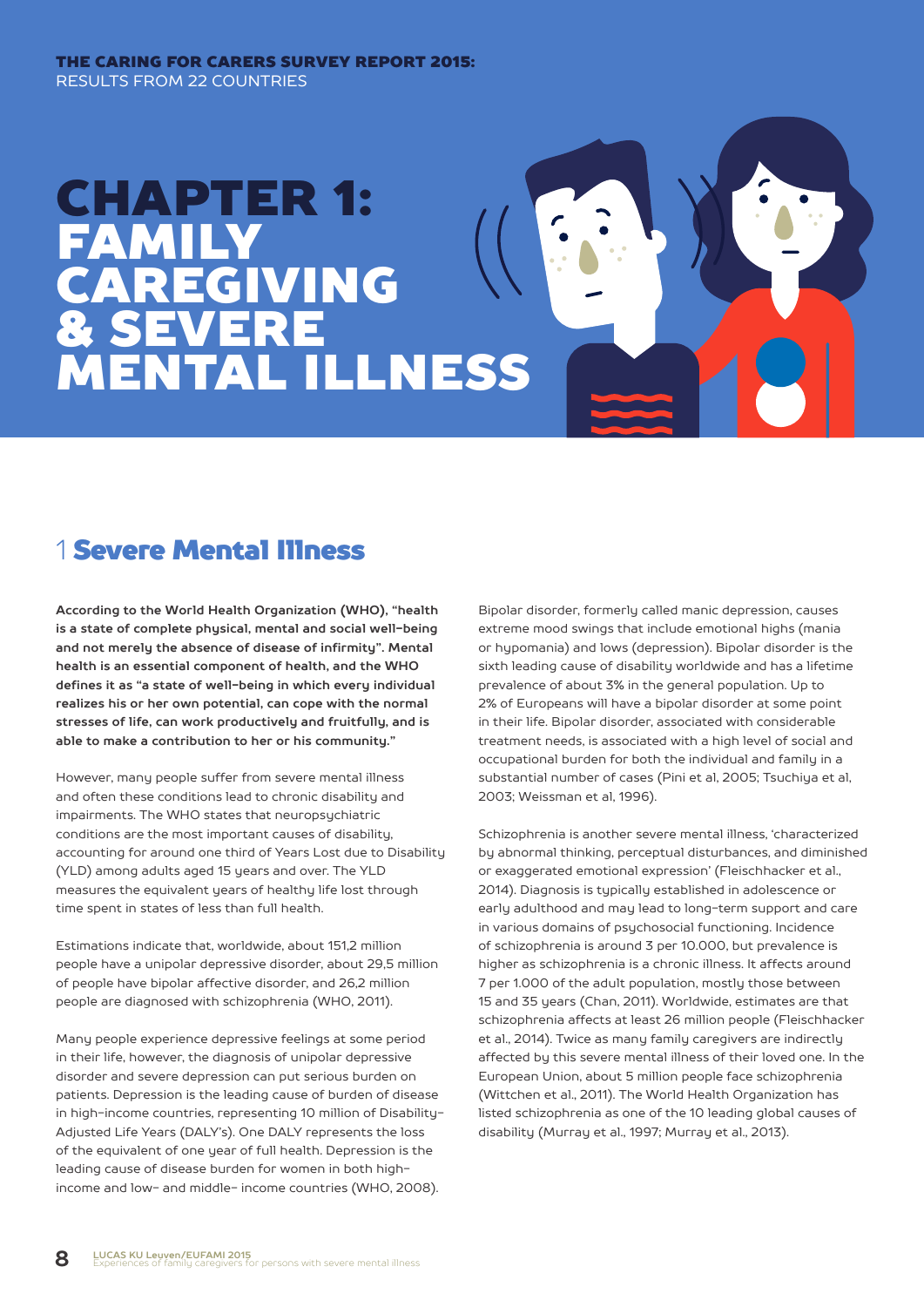In summary, severe mental illness such as depression, bipolar affective disorders or schizophrenia are serious conditions that disable the person for a long period of time. Typically, these mental illnesses have a chronic impact; with a circular course of periods in relative health and periods of relapse. People with severe affective or psychotic disorders need lifelong treatment and follow-up, combining medical treatment with rehabilitation and recovery-oriented approaches. These recovery-oriented interventions aim to maintain an optimal quality of life of the patient, despite the severe mental health problems (McGuire et al., 2014).

# 2 Family Caregiving for Persons with Severe Mental Illness

Traditionally, persons with severe mental illness require intensive treatment and often reside in specialised hospitals. However, in between periods of relapse, most persons with severe mental illness such as schizophrenia or depression live in the community and are cared for by their relatives.

Both in practice, policy and research there is a growing attention to the needs of family caregivers of persons with severe mental illness.

In practice, most of the care given to persons with severe mental illness is provided at home, when people reside in the community. In Western European countries the number of hospital beds for mental health problems has been steadily declining since the 1950s.

Mental health policies, especially those in European countries, are shifting towards more community-oriented care. This policy shift is also reflected in the growing importance of user and family organisations. The WHO Mental Health Atlas clarifies that family associations are present in 80% of the high-income countries and 39% of the low-income countries. In countries with family associations, these organisations frequently participate in legislation formation and in implementation in 38%. About 42% is not routinely consulted and 20% of the family associations are rarely or not consulted (WHO, 2011).

In research, this shift towards more support for persons with severe mental illness in the community, and more attention to the role of family members as caregivers, is also present. For instance, in the early 1950s increased research attention was given to the role of families in the relapse of schizophrenia, with the concept of 'Expressed Emotion' as core theme (Vaughn & Leff, 1985). The recent societal trend for the

reduction of in-patient beds in mental health institutions, and towards the more rapid discharge of the patient from hospital into the community has re-opened the research attention given to the role of family caregivers. There is a new line of inquiry on the experiences of family caregivers, which is in line with the bulk of caregiving research of other patient populations.

Currently, with the advances in treatment, the economic pressures and policy shifts towards community care, the expectation of family members has been profoundly modified. Increasingly, family members are expected to be present, close by and available. The family home has become an additional place for treatment. Frequently, the family is solicited as soon as the patient is discharged; even though he or she is often still in a fragile state, and the responsibility for medication often falls on the family members. In summary, more and more is expected of family caregivers, who have become a pillar in the recovery of the patient alongside formal caregivers (Jungbauer et al., 2003).

Yet, most families are poorly prepared for the increasing demands they face. Research evidence consistently shows that family caregivers of persons with schizophrenia generally lack adequate help and support (Chan, 2011). Overall, family caregivers of persons with severe mental illness experience moderate to high levels of burden (e.g. Caqueo-Urízar et al., 2014; Awad & Voruganti, 2013; Maldonado et al., 2005; Magliano et al., 1998; De Rick et al., 2000).

This concept of caregiver burden has broadened in recent years. The World Federation of Mental Health (2010) also highlights the physical, psychological, social, and financial problems experienced by families caring for a relative with a chronic or mental illness. Significantly, depressive disorders in family caregivers of schizophrenic patients are higher, which could indicate that mental health services should also be directed to the caregivers (El-Tantawy et al., 2010).

In the past decades, various studies have been published regarding the experience of family members of persons with severe mental illness: Fujino N. & Okamura H. (2009) , Lloyd M. & Carson A. (2005) , Pinfold V., Rapaport J. &Bellringer S. (2007) , Rapaport J., Bellringer S., Pinfold V., et al. (2006) , Roick C. et al. (2007), Rowe J. (2012), Wilkinson C. & McAndrew S. (2008).

However, a continuous and systematic registration in different Western countries of the experience of these family members, their problems and level of burden, is lacking. Although the family caregivers' experiences in mental illness has been well documented, we lack recent data and it is possible that differences between countries still persist, even after controlling individual or patient characteristics. Cultural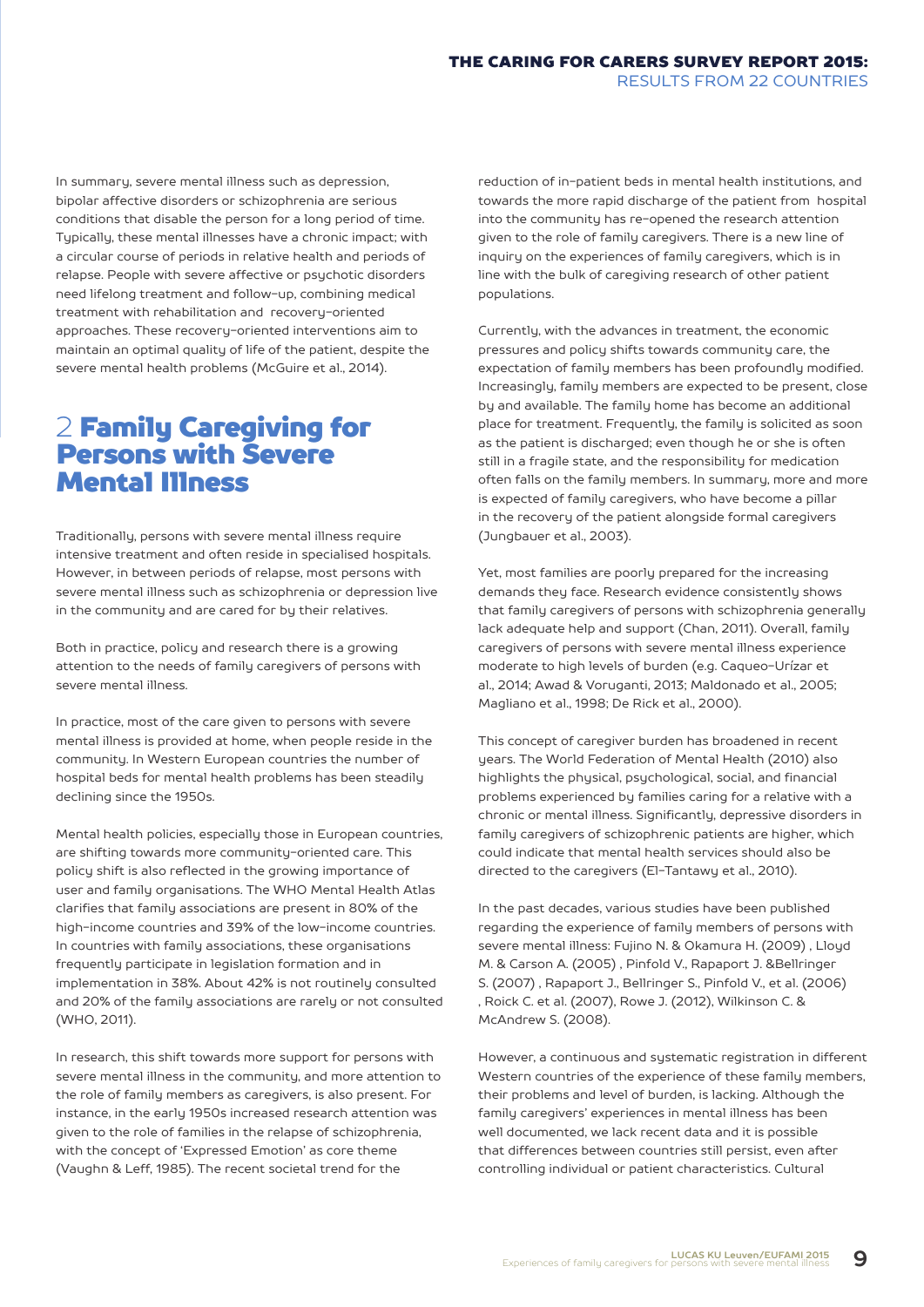differences, on the views of mental illness and care practices, may explain the differing experiences of family caregivers (Bhugra, 2006).

The balance between taking on the role and responsibility as a carer for a relative with severe mental illness and preserving one's own quality of life is fragile. Especially, in the context of severe mental illness, where the caregiving demands are high, cumulative and long-standing, it is of importance to capture the nature of the caregiving burden and potential buffering factors. An updated review on burden on caregivers of schizophrenia patients illustrates that not all caregivers are able to cope with their caregiving role and responsibilities (Caqueo-Urízar et al., 2014). This is a topic of societal debate around the organisation of mental health systems across countries. Policy makers have to find a balance between shifting responsibilities to family caregivers on the one hand and providing support to these caregivers on the other. Some researchers formulate that a call-to-action to better support family caregivers of schizophrenic patients is also sensible from a clinical point of view.

"From a clinical point of view, little attention has been paid until now to the chronic, excessive demands on many parents that often continue for years and strongly influence family life. In practice, the main focus of the work with relatives was

on informing and giving instruction to the family members taking care of the patients during acute illness episodes. The continuous support of relatives of chronic mentally ill people, however, has been neglected in many places and is almost exclusively the responsibility of self-help groups." (Jungbauer et al., 2003, p.133)

Apart from this burden, family caregivers can also have positive experiences - such as growth in competence, finding inner strength, closer family relationships, etc. These positive caregiving experiences contrast the dominance of the stressburden model that focuses on the negative aspects of caring (Nolan, 2001).

In summary, it is time for an international exploration of the experiences of family members taking care of a parent, partner or child with severe mental illness like depression or schizophrenia. Such an explorative study can serve as a trigger for deeper investigations on particular experiences, needs and solutions that support these family caregivers in their role.

"The continuous support of relatives of chronic mentally ill people, however, has been neglected in many places and is almost exclusively the responsibility of self-help groups."

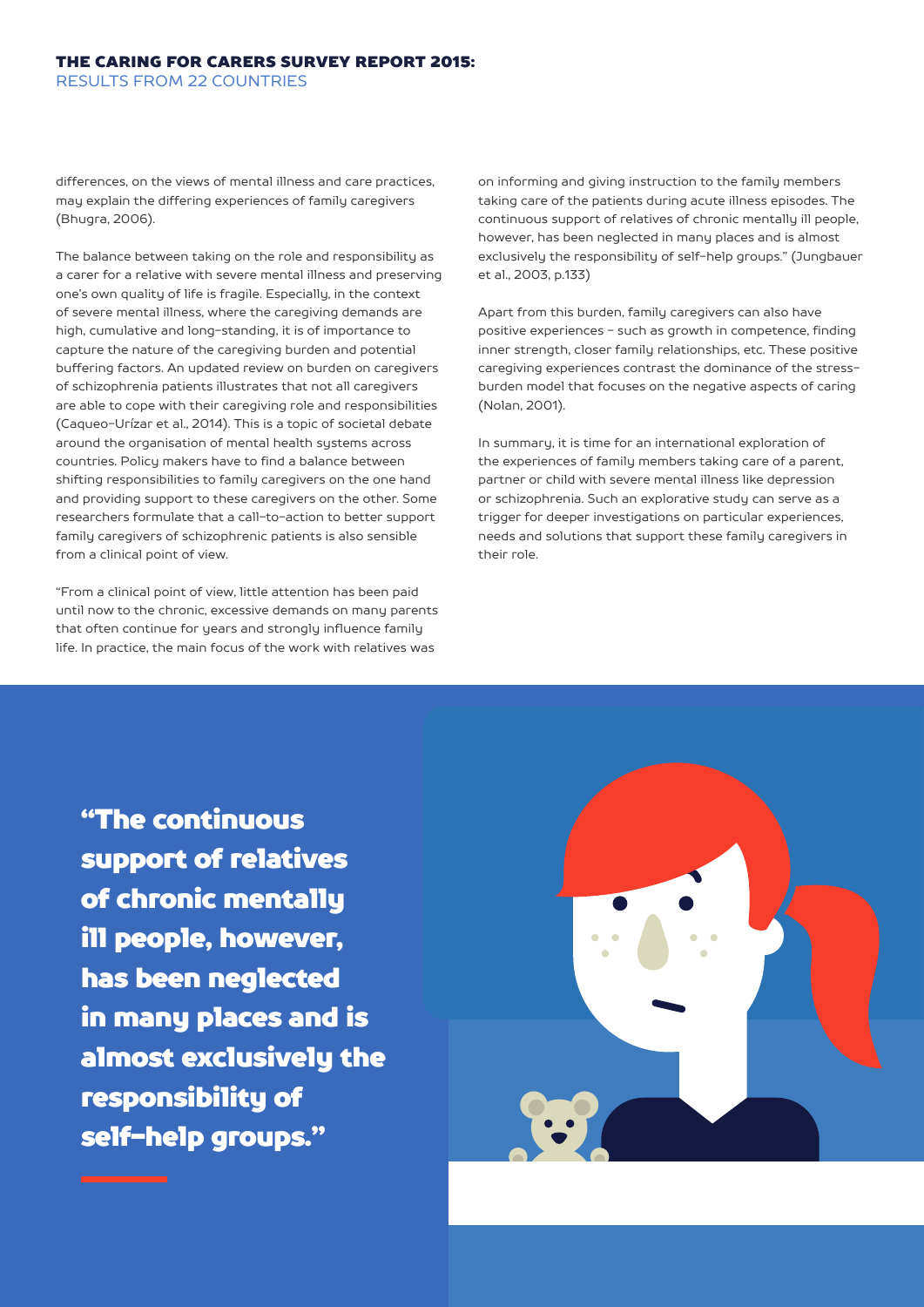# CHAPTER 2: STUDY AIM & METHODOLOGY

# 1 Aim of the Studu

**The goal of this international study is an exploratory review of the experiences of family caregivers of persons with severe mental illness. If family members are to become an important partner in the treatment alliance for severe mental illness, we need to expand our knowledge on their care experience, the burdens they face, their needs and necessities, their strengths and support strategies.**

It is not the aim to be representative of individual countries, but to be able to capture the collective experiences and therefore the essential needs. Furthermore, the intention was not to be able to grasp the experiences of all family members, since this study was conducted principally amongst family caregivers mainly associated with EUFAMI and its national member organisations. In that way, the results of this study can potentially serve as a basis for more in-depth research, either focusing on specific topics, on a more general population of family caregivers of persons with severe mental illness or on country-specific aspects.

#### The aim of this research is reflected in three main research questions:

*1. What are the caregiving experiences of family caregivers, including their well-being, burden, strengths and perceived stigma?*

*2. How satisfied are family caregivers with the professional support they receive?*

*3. What are the needs for further support of family caregivers?*

These research questions offer more insight into the family caregiver's role in mental health care. Because of its exploratory nature, no definite answers can be found in this study. Rather it is our intention to serve as hypotheses generation for further research and a trigger for initiatives that support family caregivers of persons with severe mental illness.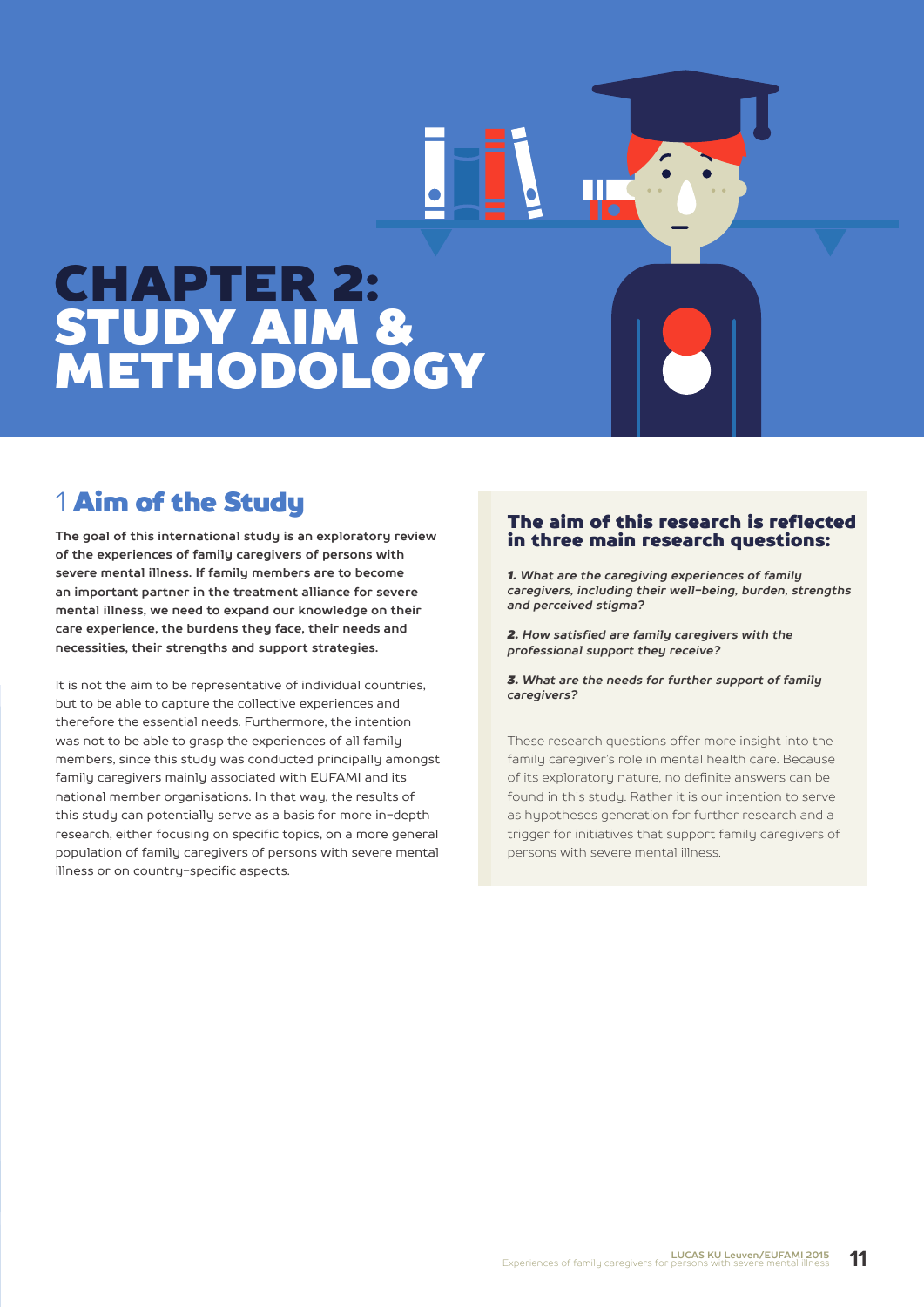# 2 Research Methods

### 2.1 Study Design

In order to answer the three main research questions, a survey was developed. The study was a multisite, crosssectional survey undertaken in 22 countries (Australia, Austria, Belgium, Canada, Cyprus, Denmark, Finland, France, Germany, Greece, Ireland, Israel, Italy, Malta, Netherlands, Norway, Portugal, Russia, Spain, Sweden, Switzerland and UK). The survey was an anonymous, self-completion questionnaire administered on paper, by email and online. The design for this study was intentionally pragmatic, using only locally available resources in distributing the questionnaire.

### 2.1.1 Participants

The survey was distributed to a sample of carers through EUFAMI's member organisations in Europe. Lundbeck and Otsuka were responsible for data collection in Australia and Canada. The questionnaire is available in Danish, Dutch, English, Finnish, French, German, Greek, Italian, Lithuanian, Norwegian, Russian and Spanish. Individuals invited to participate were intended to be representative of the sampling frame, i.e. carers who are linked with a family caregiver organisation. There were no other specific inclusion or exclusion criteria.

With respect to EUFAMI and the process used to distribute and collect the completed questionnaires, the following is a brief summary. EUFAMI identified one or more key contacts at the majority of the European family caregiver organisations detailed in appendix 1 on p44. A detailed explanation of the survey outlining the objectives of the survey, methodology to be used to collect completed questionnaires and delivery method was provided to these contact persons. The local contact persons then distributed the survey amongst their own members and requested that those family carers who were interested should complete the questionnaire. Family carers then started the completion of the questionnaires and returned them to the contact person who then returned the completed questionnaires to LUCAS KU Leuven. In addition, EUFAMI also publicised the survey through its webpage www.eufami.org, where the questionnaire was available for download in the languages already outlined, as well as through its Facebook page and on Twitter. The majority of questionnaires were returned via the countries' family caregiver's associations; a minority were returned to EUFAMI and passed directly to LUCAS KU Leuven.

## **TABLE 1** Response by country

| Country     | <b>Respondents</b> |
|-------------|--------------------|
| Australia   | 26                 |
| Austria     | 49                 |
| Belgium     | 93                 |
| Canada      | 106                |
| Cyprus      | $\overline{2}$     |
| Denmark     | 146                |
| Finland     | 48                 |
| France      | 124                |
| Germany     | 68                 |
| Greece      | 18                 |
| Ireland     | 53                 |
| Israel      | 10                 |
| Italy       | 46                 |
| Malta       | 52                 |
| Netherlands | 21                 |
| Norway      | 49                 |
| Portugal    | 11                 |
| Russia      | 48                 |
| Spain       | 59                 |
| Sweden      | 7                  |
| Switzerland | 4                  |
| UK          | 71                 |
| Total       | 1111               |

*It is important to keep in mind that this sample cannot be considered as representative of all family caregivers of persons with severe mental illness in their specific country, as not all caregivers are linked with family organisations.*

Lundbeck and Otsuka distributed the questionnaires by open invitation through patient support groups; advertisement through the Mental Health Council of Australia blog; email and request to Mental Health Carers Arafmi Australia, as well as their member organisations and associated groups (e.g. MHCA) to advertise the questionnaire.

Data was gathered at all sites from 1st June to 31st December 2014. *Table 1* gives an overview of the response by country. Questionnaires were completed by 1,111 family caregivers of persons with severe mental illness.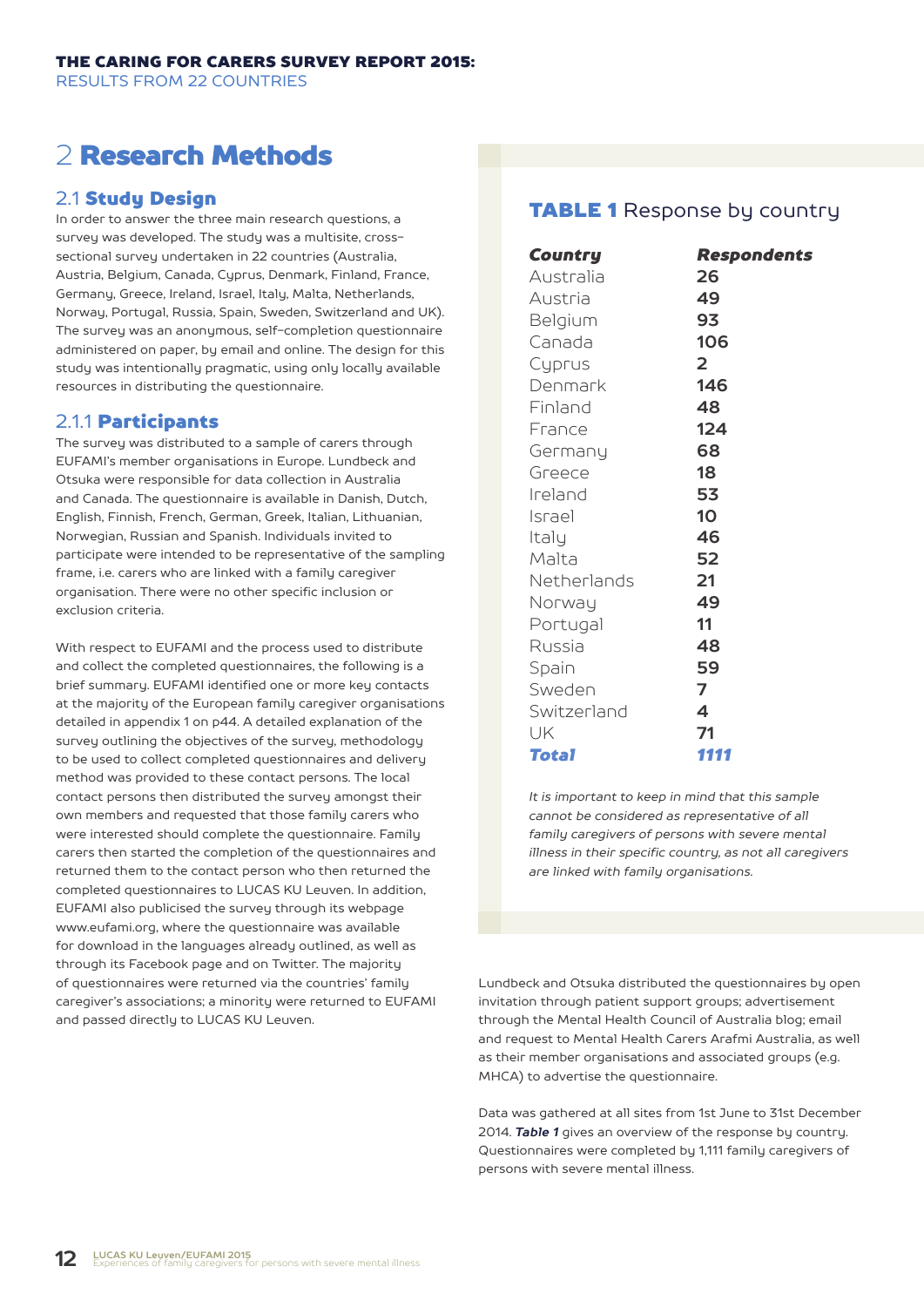### 2.1.2 The questionnaire

The questionnaire was developed in collaboration between EUFAMI and LUCAS KU Leuven. EUFAMI suggested the main themes and LUCAS built on previous studies of family caregiving for persons with dementia and schizophrenia (De Rick et al. 2000; Spruytte, et al. 2000). The questionnaire consisted of multiple items on caregiver well-being, burden and stigma; caregiver satisfaction with professional support and the need for further support.

#### *The questionnaire also includes validated scales.*

The Experience of Caregiving Inventory (ECI) was used to measure positive caregiving experiences (Szmukler et al., 1996). The ECI is a 66-item self-report measure of caregiving, developed within the stress-coping paradigm, and designed as a simple measure of the experience of caring for relatives of patients with a serious mental illness. Construct validity and internal consistency of the ECI are high (Joyce et al., 2000). The ECI consists of 52 items measuring negative appraisal and 14 measuring positive appraisal. Only the positive subscale is

included in the questionnaire. The ECI measures how often caregivers thought about a specific experience during the past month (e.g., I have become closer to some of my family). Participants rated all items with a 5-point Likert scale, ranging from 0='never' to 4='nearly always'. The overall positive scale score ranges between a minimum of 0 and a maximum of 56, with higher scores indicating more positive experiences.

To measure feelings of perceived stigma, we use a scale of Verhaeghe & Bracke (2007). This scale is a 5-item selfreport measure of stigma. All items start with the following sentence: 'Because I got in contact with professional help for the person I care for...'. The 5 items are 'I started to feel inferior'; 'I sometimes started feeling useless'; 'I started feeling less capable than before'; 'I started doubting myself; and 'I sometimes am ashamed for this'. Participants rate all items with a 5-point Likert scale, ranging from 1='totally disagree to 5='fully agrees'. The overall scale ranges between a minimum of 5 and a maximum of 25, with higher scores indicating more stigma and rejection experiences.

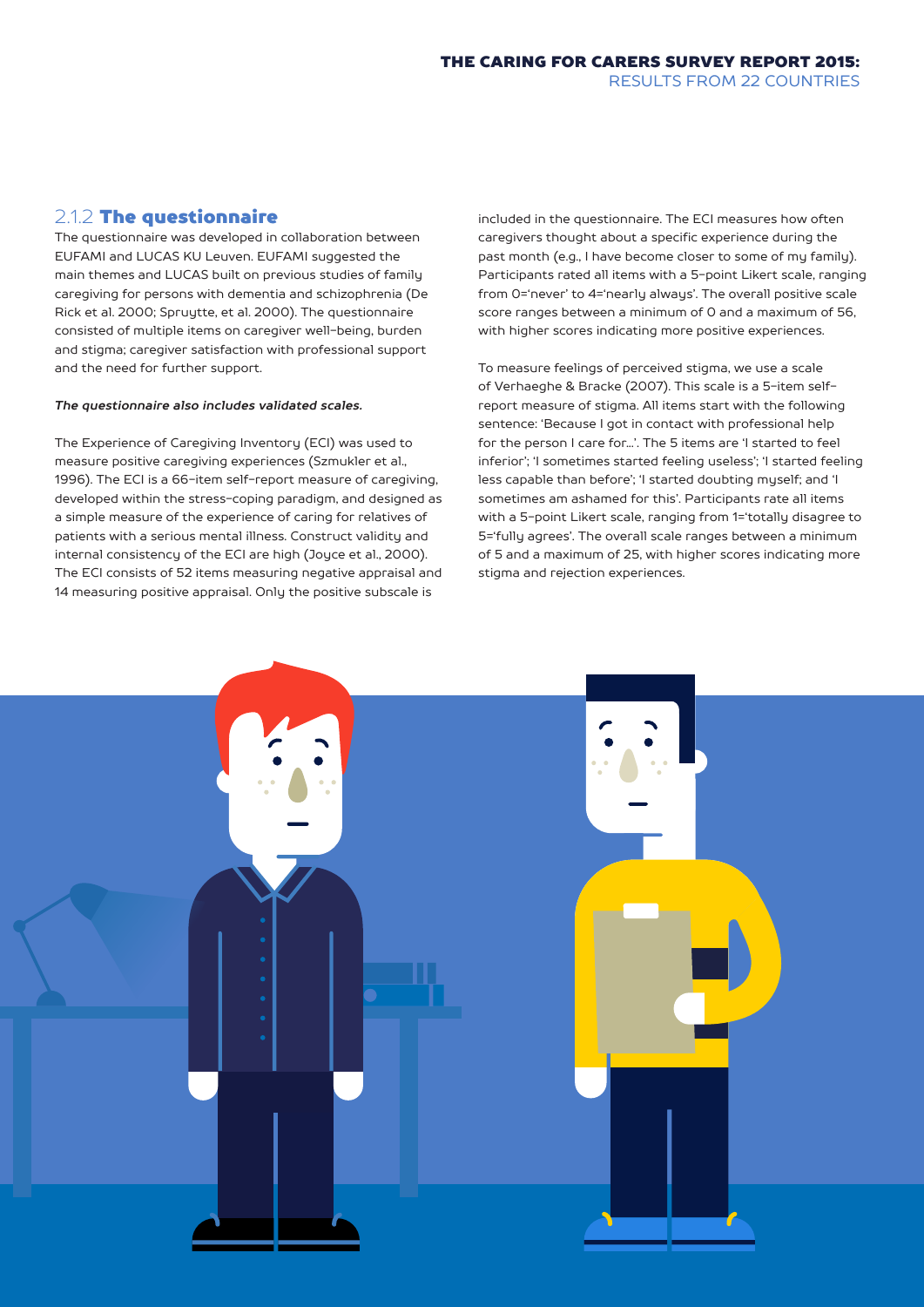Sociodemographic (age, sex, work status, making ends meet) and caregiving-related information are also recorded (living with patient, relationship with patient, mental illness of patient, hours spent looking after someone with mental health problem last week, years since first started taking care for someone with mental health problem and role as a carer).

#### 2.1.3 Statistical analysis

The main results of this report are for the global sample of family caregivers. It is important to be aware that this sample consists of family caregivers that are mainly associated with a family organisation. The main results cannot be generalised to all family caregivers of persons with severe mental illness.

Additionally we provide separate country fact sheets for those countries with a minimum of 46 respondents and greater. The aim of these separate country fact sheets is to promote in-country discussion and generate ideas for further research, policy and practice actions. These results could be, for instance, a trigger within countries to set up a larger, representative study of family caregivers for persons with severe mental illness.

The country fact sheets are offered to help further hypothesis building and can inspire the formulation of new research questions or policy recommendations. We want to stress the fact that the results presented in the country fact sheets need to be interpreted with caution, because of the low number of respondents. This is also the reason why no statistical comparisons are made between countries or between specific countries and the global sample. It is not possible to infer strong conclusions on the situation in a specific country, because of this low number of respondents, who themselves are limited to family members that are linked with family organisations and thus not representative for all family members of persons with severe mental illness.

In summary, the results presented in this report serve as an international exploration of the experiences of family members of persons with severe mental illness, limited to family members mainly associated with family organisations.

Statistical analyses were completed with SAS version 9.3. All percentages reported are based on valid responses. All items on caregiver well-being and satisfaction with professional support use a 5-point Likert Scale. All figures use colours to visualize negative and positive results. The results of this probability survey are valid within a statistical margin of

error. We use a 95% confidence interval, which means that the margin of error includes the true value of the population in 95 out of 100 surveys. With a sample size of 1,111 the margin of error is at most ±3 percentage points at 50%.

All p values are two-tailed with an accepted significance level of 0,05. Summary statistics for independent groups were compared with chi-squared test for categorical variables and Mann-Whitney U test for continuous variables with non-

**For multivariate analysis, first, we estimated a series of univariable regressions with the dependent variables of interest** *(i.e. the validated scales)* **and the following set of potential explanatory variables:**

- Gender of caregiver
- Age of caregiver
- Getting by

normal distributions.

- Working
- Living with patient
- Relationship with patient
- Hours of caregiving last week
- Years since first started caring
- Role as caregiver
- Number of people with MH problems you care for

Subsequently, we estimated multivariable regression models, introducing as independent variables only those that were significantly associated bivariately (p<0,05) with the dependent variable. We used PROC SURVEYREG (for continuous dependent variables) This SAS procedure incorporates the sample design into the analysis. All models had the cluster option, which specified that the observations were independent between groups (i.e. the 22 countries in this survey), but not necessarily independent within groups.

#### 2.2 Role of the partners

EUFAMI and LUCAS KU Leuven were involved in determining the study design and developing the questionnaire. EUFAMI coordinated data-gathering in Europe. Lundbeck coordinated data-gathering in Australia and Canada. Data-processing, analysis and interpretation, as well as writing of the report were, performed independently by LUCAS KU Leuven. The corresponding authors had full access to all the data in the studu.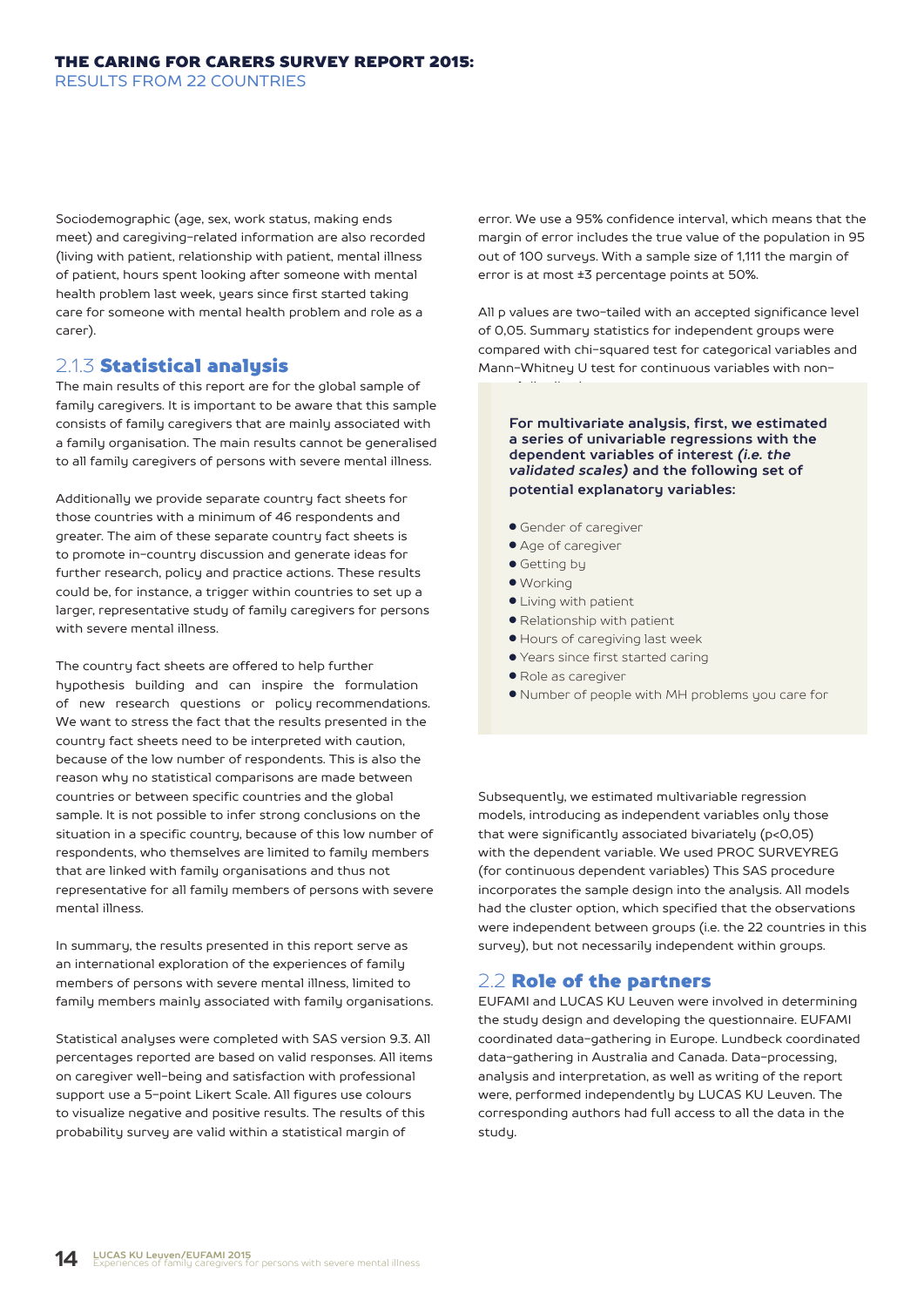# CHAPTER 3: RESULTS

**The results of the survey are presented in four sections.** In the first, the characteristics of the participating caregivers are presented. The second describes the experiences of the family caregivers: the perceived stigma, the burden and positive appraisal of caregiving. How satisfied the family caregivers are with professional support is described in the third. The final section highlights the need for support and respite.

# 1 Caregiver Characteristics

**Questionnaires were completed by 1,111 family caregivers (Australia 26; Austria 49; Belgium 93; Canada 106; Cyprus 2; Denmark 146; Finland 48; France 124; Germany 68; Greece 18; Ireland 53; Israel 10; Italy 46; Malta 52; Netherlands 21; Norway 49; Portugal 11; Russia 48; Spain 59; Sweden 7; Switzerland 4; UK 71).** *Table 2* **shows the overall characteristics of the study participants.**

In total, 80% of the carers surveyed were female. The mean age was 58 years (SD = 13), with 33% aged over 65 years, 53% aged between 55-64 years and 14% younger than 55. Almost half are retired (43%) and 42% were working (26% in full-time employment, 10% part-time and 6% self-employed). Around 3% were not working due to their role as a carer. One in four caregivers (28%) has difficulties making ends meet.

Almost 1 in 5 (19%) family caregivers care for more than one person with mental health problems. 4 in 10 of people cared for in this survey lived at home with their carer. More than 3 out of 4 (76%) were caring for their son or daughter, 10% were caring for a partner or spouse and 7% for their brother or sister. Around two-thirds (64%) of the persons cared for have psychosis/schizophrenia, followed by bi-polar disorder/manic depression (18%), depression (15%), anxiety (13%) or another mental health problem (18%).

On average, study participants first started caring for someone with mental health problems 15 years ago (SD = 11) which emphasizes the long-term consequences of mental illness and being a caregiver. Two-thirds first started caring more than 10 years ago. Caregivers spend an average of 22 hours weekly (SD = 29) looking after someone with mental health problems. Six out of 10 spend more than 10 hours weekly caring. Over one third (36%) of caregivers are the only caregiver for their family member. Another third (35%) takes on the role of main caregiver, which means they can share caring responsibilities with others. One in 5 (18%) shares caring responsibilities equally with others.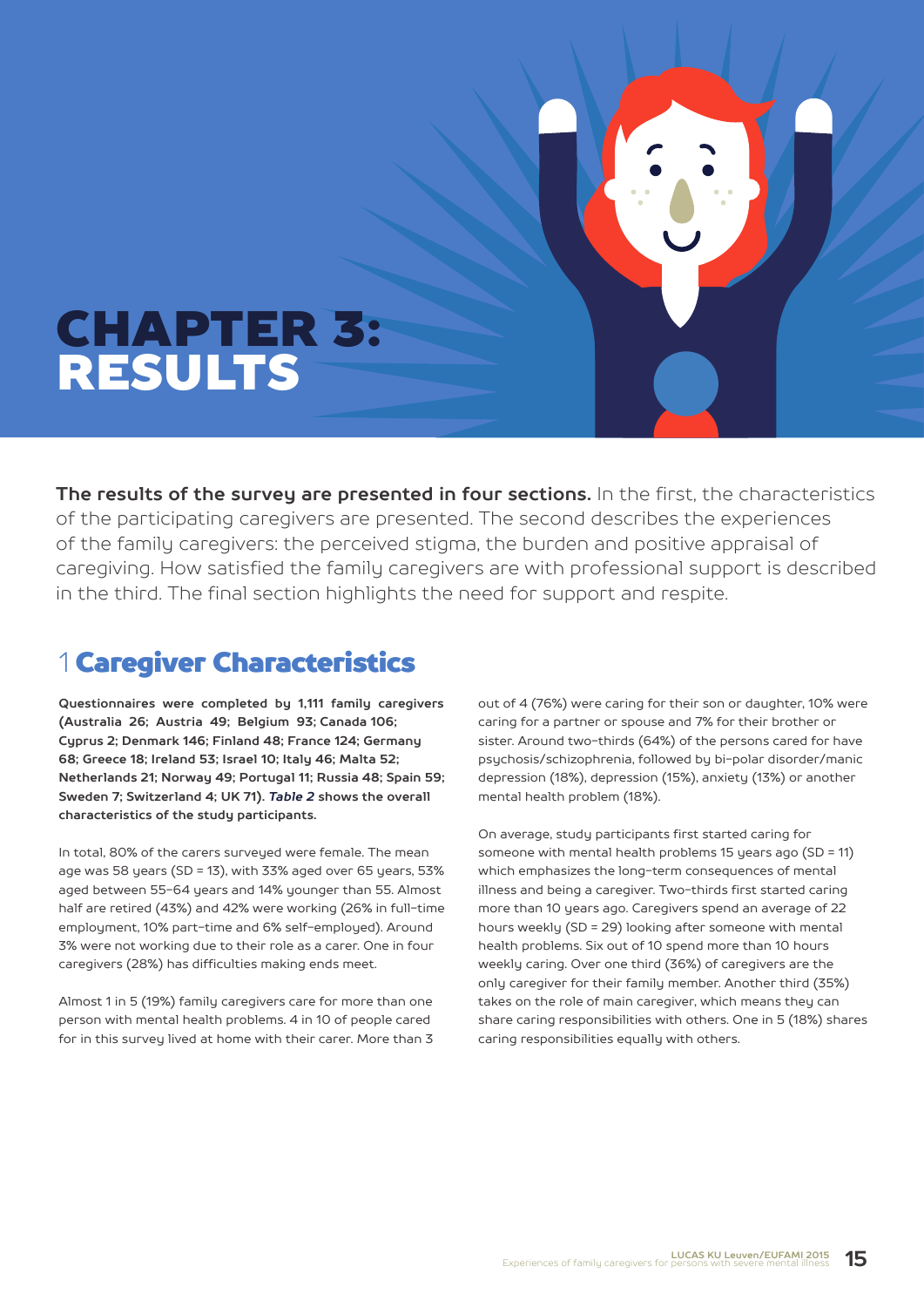## TABLE 2 Socio-demographic and caregiving-related characteristics of family caregivers of persons with severe mental illness (N=1111)

| <b>All Participants</b>                       | ALL PARTICIPANTS N= 1111 |
|-----------------------------------------------|--------------------------|
| Age (years)                                   | 58,1 (13,0)              |
| Female                                        | 861 (80%)                |
| <b>Employment status</b>                      |                          |
| <b>Full-time</b>                              | 271 (26%)                |
| Part-time                                     | 108 (10%)                |
| Self-employed                                 | 59 (6%)                  |
| Unemployed                                    | 47 (4%)                  |
| <b>Retired</b>                                | 457 (43%)                |
| Student                                       | 21(2%)                   |
| Unable to work due to caring responsibilities | 36 (3%)                  |
| Unable to work due to ill-health/disability   | 39 (4%)                  |
| <b>Other</b>                                  | 22 (2%)                  |
|                                               |                          |

#### Getting by

| Getting by is (very) difficult | 325 (28%) |
|--------------------------------|-----------|
|                                |           |

#### How many people with a mental health problem do you currently care for?

|               | 884 (81%) |
|---------------|-----------|
| $\mathcal{L}$ | 158 (15%) |
| 3 Or more     | 46 (4%)   |

#### Living with patient

| Yes              | 425 (40%) |
|------------------|-----------|
| Some of the time | 117 (11%) |
| <b>No</b>        | 508 (48%) |

#### Relationship with patient

| Son/daughter          | 805 (76%) |
|-----------------------|-----------|
| Partner/spouse        | 105 (10%) |
| <b>Brother/sister</b> | 72 (7%)   |
| Parent                | 45 (4%)   |
| <b>Friend</b>         | 5 (0%)    |
| Other                 | 23(2%)    |

#### Illness/condition of patient *(multiple responses possible)*

| Psychosis/schizophrenia            | 686 (64%) |
|------------------------------------|-----------|
| Bi-polar disorder/manic depression | 191 (18%) |
| <b>Depression</b>                  | 161 (15%) |
| Anxiety                            | 135 (13%) |
| Other mental health problem        | 195 (18%) |

#### Time caring

| Hours spent looking after someone with a<br>mental health problem last week (mean) | 21,8 (28,9) |
|------------------------------------------------------------------------------------|-------------|
| Years since first started taking care for someone                                  |             |
| with a mental health problem (mean)                                                | 15,0 (10,6) |

#### Role as a carer

| <b>Only caregiver</b>                               | 370 (36%) |
|-----------------------------------------------------|-----------|
| Main caregiver                                      | 360 (35%) |
| Sharing caring responsibilities equally with others | 185 (18%) |
| Someone else is the main caregiver                  | 83 (8%)   |
| <b>Other</b>                                        | 22 (2%)   |

*Data are number (%) or mean (SD), based on valid responses. Total numbers of observations per category do not equal 1111 because of missing responses.*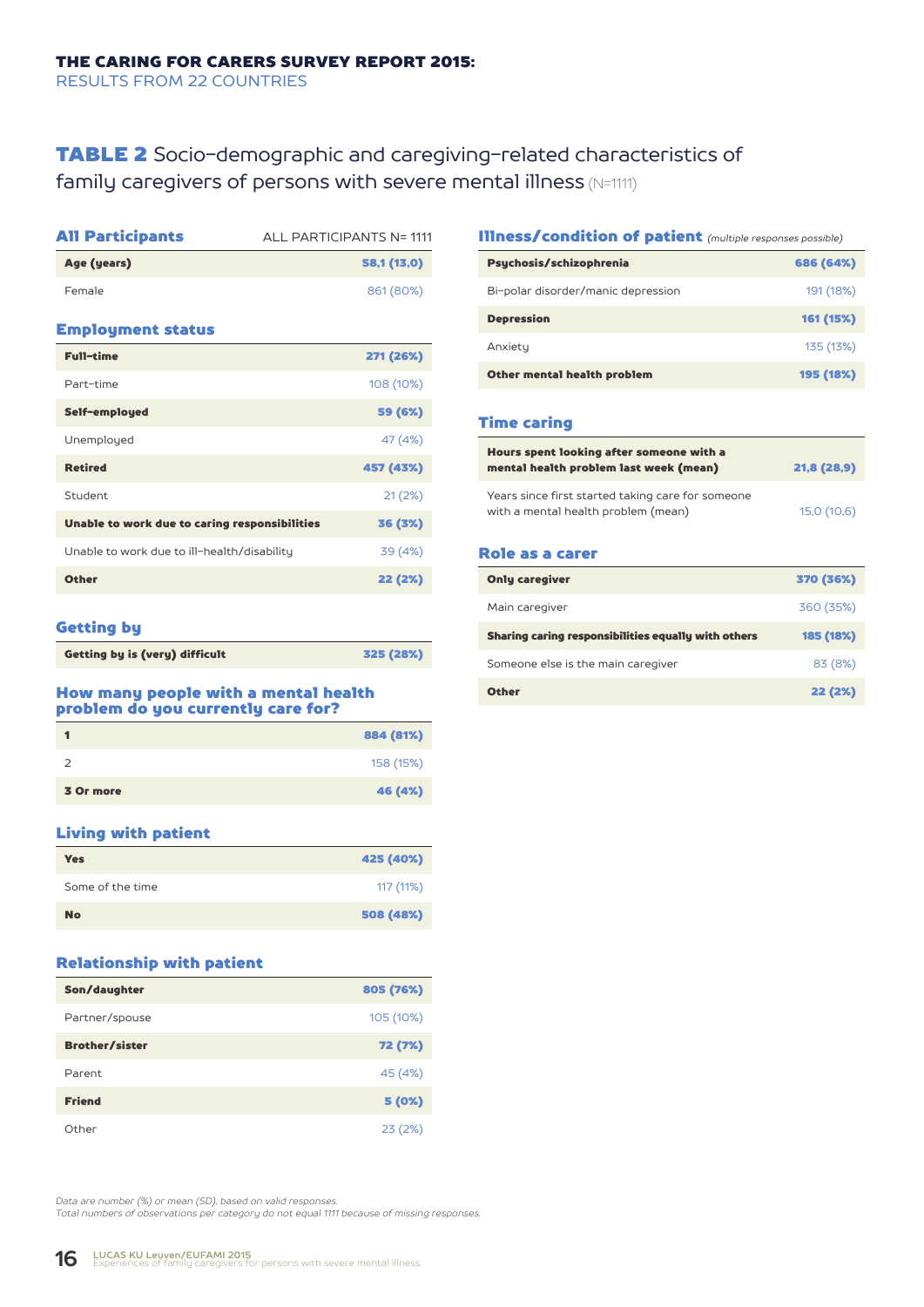# 2 Family Caregivers' Experiences: Perceived Stigma, Burden and Positive Caregiving Experiences

**In this section the descriptive results of all questions related to caregivers' experiences are presented. Subsequently, the themes of perceived stigma, burden and positive appraisal of the caregiving situation are described. For each of these three themes, we look at risk factors of caregiver burden by analysing the relationship between characteristics of the caregivers.**

### 2.1 Perceived Stigma

The stigma of mental illness marks not only the patients, but also their family caregivers. *Figure 1* shows that around 15% of the family caregivers feel they are treated differently because of the mental illness of the person they care for.

## FIGURE 1 Being treated

differently (in %, N=1111)

During the past 4 weeks, how concerned were you about people treating you differently because of the illness/condition of the person you care for?



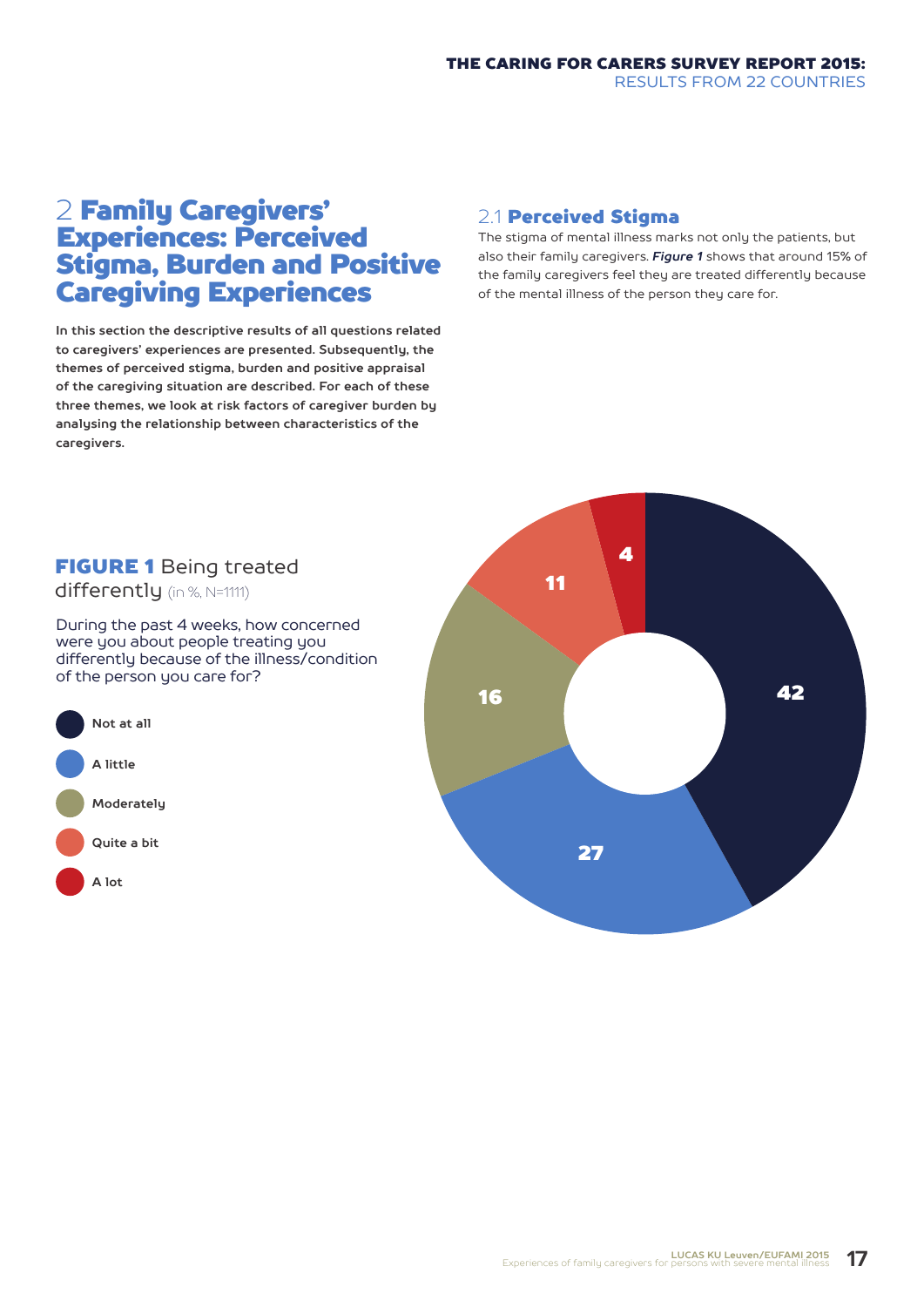Not all caregivers feel empowered by professionals. *Figure 2* shows feelings of perceived stigma of family caregivers because they got in contact with professional help. Some carers began doubting themselves (18%), began feeling less capable than before (16%), sometimes began to feel useless (15%) and began to feel inferior (13%). More than one in 7 (16%) sometimes feels ashamed because of their contact with professionals.

## FIGURE 2 Perceived stigma (in %, N=1111)



#### Because I got in contact with professional help for the person I care for...

The Cronbach's alpha for the 5 items of the self-rejection scale was 0,92. The total mean score of this scale for the family caregivers was 9,6 (SD = 5,3) (n=1094; min=5 max=25). The mean scores for each item are reported in *table 3* below, sorted from low to high.

## **TABLE 3** Mean caregiver scores on the items of the perceived stigma scale

|                                            | <b>MEAN (SD)</b> |
|--------------------------------------------|------------------|
| I started to feel inferior                 | 1.8(1.2)         |
| I sometimes started feeling useless        | 1.9(1.2)         |
| I sometimes am ashamed for this            | 1.9(1.2)         |
| I started feeling less capable than before | 2.0(1.2)         |
| I started doubting myself                  | 2.0(1.2)         |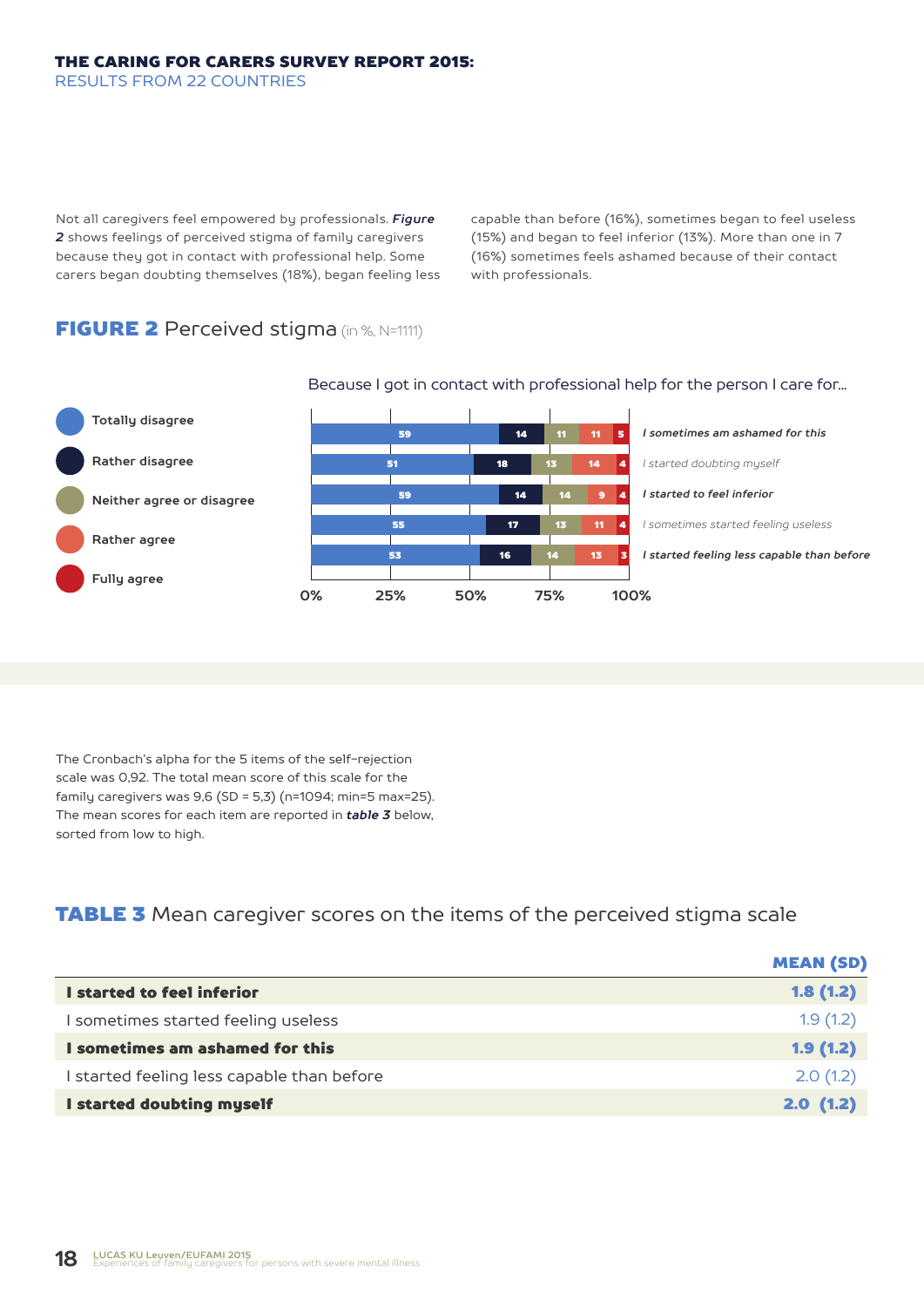What caregiver characteristics are associated with higher feelings of perceived stigma? Univariate models were fitted with the perceived stigma scale as dependent variable. Participants who experienced most stigma were female; had difficulties getting by; were the only caregiver; and spent

more hours caring last week. In a multivariate model, the variables gender and hours spent caring remained significantly associated with more perceived stigma. Overall, gender and hours spent caring last week accounted for 4.5% of the variance in perceived stigma *(see table 4).*

## TABLE 4 Univariate and multivariate associations of caregiver characteristics with intensity of perceived stigma as dependent variable

|                                         | Univariable models                        |          | <b>Multivariable model</b>                |          |
|-----------------------------------------|-------------------------------------------|----------|-------------------------------------------|----------|
|                                         | <b>Regression Coefficient</b><br>(95% CI) | P value* | <b>Regression Coefficient</b><br>(95% CI) | P value* |
| <b>Male sex</b>                         | $-1.332$ (-2.293 to $-0.371$ )            | 0.00089  | $-1.255$ ( $-2.180$ to $-0.330$ )         | 0.010    |
| Age                                     | $-0.008$ ( $-0.037$ to 0.021)             | 0.582    |                                           |          |
| <b>Getting by is (very) difficult</b>   | 1.905 (0.908 to 2.901)                    | 0.001    | 1.070 (-0.086 to 2.225)                   | 0.068    |
| <b>Working</b>                          | 0.385 (-0.201 to 0.970)                   | 0.186    |                                           |          |
| <b>Relationship with patient</b>        |                                           |          |                                           |          |
| Sibling                                 | Ref                                       |          |                                           |          |
| Child                                   | $0.512$ (-0.634 to 1.658)                 | 0.363    |                                           |          |
| Friend/other                            | $-0.875$ ( $-2.609$ to 0.859)             | 0.306    |                                           |          |
| <b>Parent</b>                           | $0.567$ (-2.131 to 3.264)                 | 0.667    |                                           |          |
| Partner/spouse                          | 0.761 (-0.610 to 2.131)                   | 0.261    |                                           |          |
| <b>Caring for more than one person</b>  |                                           |          |                                           |          |
| with mental health problems             | $0.269$ (-0.617 to 1.155)                 | 0.535    |                                           |          |
| <b>Being the only caregiver</b>         | 0.970 (0.056 to 1.885)                    | 0.039    | $0.373$ (-0.589 to 1.335)                 | 0.429    |
| <b>Living with patient</b>              | $0.631$ (-0.221 to 1.483)                 | 0.138    |                                           |          |
| <b>Hours spent caring last week</b>     | 0.022 (0.011 to 0.034)                    | 0.001    | $0.019$ (0.004 to 0.035)                  | 0.004    |
| <b>Years since first started caring</b> | $-0.019$ ( $-0.051$ to $0.015$ )          | 0.241    |                                           |          |
|                                         |                                           |          |                                           |          |

Ref =reference. \*Adjusted for clustering by country (22 sites, 1111 participants)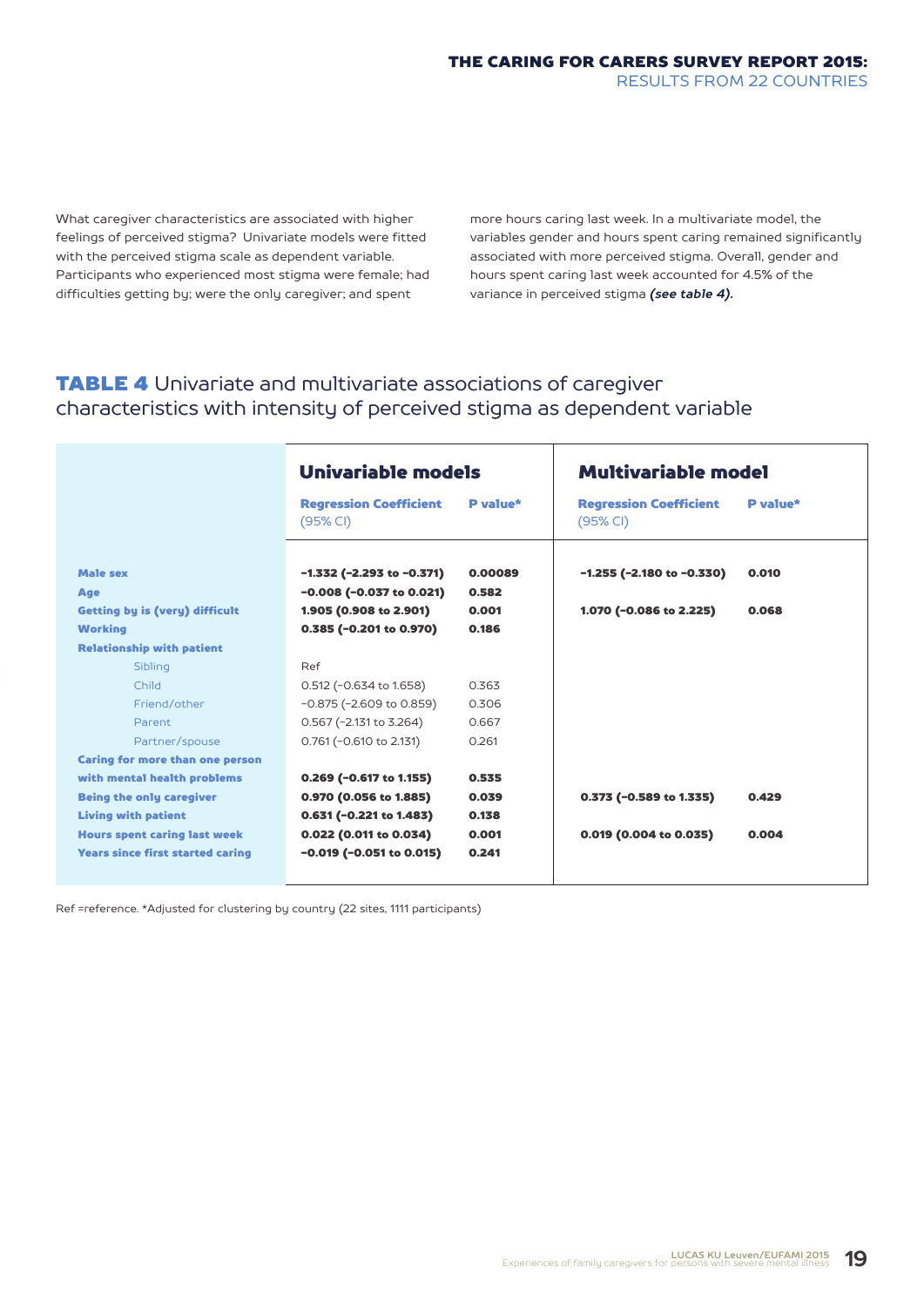## 2.2 Burden

The burden of caregiving consists of burden on several life domains. First, the descriptive results are presented. Then, the most frequent burdens faced by caregivers are summarised.

#### 2.2.1 Emotional Burden

*Figure 3* below shows the emotional burden of family caregivers of persons with severe mental illness in the past four weeks. Almost four in 10 (38%) felt unable to cope with the constant anxiety of caring and experienced this feeling 'quite a bit'. One third of family caregivers lack sleep, because

**FIGURE 3** Emotional Burden (in %, N=1111)

Next, the degree of cumulative burdening experiences across multiple life domains is illustrated. Finally, we look at risk factors associated with caregiver burden.

of worry or stress, and one third (32%) feel depressed. One in five family caregivers (20%) is unable to see anything positive in their life and feel so exhausted that they cannot function properly (17%) and around one in seven (15%) lacks sleep through caregiving.



#### During the past 4 weeks, how concerned were you about...

## 2.2.2 Social Burden

Three in 10 family caregivers of persons with severe mental illness feel isolated and lonely because of the situation they are in. Similar percentages indicate that family caregivers do not get the support they need from family and friends (30%), that they have strains in relationships with family and friends,

because of their caring responsibilities (32%) and that they are concerned about 'drifting apart' from family and friends, because caring responsibilities limit the time available to keep in contact (30%). *(Figure 4.)*

## **FIGURE 4 Social Burden (in %, N=1111)**

During the past 4 weeks, how concerned were you about...

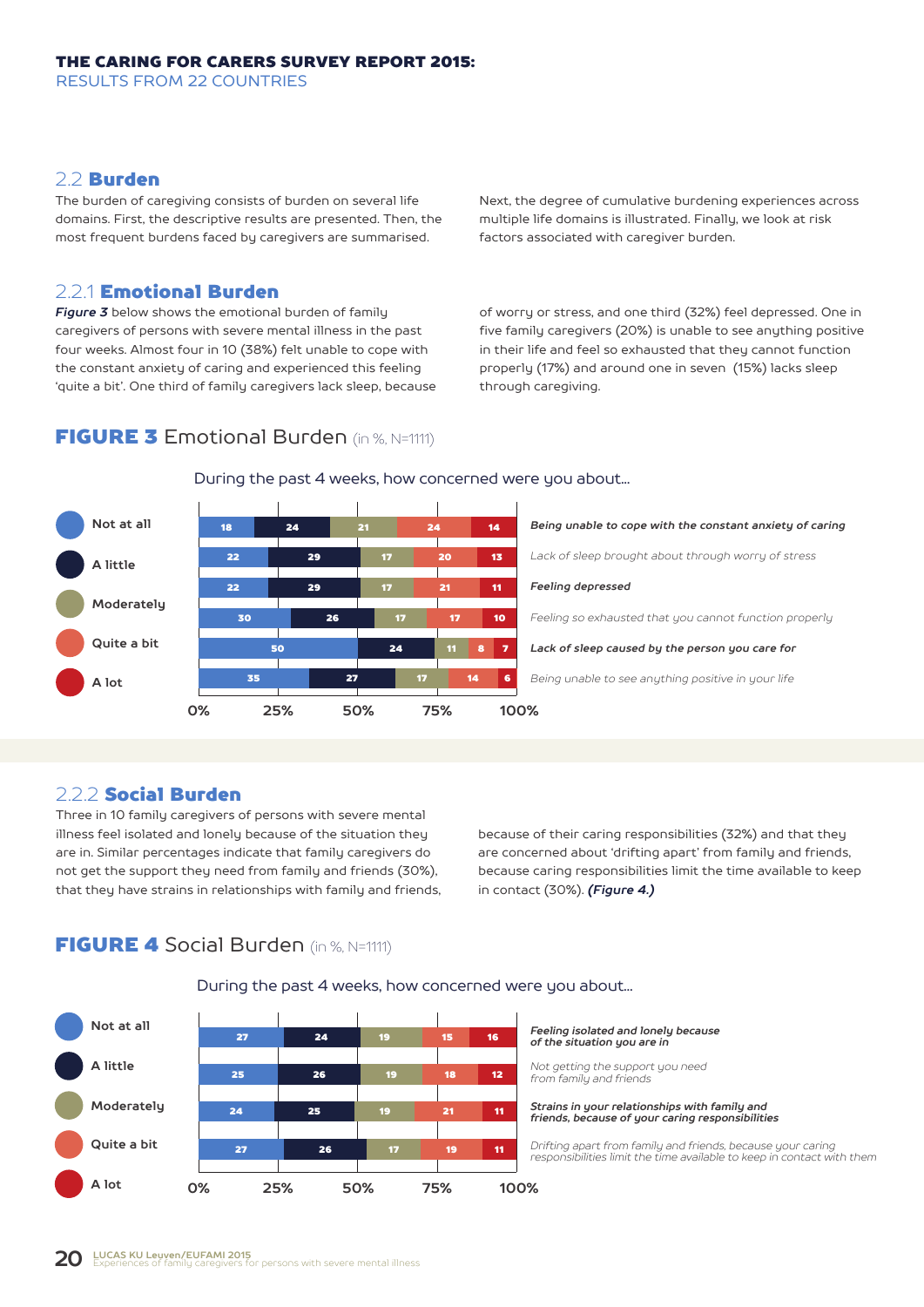RESULTS FROM 22 COUNTRIES

2.2.3 Concerns about safety

*Figure 5* shows that more than one in three family caregivers of persons with severe mental illness (37%) is 'quite a bit' or 'a lot' concerned about the person they care for relapsing or deteriorating, such that it puts their safety at risk. One in four worries about the person with schizophrenia harming themselves. Besides concerns about the safety of the person they care for, family caregivers also have concerns about their own safety, albeit to a smaller degree. For example 15% were concerned about the person being aggressive or threatening towards them. One third (29%) has concerns about getting themselves into dangerous situations and 14% have concerns about the person accidentally doing something that puts them at risk.

THE CARING FOR CARERS SURVEY REPORT 2015:

# **FIGURE 5** Concerns about safety (in %, N=1111)



## During the past 4 weeks, how concerned were you about...

## 2.2.4 Phusical Burden

One third of the family caregivers of persons with severe mental illness (33%) feel that the caring role makes their physical health worse. Nearly four out of ten family caregivers (37%) are concerned about their own physical health. *(Figure 6.)*

## FIGURE 6 Physical burden (in %, N=1111)



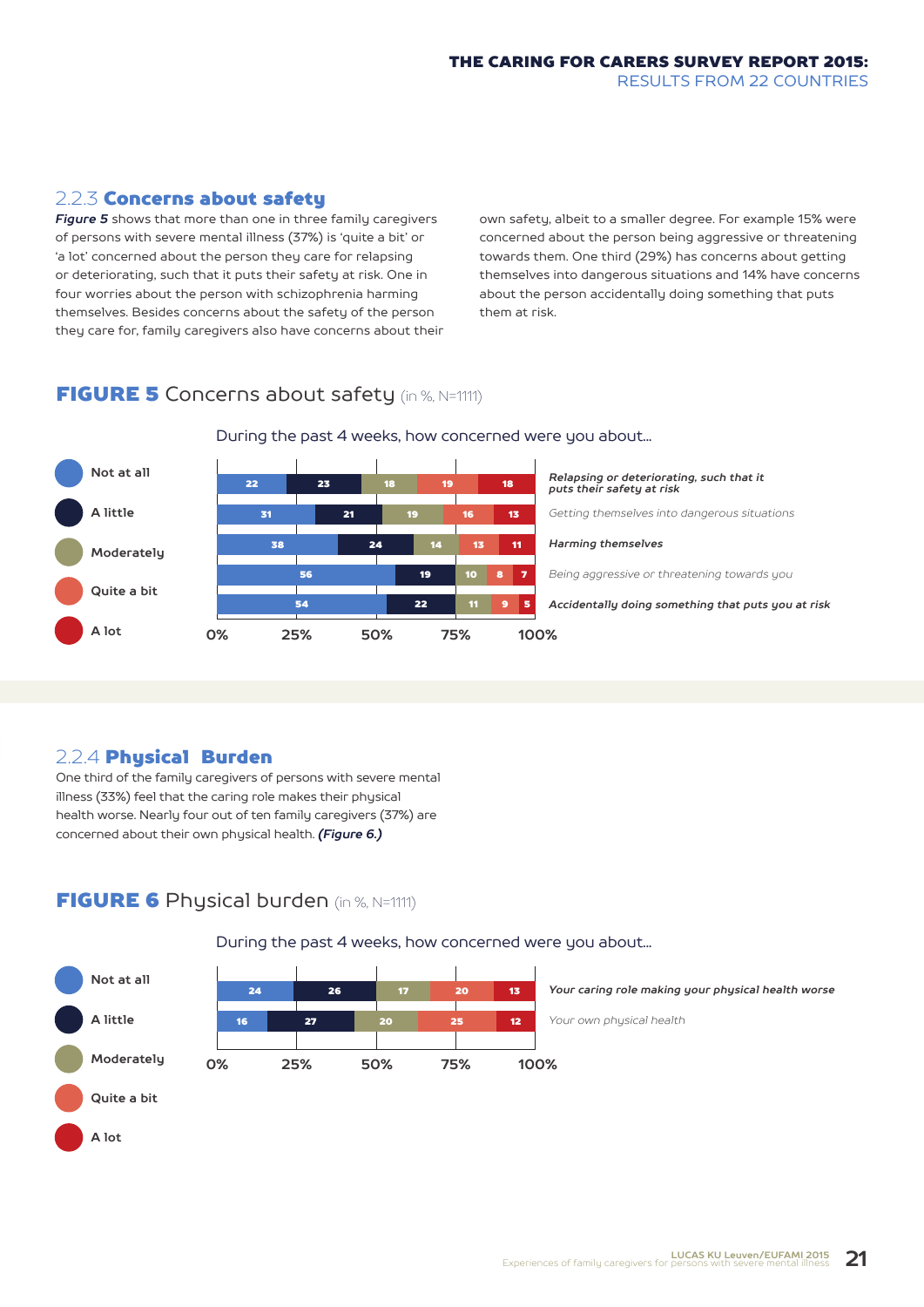RESULTS FROM 22 COUNTRIES

#### 2.2.5 Financial burden

*Figure 7* shows that family caregivers of persons with severe mental illness are most concerned about the financial situation of the person they care for. Almost half of the sample (49%) were 'quite a bit' or 'a lot' concerned about this issue during the

past four weeks. Around three in 10 also worry about having to cover the extra costs of caring in the context of their own financial situation.

## FIGURE 7 Financial burden (in %, N=1111)



During the past 4 weeks, how concerned were you about...

## 2.2.6 Relationship Burden

Family caregivers of persons with severe mental illness worry most (55%) about the person becoming too dependent on them in the future. At the moment, 45% are concerned about the person they care for being too dependent on them. Four out of 10 (41%) experience 'quite a bit' or 'a lot' of strain in the relationship with the person they care for. More than one in three (35%) family carers is reaching 'breaking point'; where they feel they cannot carry on with things the way they are. Caregivers also sometimes feel irritable with the person they care for (33%) or get upset by things they say (40%). *(Figure 8.)*

# **FIGURE 8** Quality of relationship between caregiver and patient (in %, N=1111)



#### During the past 4 weeks, how concerned were you about ...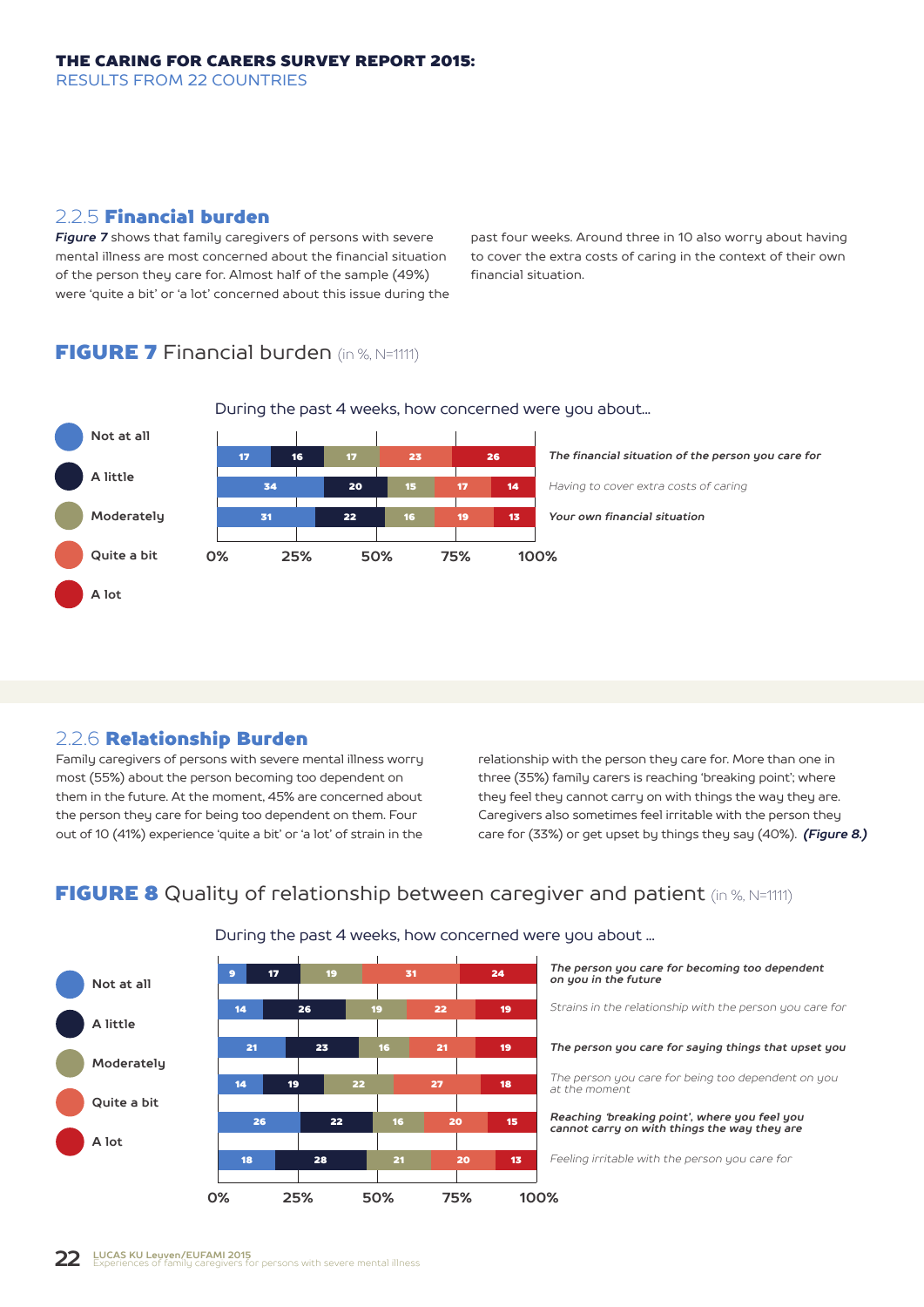## 2.2.7 Overview of most frequent burden

*Table 5* lists all items about family caregivers' experiences and well-being where overall concern is 33% or higher. This means at least one in three family caregivers of persons with severe mental illness were concerned 'quite a bit' or 'a lot' about this

specific issue during the past month. This provides a view on the life domains and aspects that contribute most to the burden placed on family caregivers caring for someone with severe mental health problems.

## **TABLE 5** Overview of most frequent burden of family caregivers of persons with severe mental illness, across life domains

| <b>Domain of burden</b>                                     | <b>Specific item</b>                                                                     | All caregivers (n=1111) |
|-------------------------------------------------------------|------------------------------------------------------------------------------------------|-------------------------|
| <b>Future role as a caregiver</b><br>and future care        | the person you care for becoming too dependent<br>on you in the future                   | 55%                     |
| <b>Financial</b>                                            | the financial situation of the person you care for                                       | 49%                     |
| Future role as a caregiver<br>and future care               | not being able to plan for the future                                                    | 47%                     |
| <b>Lack of time and attention</b><br>for oneself (non-care) | having to put the needs of the person you care far<br>ahead of your own needs            | 46%                     |
| <b>Lack of time and attention</b><br>for oneself (non-care) | the person you care for being too dependent on you<br>at the moment                      | 45%                     |
| <b>Relationship quality</b>                                 | strains in your relationship with the person you care for                                | 41%                     |
| <b>Relationship quality</b>                                 | the person you care for saying things that upset you                                     | 40%                     |
| <b>Emotional coping</b>                                     | being unable to cope with the 'constant anxiety' of caring                               | 38%                     |
| <b>Physical health</b>                                      | <b>Your own physical health</b>                                                          | 37%                     |
| <b>Safety risks</b>                                         | relapsing or deteriorating, such that it puts their safety at risk                       | 37%                     |
| Lack of time and attention<br>for oneself (non-care)        | not being able to take a break from caring                                               | 36%                     |
| <b>Emotional coping</b>                                     | reaching 'breaking point', where you feel you cannot carry<br>on with things as they are | 35%                     |
| Future role as a caregiver and<br><b>future care</b>        | not being able to continue caring due to reasons beyond<br>your control                  | 34%                     |
| <b>Lack of time and attention</b><br>for oneself (non-care) | not having enough time to yourself                                                       | 33%                     |
| <b>Physical health</b>                                      | your caring role making your physical health worse                                       | 33%                     |
| <b>Physical health</b>                                      | lack of sleep brought about through worry or stress                                      | 33%                     |
| <b>Relationship quality</b>                                 | feeling irritable with the person you care for                                           | 33%                     |

Burden is operationalized as a combination of the answers 'quite a bit' and 'a lot' on the following 5-point Likert Scale items: "During the past 4 weeks, how concerned were you about...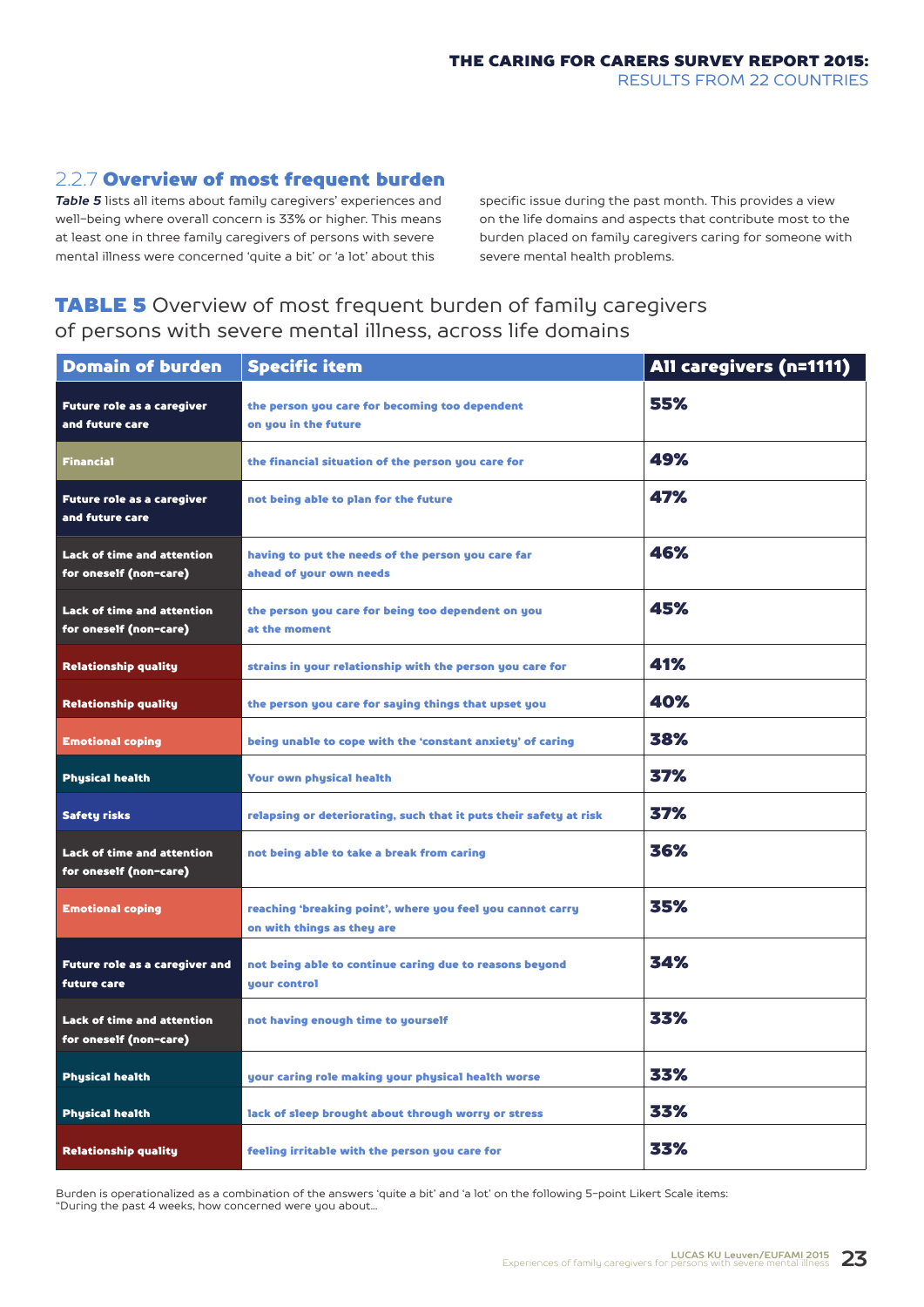The most frequent burdens family caregivers face are mostly situated within the domain of their role as career of a person with severe mental illness now and in the future (greens) and within the domain of emotional burden and coping strategies (blues).

More than half of the family caregivers worry about the future: 'Will the person they care for become too dependent and will they be able to continue caring?' Family caregivers experience emotional burden through lack of personal time, of putting the needs of the person they care for ahead of their own needs. One in three feels he or she has reached 'breaking point'. These burdens can have an effect on the carer's physical health.

#### 2.2.8 Cumulative Burden Across Multiple Life Domains

Caregiver burden is a multidimensional concept and intensive caregiving situations can lead to feelings of burden on several life domains. To illustrate the degree of cumulative burdening experiences across multiple life domains, *Table 6* combines emotional, social, physical, financial and relationship burden. Almost one third of the family caregivers of persons with severe mental illness (28%) experience no

burden in any of these five life domains and one in four (23%) experience burden on only one life domain. So, half of the family caregivers face burden on diverse life domains. On the extreme negative side, 6% of the family caregivers of persons with severe mental illness face burden in all five life domains, i.e. emotional, social, financial, physical and relational burden and 11% experience burden in four of the five life domains.

## **TABLE 6** Illustration of cumulative burden of caregivers across multiple life domains

| <b>Life domain</b>  | During the past 4 weeks, how<br>concerned were you about                                                    | % of caregivers with burden<br>('quite a bit' / 'a lot' combined) | <b>Cumulative burden</b><br>across these 5 domains |
|---------------------|-------------------------------------------------------------------------------------------------------------|-------------------------------------------------------------------|----------------------------------------------------|
| <b>Emotional</b>    | <b>Feeling depressed</b>                                                                                    | 31                                                                |                                                    |
| <b>Social</b>       | <b>Strains in your relationships</b><br>with family and friends, because<br>of your caring responsibilities | 32                                                                | <b>O</b> Domains<br>28%<br>23%                     |
| <b>Physical</b>     | <b>Your caring role making your</b><br>physical health worse                                                | 33                                                                | 2<br>16%<br>3<br>15%<br>4<br>11%                   |
| <b>Financial</b>    | The financial situation of the<br>person you care for                                                       | 49                                                                | <b>5</b> Domains<br>6%                             |
| <b>Relationship</b> | <b>Strains in the relationship</b><br>with the person you care for                                          | 41                                                                |                                                    |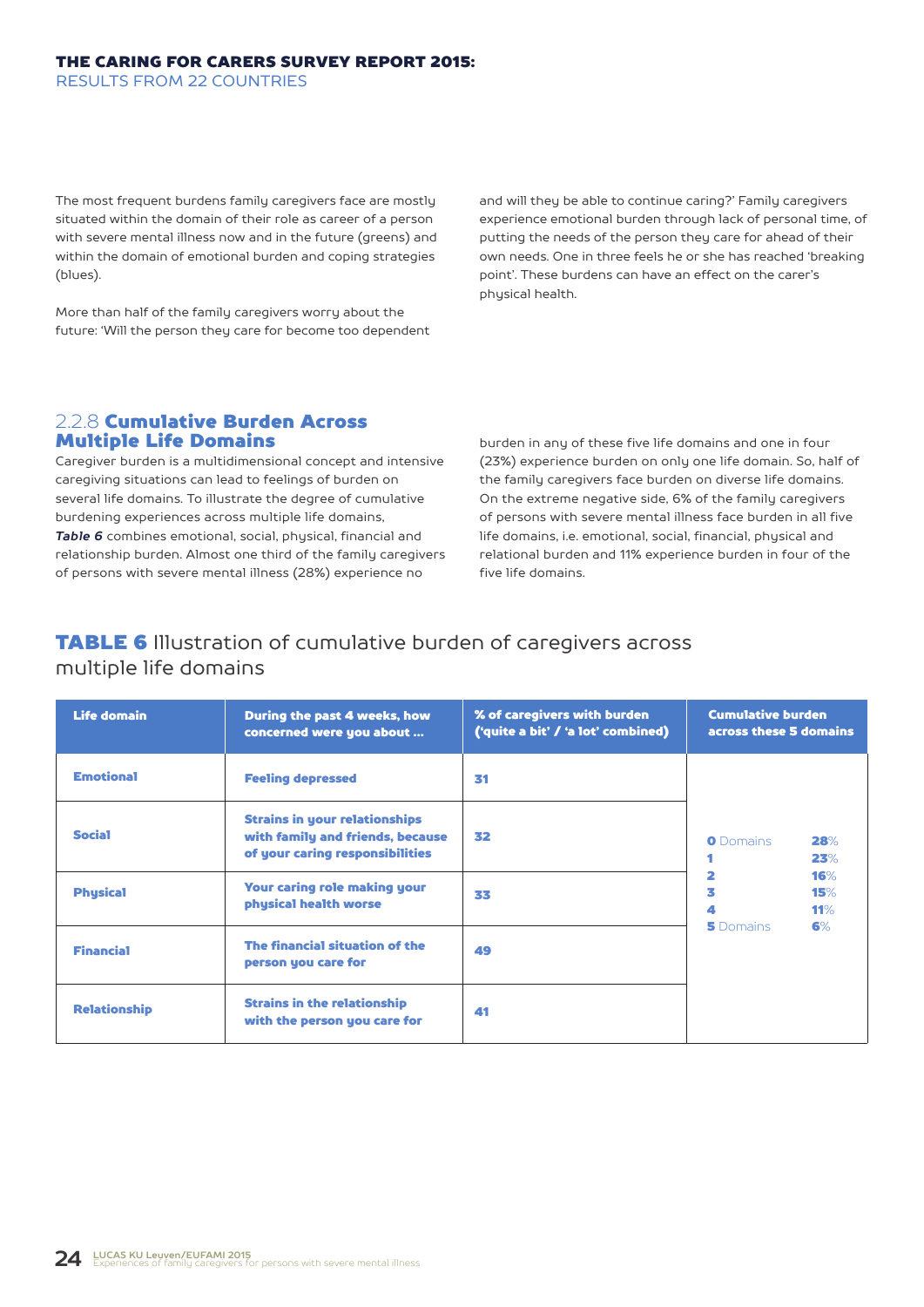## 2.2.9 Risk Factors of Caregiver Burden

#### Are family caregiver characteristics associated with the experienced burden of caregiving?

*Table 7* shows bivariate relationships between characteristics of the caregivers and burden on different life domains.

For this analysis, burden is operationalized as a combination of the answers 'a lot ' and 'quite a bit' for the following 5-point Likert Scale items:

#### "During the past 4 weeks, how concerned were you about...

● *●… feeling depressed?" (= emotional burden)*

● *●… strains in your relationships with family and friends, because of your caring responsibilities?" (= social burden)*

● *●… your caring role making your physical health worse?" (= physical burden)*

● *●●… having to cover extra costs of caring?" (= financial burden)*

● *●●… strains in the relationship with the person you care for?" (= burden on relationship)* 

#### Several caregiver characteristics are clearly associated with increased burden.

Female caregivers experience more emotional, social, physical and relationship burden. They also have higher levels of perceived stigma than male caregivers.

Younger caregivers seem to have more problems with emotional burden. Overall, caregivers aged 65+ have the lowest level of caregiver burden and they have more positive personal experiences related to their caregiving.

Not getting by is linked with burden across all life domains e.g. 42% of the family caregivers who have difficulties getting by feel depressed, compared to 28% of the caregivers without financial difficulties.

**Working** is not closely related to caregiver burden, although working family caregivers experience more strains in the relationship with the person they care for.

Living with the patient or not is not associated with burden. Those family caregivers who live with the patient however, experience more perceived stigma on the one hand and they experience more often the good aspects of their relationship on the other hand.

#### The kinship relationship between the family caregiver and the patient is not

crucial for understanding caregiver burden, although the level of financial burden differs between familial ties. Family caregivers are more often concerned about having to cover the extra costs of caring when they care for their children (53%) or parents (47%) compared to their partner (38%) or sibling (38%). Family caregivers have more positive personal experiences when they care for their sibling or child as compared to family caregivers that take care of their partner.

## The number of hours of caregiving last

week is clearly associated with increased burden in all life domains. For example, 40% of family caregivers who took on more than 10 hours of care last week experienced strains in relationships with family and friends, compared to 20% of the caregivers who took on fewer hours.

#### Caregivers who started caring more

than 10 years ago experience less emotional burden as opposed to those with less than 10 years of caring.

Being the only caregiver is linked to overall higher levels of burden. Caregivers who can share caring responsibilities have lower levels of perceived stigma.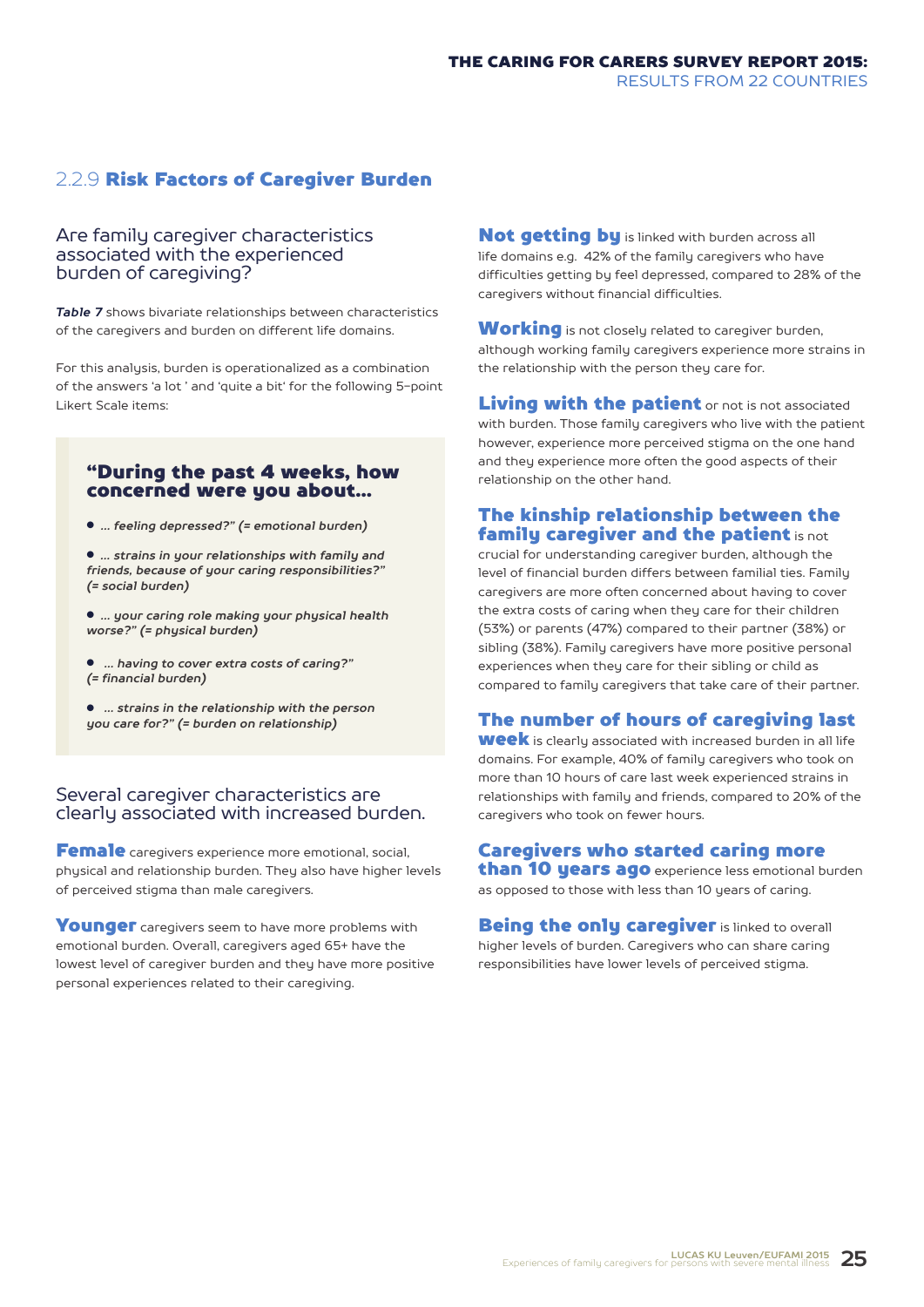## **TABLE 7** Bivariate relations between caregiver characteristics and burden

| <b>Caregiver</b><br>characteristics | <b>Distribution</b><br>in sample (%) |                | % with burden in different life domains * |               |                 |                  |              |
|-------------------------------------|--------------------------------------|----------------|-------------------------------------------|---------------|-----------------|------------------|--------------|
|                                     |                                      |                | <b>Emotional</b>                          | <b>Social</b> | <b>Physical</b> | <b>Financial</b> | Relationship |
|                                     |                                      |                |                                           |               |                 |                  |              |
| Gender of                           | female                               | 80             | 34                                        | 34            | 35              |                  | 43           |
| caregiver                           | male                                 | 20             | 21                                        | 23            | 26              |                  | 34           |
| Age of                              | 55 <sub>5</sub>                      | 14             | 41                                        | 37            | 35              | 35               | 46           |
| caregiver                           | $55 - 64$                            | 53             | 34                                        | 35            | 36              | 35               | 45           |
|                                     | $65+$                                | 33             | 24                                        | 25            | 27              | 25               | 35           |
| Getting by                          | not difficult                        | 72             | 28                                        | 29            | 28              | 22               | 39           |
|                                     | (very) difficult                     | 28             | 42                                        | 40            | 46              | 58               | 49           |
| Working                             | no                                   | 58             |                                           |               |                 |                  | 38           |
|                                     | yes                                  | 42             |                                           |               |                 |                  | 45           |
| Living with                         | no/sometimes                         | 48             |                                           |               |                 |                  |              |
| patient                             | yes                                  | 51             |                                           |               |                 |                  |              |
| Relationship                        | son/daughter                         | 76             |                                           |               |                 | 53               |              |
| with patient                        | partner/spouse                       | 10             |                                           |               |                 | 39               |              |
|                                     | brother/sister                       | $\overline{7}$ |                                           |               |                 | 38               |              |
|                                     | parent                               | 4              |                                           |               |                 | 47               |              |
| Illness/condition                   | schizophrenia                        | 64             | 30                                        | 28            | 31              | 29               | 38           |
| of patient                          | bi-polar disorder                    | 18             | 34                                        | 30            | 37              | 37               | 46           |
|                                     | depression                           | 15             | 33                                        | 40            | 38              | 36               | 51           |
|                                     | anxiety                              | 13             | 43                                        | 38            | 47              | 41               | 55           |
| Hours of                            | <10 hours                            | 41             | 22                                        | 20            | 22              | 17               | 30           |
| caring                              | $10+$                                | 59             | 37                                        | 40            | 40              | 42               | 58           |
| last week                           |                                      |                |                                           |               |                 |                  |              |
| Years since first                   | <10 years                            | 35             | 37                                        |               |                 |                  |              |
| started caring                      | $10+$                                | 65             | 28                                        |               |                 |                  |              |
| Role as caregiver                   | Only caregiver                       | 36             | 37                                        | 37            | 43              | 40               | 48           |
|                                     | not the only one                     | 64             | 28                                        | 28            | 28              | 27               | 37           |

\* Percentages are only shown if bivariate relationship is significant (p-value of Chi-squared test is <0,05)

Burden is operationalized as a combination of the answers 'quite a bit' and 'a lot' on the following 5-point Likert Scale items: "During the past 4 weeks, how concerned were you about...

… feeling depressed?" (= emotional burden)

…strains in your relationships with family and friends, because of your caring responsibilities?" (= social burden)

… your caring role making your physical health worse?" (= physical burden)

… having to cover extra costs of caring?" (= financial burden)

… strains in the relationship with the person you care for?" (= burden on relationship)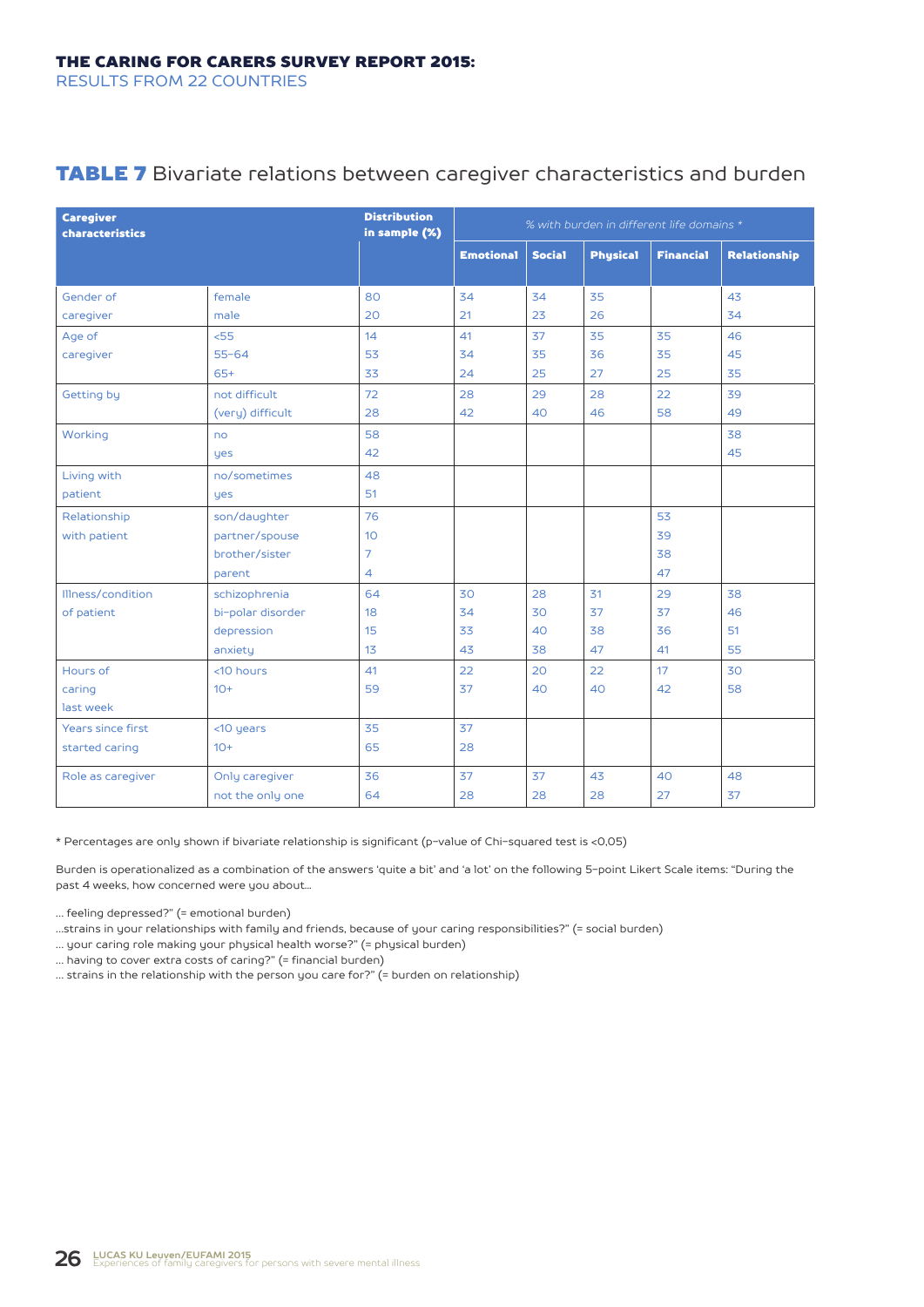### 2.3 Positive Caregiving Experiences

Family caregiving for persons with severe mental illness involves feelings of stigma and burden; however, these experiences can be coupled with positive caregiving experiences. Governments need to strengthen existing positive caregiving experiences to moderate negative aspects of caregiving.

This survey has found that family caregivers of persons with severe mental illness feel that they have become more understanding of others with problems (69%). They also feel useful in the relationship with the person they care for (62%). More than half of the family caregivers (54%) have discovered inner strength, and around four in 10 thought often about meeting with helpful people during the past month. Some caregivers have also become closer to some of their family (31%) or to friends (19%). *(Figure 9.)*

## **FIGURE 9** Positive caregiving experiences (in %, N=1111)



During the past month, how often have you thought about...

The Cronbach's alpha for the fourteen items of the positive subscale of the ECI was 0,84. The mean score of the family caregivers on the positive scale was 30.8 (SD = 8,5) (n=1003; min=2 max=56). The mean scores for each item of the ECI positive subscale are reported in *table 8*, sorted from high to low.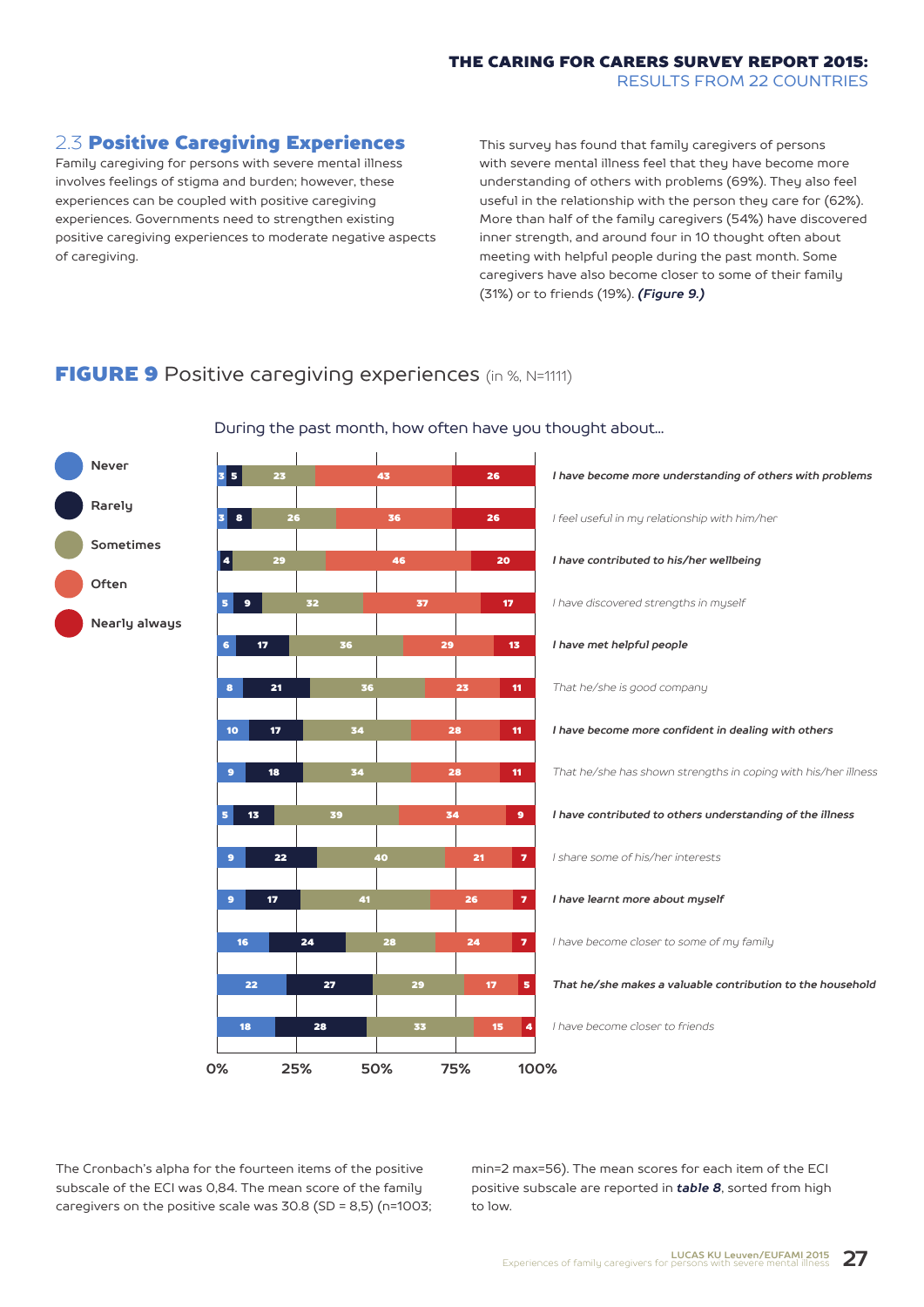## **TABLE 8** Mean scores of family caregivers on the items of positive subscales of the Experience of Caregiver Inventory

|                                                                | <b>MEAN (SD)</b> |
|----------------------------------------------------------------|------------------|
| I have become more understanding of others with problems       | 2.8(1.0)         |
| I have contributed to his/her wellbeing                        | 2.8(0.9)         |
| I feel useful in my relationship with him/her                  | 2.7(1.0)         |
| I have discovered strengths in myself                          | 2.5(1.0)         |
| I have contributed to others understanding of the illness      | 2.3(1.0)         |
| I have met helpful people                                      | 2.3(1.1)         |
| That he/she has shown strengths in coping with his/her illness | 2.2(1.1)         |
| I have learnt more about muself                                | 2.1(1.0)         |
| I have become more confident in dealing with others            | 2.1(1.1)         |
| That he/she is good company                                    | 2.1(1.1)         |
| I share some of his/her interests                              | 2.0(1.0)         |
| I have become closer to some of my family                      | 1.8(1.2)         |
| That he/she makes a valuable contribution the household        | 1.6(1.2)         |
| I have become closer to friends                                | 1.6(1.1)         |

Here too, the associations between caregiver characteristics and positive caregiving experiences were investigated. Univariate models were fitted with the positive appraisal scale of the ECI as dependent variable. Participants who experienced most positive caregiving experiences were those who were older; spent more hours caring last week; and first started caring for a person with mental health problems more years ago. The number of years

since first started caring was not included in the multivariate model since it is highly correlated with age (r= 0.40). However, age and hours spent caring last week are not associated (r= -0.09). In a multivariate model, the variables age and hours spent caring remained significantly associated with more positive caregiving experiences. Overall, age and hours spent caring last week accounted for 1% of the variance. *Table 9,*

## **TABLE 9** Univariate and multivariate associations of family caregiver characteristics with intensity of positive caregiving experiences as dependent variable

|                                         | Univariable models<br><b>Regression Coefficient</b><br>(95% CI) | P value* | <b>Multivariable model</b><br><b>Regression Coefficient</b><br>(95% CI)<br>P value* |       |  |  |  |
|-----------------------------------------|-----------------------------------------------------------------|----------|-------------------------------------------------------------------------------------|-------|--|--|--|
| <b>Male sex</b>                         | $-0.696$ (-1.725 to 0.333)                                      | 0.174    |                                                                                     |       |  |  |  |
| Age                                     | 0.057 (0.012 to 0.102)                                          | 0.015    | 0.045 (0.008 to 0.082)                                                              | 0.018 |  |  |  |
| <b>Getting by is (very) difficult</b>   | $-0.167$ ( $-1.558$ to 1.218)                                   | 0.802    |                                                                                     |       |  |  |  |
| <b>Working</b>                          | $-1.069$ (-2.190 to 0.052)                                      | 0.061    |                                                                                     |       |  |  |  |
| <b>Relationship with patient</b>        |                                                                 |          |                                                                                     |       |  |  |  |
| Sibling                                 | Ref                                                             | Ref      |                                                                                     |       |  |  |  |
| Child                                   | 0.956 (-0.783 to 2.754)                                         | 0.260    |                                                                                     |       |  |  |  |
| Friend/other                            | $-1.721$ ( $-6.133$ to 2.692)                                   | 0.427    |                                                                                     |       |  |  |  |
| Parent                                  | $-1.766$ ( $-5.119$ to 1.588)                                   | 0.286    |                                                                                     |       |  |  |  |
| Partner/spouse                          | $-1.098$ ( $-3.608$ to 1.412)                                   | 0.373    |                                                                                     |       |  |  |  |
| <b>Caring for more than one person</b>  |                                                                 |          |                                                                                     |       |  |  |  |
| with mental health problems             | 0.729 (-0.919 to 2.376)                                         | 0.368    |                                                                                     |       |  |  |  |
| <b>Being the only caregiver</b>         | $-0.079$ (-1.485 to 1.327)                                      | 0.908    |                                                                                     |       |  |  |  |
| <b>Living with patient</b>              | 0.587 (-0.772 to 1.945)                                         | 0.379    |                                                                                     |       |  |  |  |
| <b>Hours spent caring last week</b>     | 0.015 (0.001 to 0.028)                                          | 0.035    | 0.017 (0.002 to 0.032)                                                              | 0.031 |  |  |  |
| <b>Years since first started caring</b> | $0.037$ (0.002 to 0.073)                                        | 0.041    |                                                                                     |       |  |  |  |
|                                         |                                                                 |          |                                                                                     |       |  |  |  |

Ref =reference. \*Adjusted for clustering by country (22 sites, 1111 participants)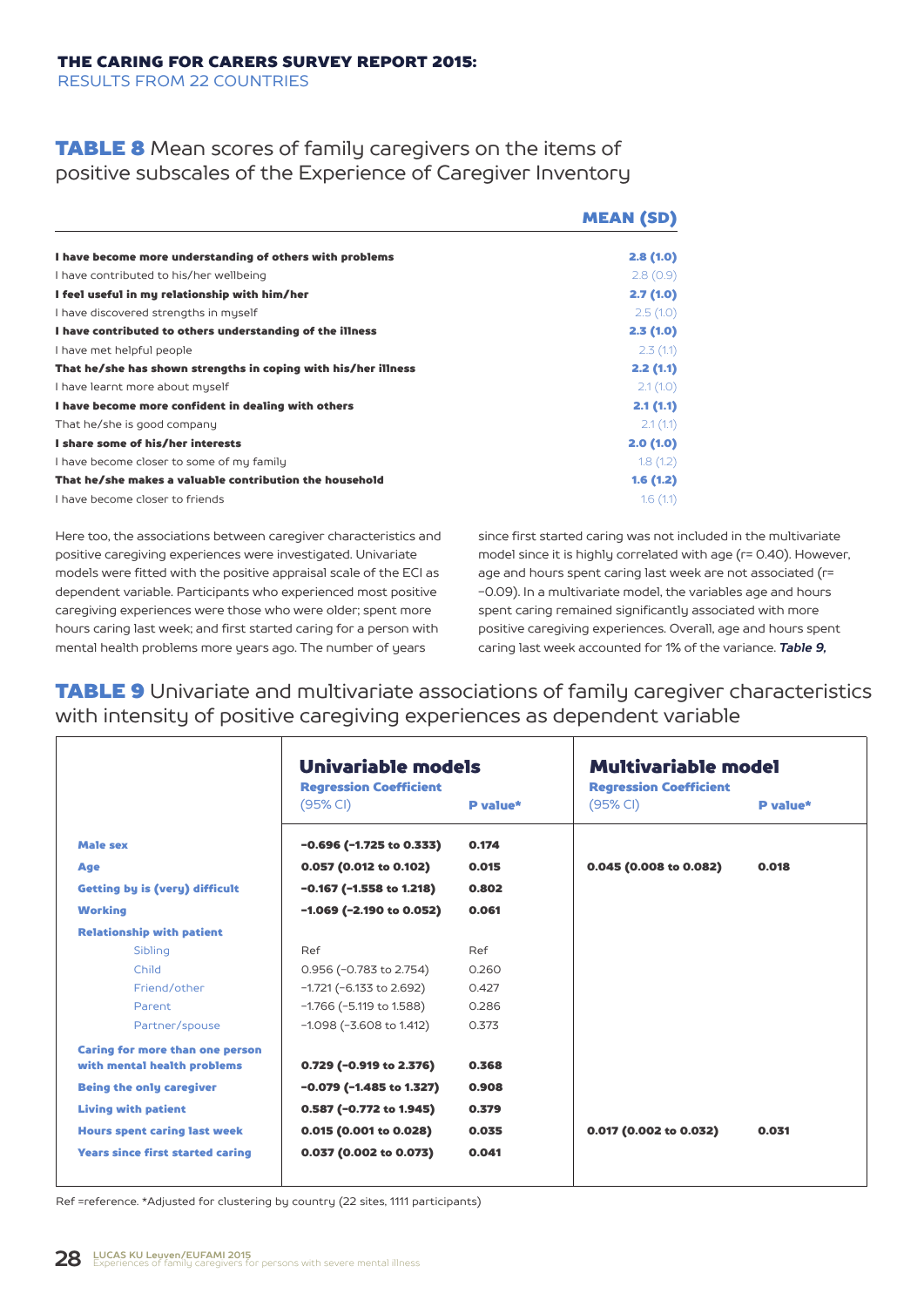# 3 Satisfaction with Information, Advice and Support from Professional Caregivers

*Table 10* **provides an overview of all questions related to caregiver satisfaction with professional support, which we describe further in detail.**

## TABLE 10 Overview of caregiver satisfaction with professional support

| "In general, how satisfied are you with "                                                                                                         | <b>Very</b><br>dissatisfied | <b>Somewhat</b><br>dissatisfied | <b>Not satisfied</b><br>and not<br>dissatisfied | <b>Somewhat</b><br>satisfied | <b>Very satisfied</b> |
|---------------------------------------------------------------------------------------------------------------------------------------------------|-----------------------------|---------------------------------|-------------------------------------------------|------------------------------|-----------------------|
| Information and advice for carers                                                                                                                 |                             |                                 |                                                 |                              |                       |
| That you have enough information about how their<br>condition/illness is likely to develop in the longer-term                                     | 20                          | 26                              | 22                                              | 23                           | 10 <sup>°</sup>       |
| With the amount of advice available to you                                                                                                        | 17                          | 24                              | 22                                              | 26                           | 11                    |
| That you can get whatever information you need<br>when you need it                                                                                | 17                          | 26                              | 19                                              | 25                           | 12                    |
| With how easy it is to understand the information you have                                                                                        | 6                           | 15                              | 22                                              | 44                           | 1 <sub>3</sub>        |
| That you have enough information about the condition/<br>illness of the person you care for to enable you to feel<br>confident in caring for them | 13                          | 22                              | 19                                              | 31                           | 14                    |
| That you are clear about who to call if you have a routine<br>inquiry                                                                             | 16                          | 19                              | 19                                              | 32                           | 14                    |
| That you are clear about who to go to for the information<br>and advice you need                                                                  | 17                          | 22                              | 18                                              | 27                           | 15                    |
| That you are clear about who to contact if there is an<br>emergency and you need help right away                                                  | 19                          | 17                              | 18                                              | 30                           | 17                    |
| Your involvement in treatment and care planning                                                                                                   |                             |                                 |                                                 |                              |                       |
| Your ability to influence important decisions                                                                                                     | 21                          | 22                              | 19                                              | 27                           | 11                    |
| Your involvement in important decisions                                                                                                           | 22                          | 22                              | 19                                              | 25                           | 12                    |
| Support from medical and/or care staff                                                                                                            |                             |                                 |                                                 |                              |                       |
| How well the staff you have contact with are<br>communicating with each other                                                                     | 23                          | 24                              | 28                                              | 18                           | $\overline{7}$        |
| How easy it is to get help and support from staff for yourself                                                                                    | 25                          | 24                              | 24                                              | 19                           | 8                     |
| The level of understanding staff have of what it must be<br>like to be in your situation                                                          | 19                          | 21                              | 30                                              | 21                           | $\overline{9}$        |
| How easy it is to get help and support from staff for the<br>person you care for                                                                  | 22                          | 23                              | 21                                              | 24                           | $\overline{9}$        |
| The quality of help and support from staff for the person<br>you care for                                                                         | 16                          | 23                              | 24                                              | 26                           | 10                    |
| Your relationships with key staff who support the person you<br>care for                                                                          | 16                          | 18                              | 26                                              | 27                           | 12                    |
| How seriously staff take what you say to them?                                                                                                    | 16                          | 19                              | 25                                              | 27                           | 13                    |

*Continued on the next page ...*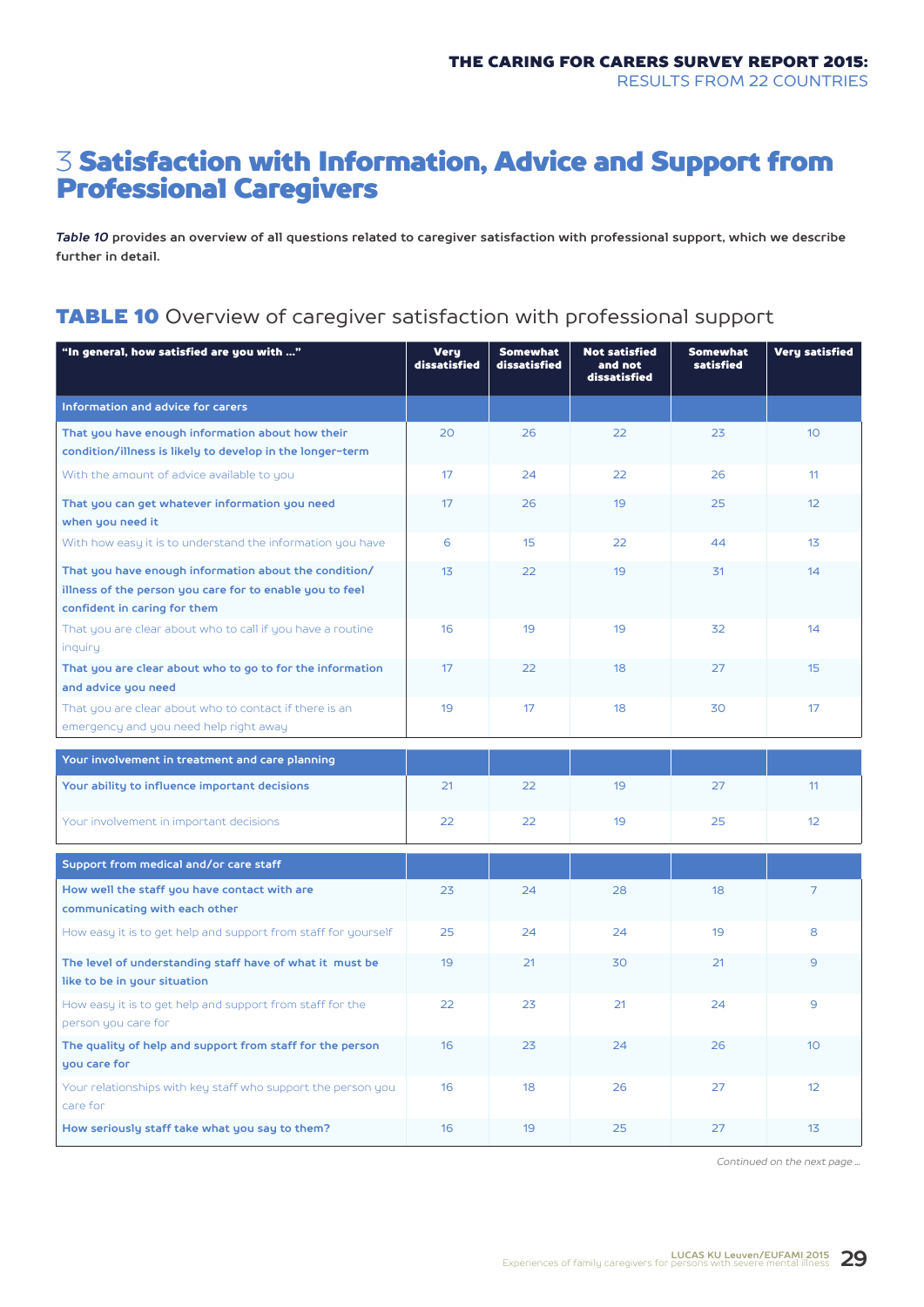#### THE CARING FOR CARERS SURVEY REPORT 2015:

RESULTS FROM 22 COUNTRIES

| "In general, how satisfied are you with " | <b>Very</b><br>dissatisfied | <b>Somewhat</b><br>dissatisfied | <b>Not satisfied</b><br>and not<br>dissatisfied | <b>Somewhat</b><br>satisfied | <b>Very satisfied</b> |
|-------------------------------------------|-----------------------------|---------------------------------|-------------------------------------------------|------------------------------|-----------------------|
| Support you received from                 |                             |                                 |                                                 |                              |                       |
| Insurance company                         | 16                          | 11                              | 60                                              | $\mathbf{9}$                 | $\overline{4}$        |
| Pharmaceutical companies                  | 18                          | 12                              | 56                                              | 10                           | $\overline{4}$        |
| Social workers                            | 18                          | 16                              | 36                                              | 21                           | $\overline{9}$        |
| Workplace                                 | 16                          | 10                              | 46                                              | 16                           | 12                    |
| <b>Nurses</b>                             | 12                          | 16                              | 35                                              | 25                           | 13                    |
| <b>Doctors</b>                            | 18                          | 21                              | 22                                              | 26                           | 13                    |
| Patient/caregiver organisations           | $\overline{7}$              | 10                              | 25                                              | 33                           | 25                    |

Data are row percentages, with each row totaling 100%. Percentages are based on valid responses. All items use the same 5-point Likert Scale (1= very dissatisfied, 5= very satisfied). All items start with "In general, how satisfied are you with ..."

## 3.1 Satisfaction with Support Received from Different Disciplines and Parties

*Figure 10* below illustrates that satisfaction with the professional support received by family caregivers from persons with severe mental illness varies between professional disciplines. Family caregivers are most satisfied with the support they receive from patient/caregiver organisations. Six out of 10 feel (very) satisfied with their support, but still 17% feel dissatisfied.

This contrasting picture is emphasised further in respect of the support received from doctors. Four in 10 family caregivers are (very) satisfied with their doctors, but the same percentage also feel dissatisfied.

Satisfaction with support from nurses is also mixed: a third are satisfied, a third feel dissatisfied and a third are neutral. Only three in 10 family caregivers are satisfied with support from their social worker. More than half of carers reported feeling neither dissatisfied nor satisfied with pharmaceutical companies (56%) and insurance companies (60%). Feelings of dissatisfaction are similar when compared with other professional groups, but comparatively fewer carers are very satisfied with pharmaceutical (4%) or insurance companies (4%).

Additionally, one in four caregivers feels dissatisfied with the support they received from their workplace of the mental illness of the person they care for.

## **FIGURE 10:** Satisfaction with the support received from different disciplines and parties (in %, N=1111)

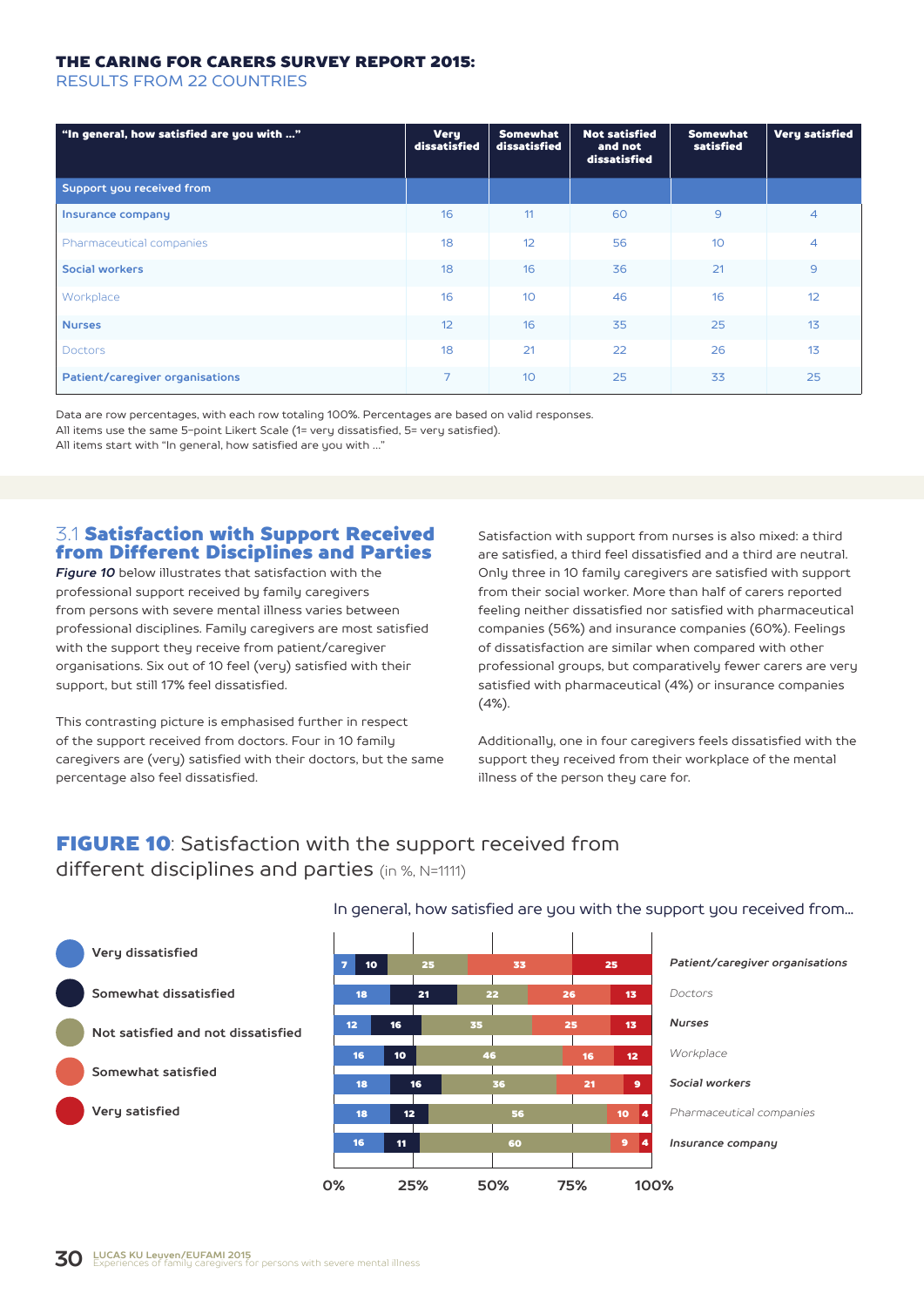## 3.1.1 Satisfaction with Involvement in Care

Only a third of the family caregivers of persons with severe mental illness (37%) feel satisfied with their ability to influence important decisions in treatment and care planning. Four out of ten caregivers are satisfied with their involvement in

important decisions. However, an almost equal share of family caregivers experiences dissatisfaction with their involvement and ability to influence important decisions (43-44%) *(Figure 11.)*

## **FIGURE 11** Satisfaction with involvement in care (in %, N=1111)



**312 Satisfaction with Information** and Advice for Family Caregivers

More than half of the family caregivers (52%) are clear about who to contact if there is an emergency and immediate help is needed, and more than four out of ten (43%) are clear about who to go to for information and advice. Three out of four also find the information they have easy to understand. However, family caregivers are least satisfied (33%) about having enough information on how the illness is likely to develop in the longer-term. *(Figure 12.)*

## **FIGURE 12** Satisfaction with information and advice for carers (in %, N=1111)



#### Information and advice for carers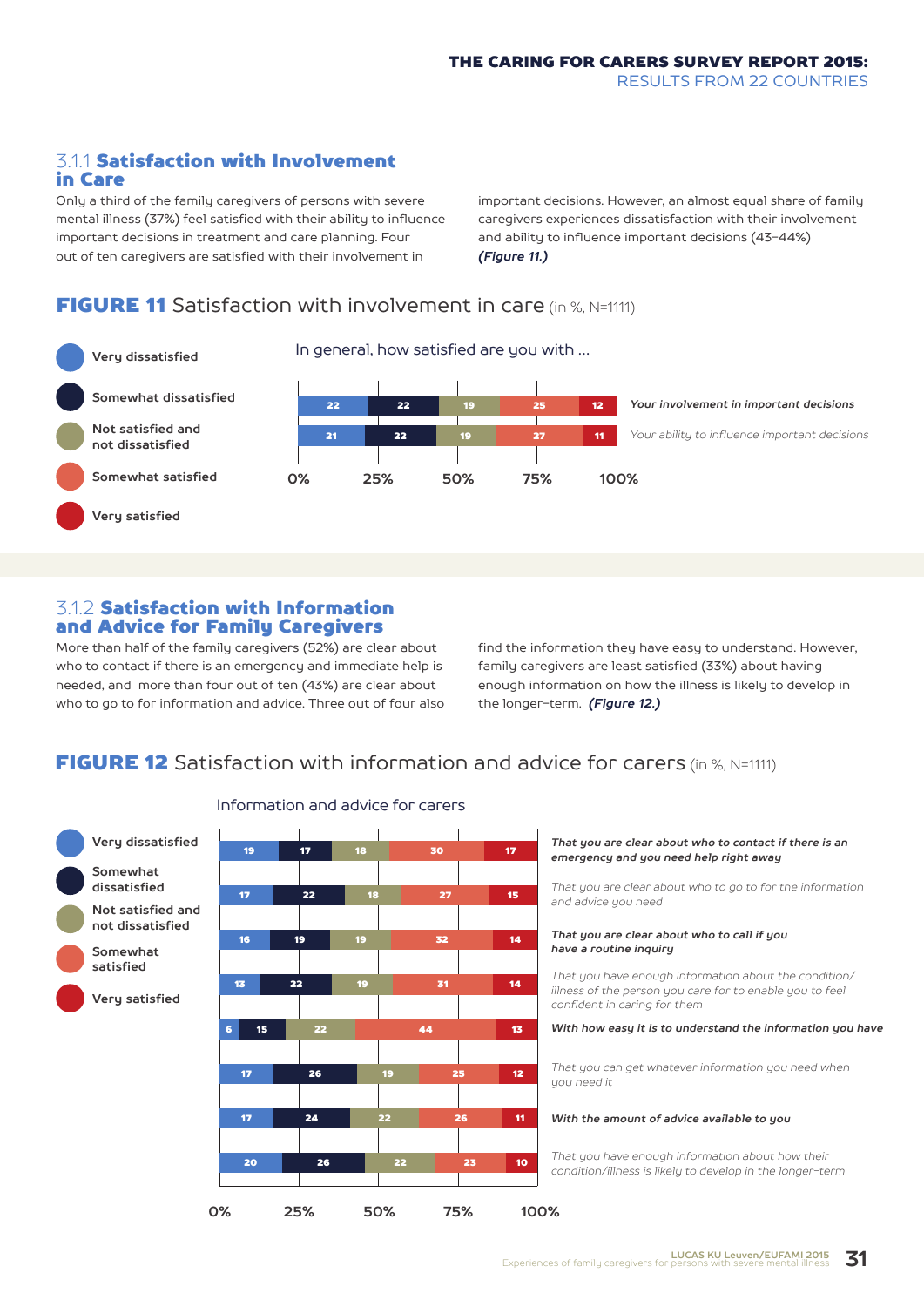### 3.1.3 Satisfaction with Support from Medical and/or Care Staff

Family caregivers of persons with severe mental illness are less satisfied with the support they receive from professionals compared to the information and advice they get. For example, less than 4 out of 10 feels that medical and/or care staff take what they say seriously. However, around three in 10 family caregivers are satisfied with the level of understanding what it must be like in their situation. All in all, only one in four family caregivers (26%) is satisfied with how easy it is to get help and support from professional staff for themselves. Getting help for the person with a severe mental illness is somewhat easier for family caregivers, but not significantly (33%). Dissatisfaction with professional support may be linked to ineffective communication between professionals. Less than one in four family caregivers feel communication is going well (23%).

# **FIGURE 13** Satisfaction with support from medical and/or care staff (in %, N=1111)



#### In general, how satisfied are you with …

#### *How seriously staff take what you say to them?*

*Your relationships with key staff who support the person you care for*

#### *The quality of help and support from staff for the person you care for*

*How easy it is to get help and support from staff for the person you care for*

#### *The level of understanding staff have of what it must be like to be in your situation*

*How easy it is to get help and support from staff for yourself*

*How well the staff you have contact with are communicating with each other (i.e. that they share important information)*

 $\ddot{\phantom{1}}$ 

9

8

7

#### 3.2 Risk Factors of Dissatisfaction with Professional Support

**satisfied**

*Table 11* shows bivariate relationships between the characteristics of the family caregivers and the dissatisfaction with professional support. Dissatisfaction is operationalised as a combination of the answers 'very dissatisfied' and 'somewhat dissatisfied' for the following 5-point Likert Scale items:

#### *Support received from doctors*

*Support received from pharmaceutical companies*

*Support received from patient/caregiver organisations*

*Involvement in important decisions*

#### *How seriously staff take what you say to them*

*How easy it is to understand the information you have*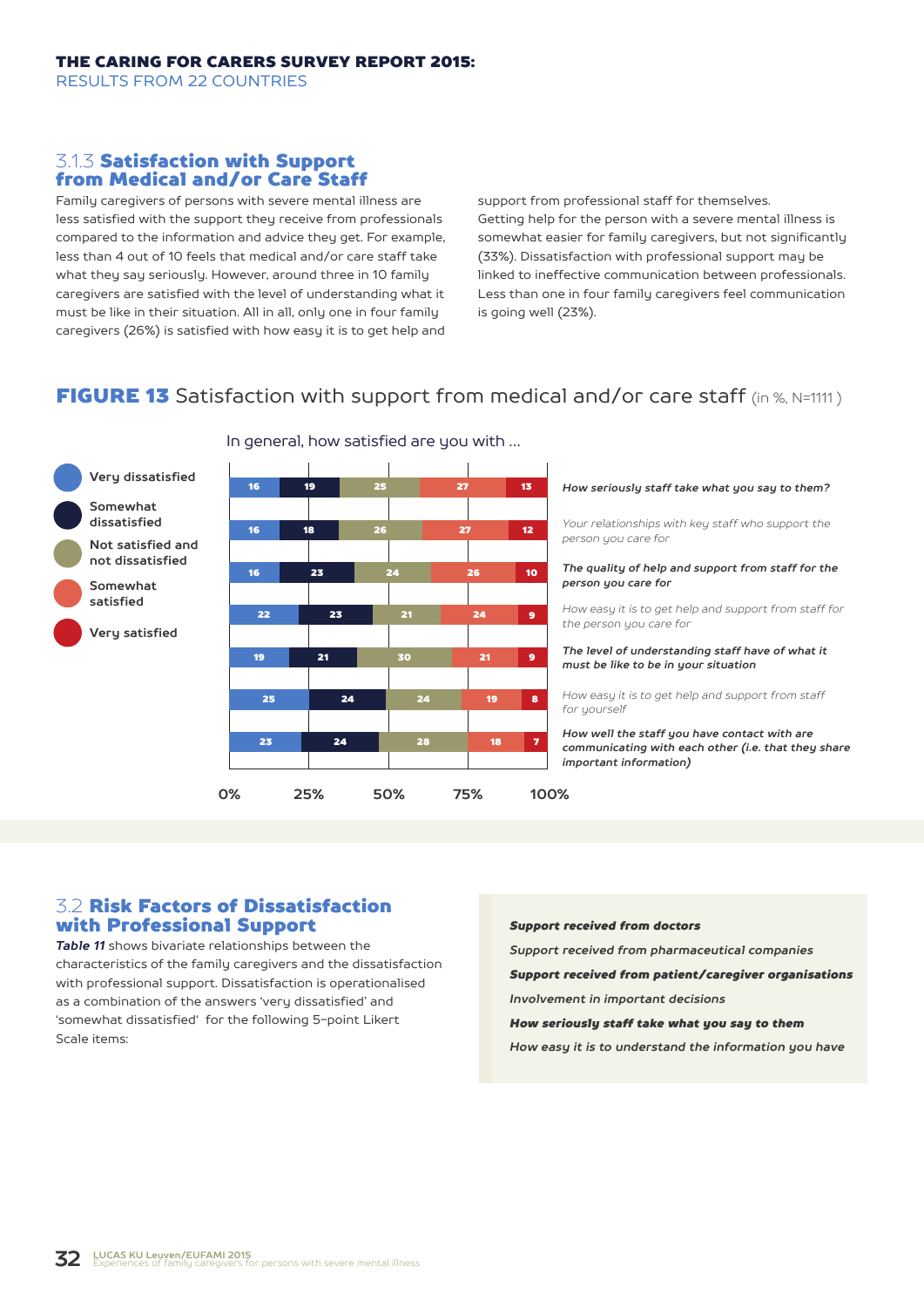#### Several caregiver characteristics are clearly associated with dissatisfaction with professional support.

Female caregivers experience more dissatisfaction with support received from doctors. Female family caregivers also feel that staff take what they say less seriously.

Age is not associated with these selected items.

Not getting by is linked with increased dissatisfaction with professional support. For example 24% of the caregivers who have difficulties getting by feel dissatisfied with support from patient/caregiver organisations, compared to 15% of the caregivers without financial difficulties. Information is also more difficult to understand for caregivers that have difficulties getting by and feel they are taken less seriously by professional staff if they say something.

**Working** is not closely related to family caregiver satisfaction with professional support.

**Family caregivers** that don't live permanently with

and dissatisfaction with professional support

the patient are more often dissatisfied with the support received from doctors, and their involvement in important decisions, than family caregivers living with the person with severe mental illness.

#### The kinship relationship between the **carer and the patient** is linked with how seriously

staff takes what family caregivers say. Sibling caregivers have the highest dissatisfaction (48%). Those caring for their partner have the lowest dissatisfaction (23%).

**More intensive caregiving** is associated with increased dissatisfaction; e.g. carers with more than 10 hours of caregiving last week were more dissatisfied with support received from pharmaceutical companies and from patient/caregiver organisations. Caregivers who provide more weekly hours of care are also more dissatisfied with how seriously staff takes what they say to them.

**Being the only caregiver** is linked to overall higher levels of dissatisfaction; e.g. caregivers who can share caring responsibilities are more satisfied with their involvement in important decisions and how seriously staff takes what they say to them.

#### Caregiver characteristics Support received from doctors Support received from pharmaceutical companies Support received from patient/ caregiver organisations Involvement in important decisions How seriously staff take what you say to them How easy it is to understand the information you have Gender of caregiver female male 78  $22$ 40  $32$ 37  $27$ Age of caregiver  $55$ 55-64 65+ 8  $50$ 42 Getting by not difficult (very) difficult 75  $25$  $27$  $40$ 15  $24$ 33  $4z$ 19  $25$ Working no yes 64 36 Living with patient no/sometimes yes  $58$ 42  $\overline{A}$ 34 **51** 38 Relationship with patient son/daughter partner/spouse brother/sister parent 84 7 5  $\overline{\mathbf{z}}$ 36  $2z$ 48  $30$ Hours of caregiving last week <10 hours  $10+$  $Z<sub>9</sub>$ 61  $25$  $Z_{4}$ 13  $20$ 31 zd Years since first started caring  $<$ 10 years  $10+$  $\overline{z}$ 67 Role as caregiver only caregiver not the only one 38 62 44 36 48  $\overline{41}$  $\overline{41}$  $32$ *Dissatisfaction\* with professional support (%)* Distribution in sample (%)

TABLE 11 Bivariate relations between caregiver characteristics

Percentages are only shown if bivariate relationship is significant (p-value of Chi-squared test is <0,05)

\*Dissatisfaction is operationalized as a combination of the answers 'very dissatisfied' and 'somewhat dissatisfied' on the 5-point Likert Scale item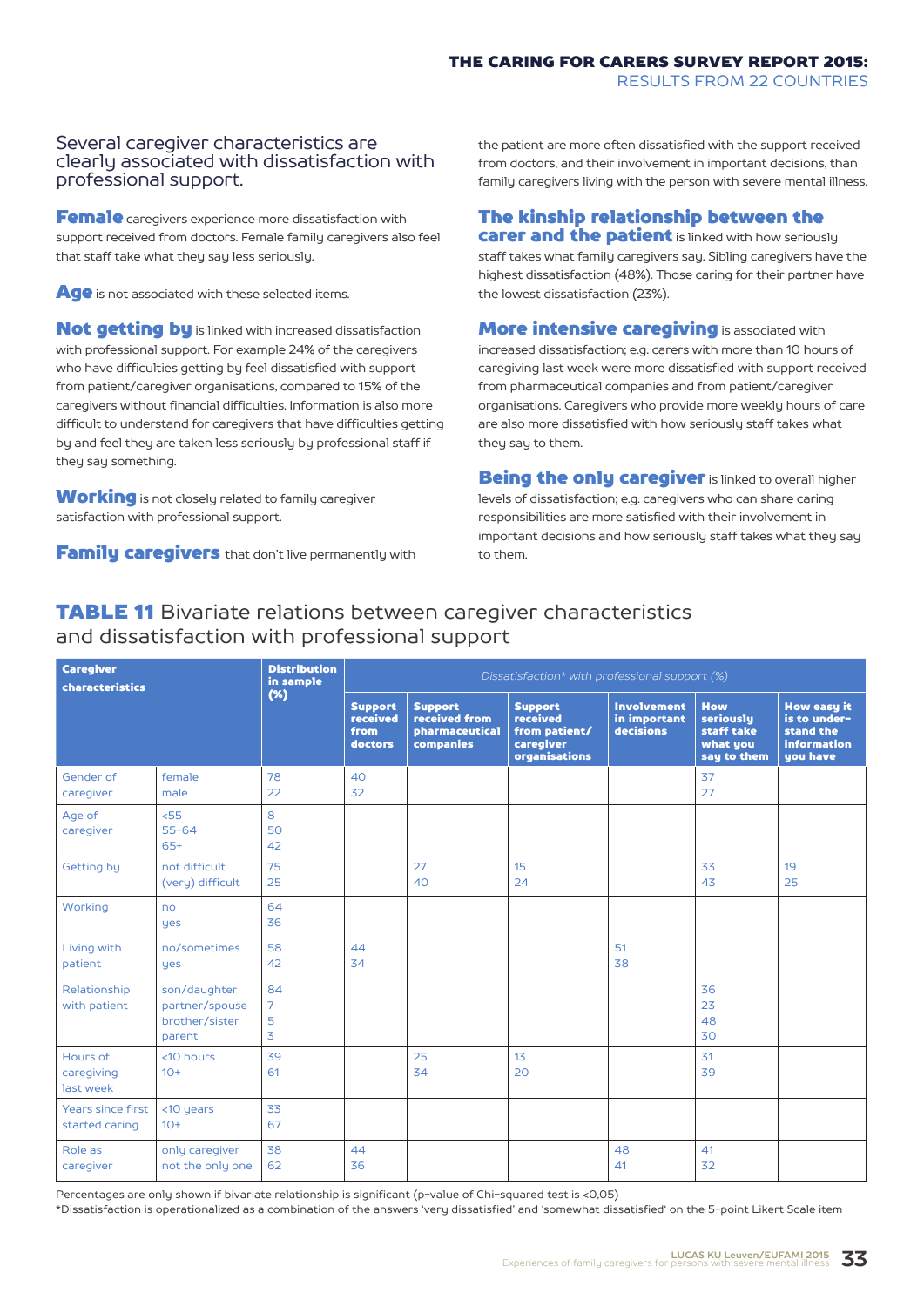# 4 The Need for Support and Respite for Caregivers

### 4.1 Unmet Need for Support

More than 9 out of 10 caregivers (93%) would like additional support to help in their role as a family caregiver, 46% would like a lot of additional support and 47% a little. Only 7% need no additional support at all. *(Figure 14.)*

## FIGURE 14 Unmet need

of support (in %, N=1111)

Would you like more support to help you in your role as a carer?



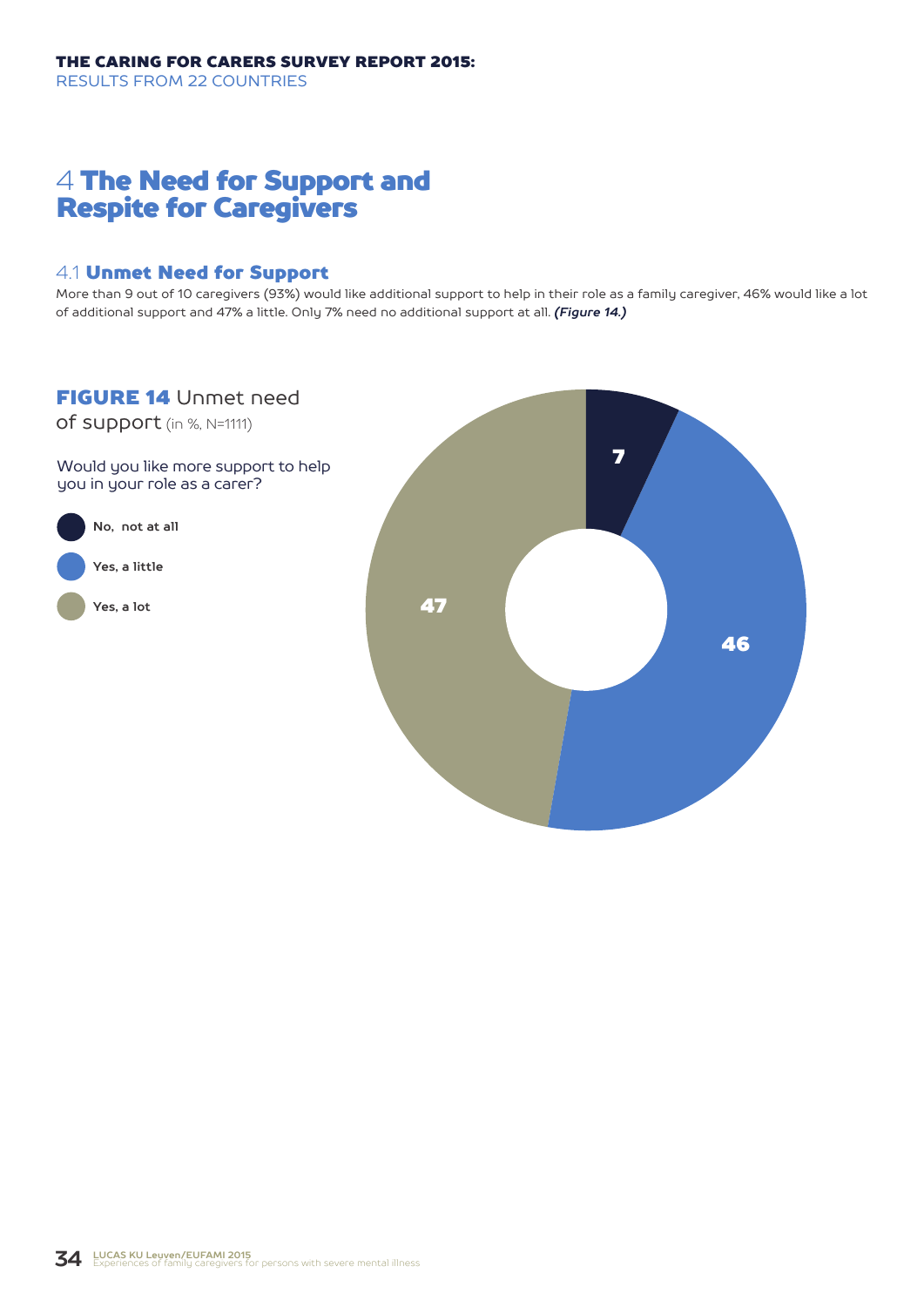#### 4.2 Expectations of EUFAMI and Family Member Organisations

The survey also asked about the expectation of family caregivers towards EUFAMI and other family member organisations. *Figure 15* shows that nearly all family caregivers (97%) expect that EUFAMI and other family member organisations raise public awareness of the impact of mental illness. Representing family members at policy level is important for 90% of the family caregivers.

Besides weighing on the societal issues of mental illness at a macro level, family caregivers want EUFAMI to be a connector. Around 9 in 10 caregivers want more opportunities to meet, and share knowledge and experiences, with professional carers (93%), as well as with other family members and informal carers (90%).

Around 8 in 10 caregivers also want individual support from EUFAMI and family member organisations, e.g. by providing information (88%), emotional support (83%) and offering respite care (78%). More than half of the family caregivers (62%) want financial support.

## **FIGURE 15** Expectations of EUFAMI and family member organisations (in %, N=1111)



Which of the following types of support do you use to allow you to take a break from caring?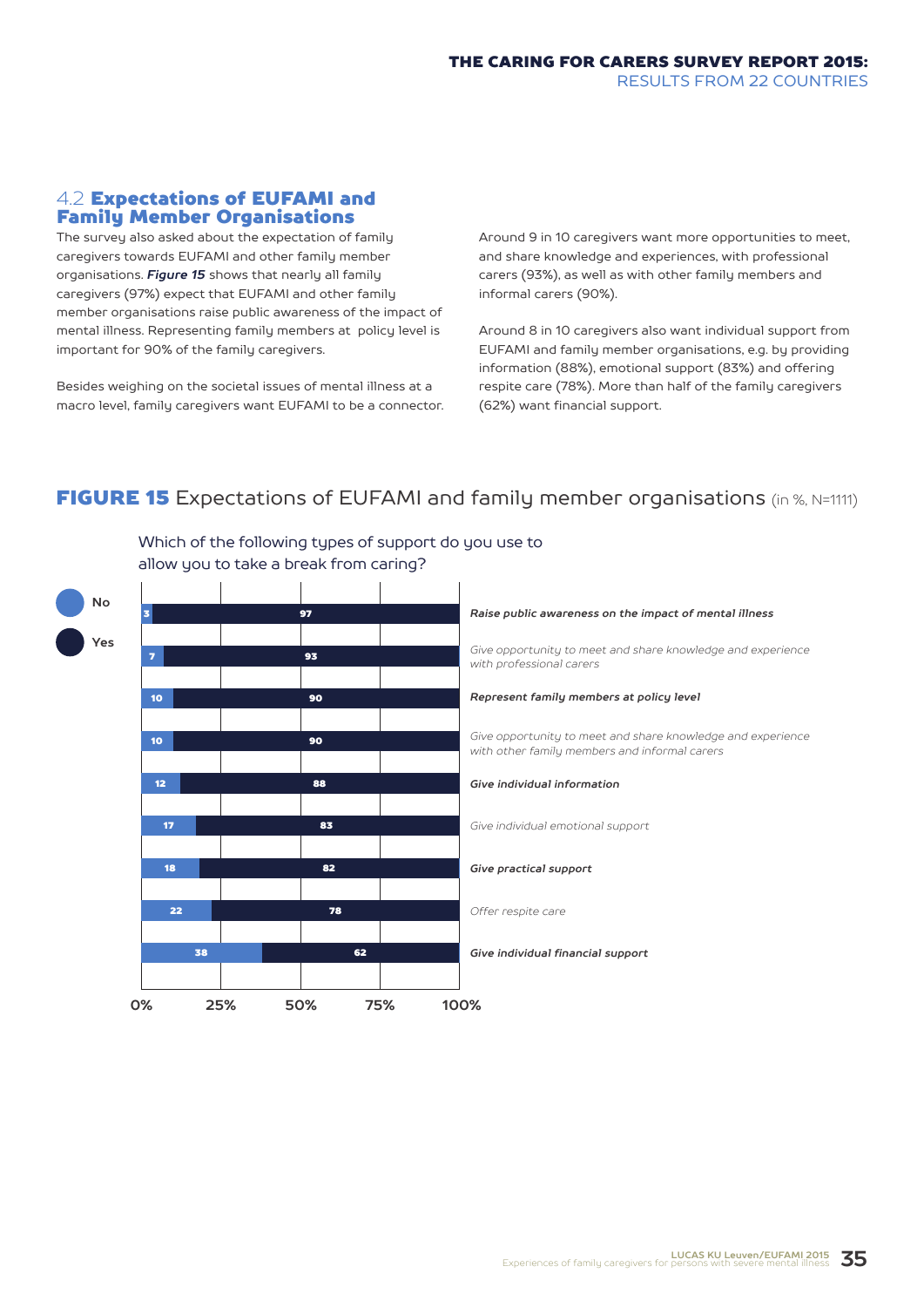#### 4.3 Use of Respite

Family caregivers of persons with severe mental illness were asked what types of support they use to allow them to take a break from caring. *Figure 16* shows that half of carers (53%) use support to take a break from caring. Therefore, the other half of carers do not take a break from caring, because they are unable to take one (17%), because they do not need a break (11%) or because they do not need support to take a break from caring (19%).

## FIGURE 16 Taking a break

from caring (in %, N=1111)

Taking a break from caring

**I do not need to take a break from caring I'm unable to take a break from caring I do not need support to take a break from caring**

**Uses support to take a break from caring**



In order to take a break from caring, more than one third of all caregivers questioned (36%) relies on friends and family to provide temporary care. One out of five (20%) uses supported activities out of the home. Few family caregivers pay others to come into the home (6%) or to provide care away from home (8%). Around one in 10 family caregivers use other respite care (13%) or supported breaks for themselves and the person they care for away from home (9%). *(Figure 17.)*

## **FIGURE 17** Types of support caregivers use to take a break from caring (in %, N=1111)



#### Do you want EUFAMI and the family member organisations to …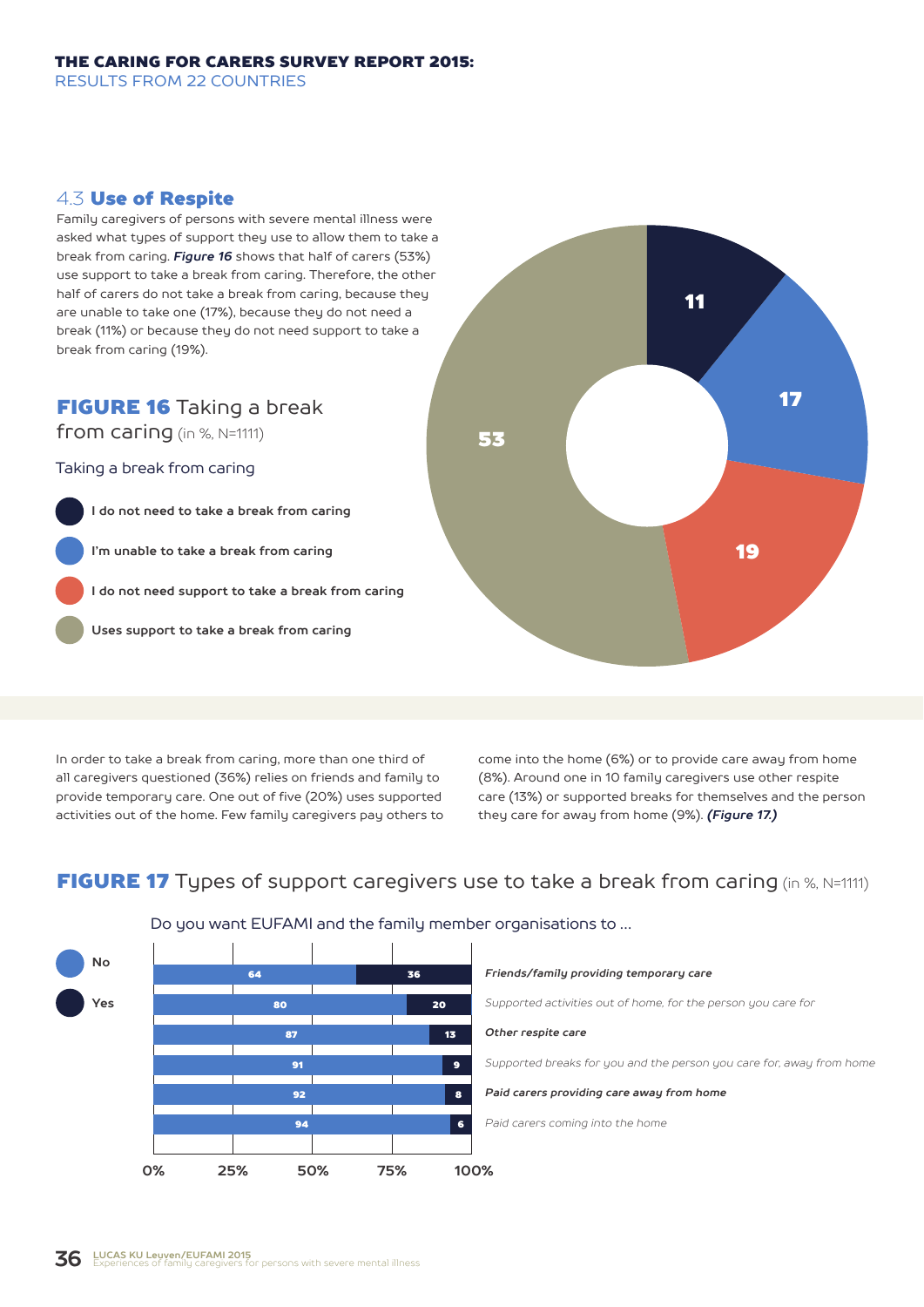## 4.4 Risk Factors for Being Unable to Take a Break from Caregiving

Which family caregivers of persons with severe mental illness are unable to take a break from caregiving? Can we find associations with other caregiver characteristics?

*Table 12* shows that having difficulties getting by, living with the patient, caring for your parent, caring more hours and being the only caregiver are all factors that increase the risk of not being able to take a break from caring.

## **TABLE 12** Bivariate relations between caregiver characteristics and being unable to take a break from caring

| <b>Caregiver characteristics</b> |                  | <b>Distribution in sample</b> | Being unable to take a |
|----------------------------------|------------------|-------------------------------|------------------------|
|                                  |                  | $(\%)$                        | break from caring (%)  |
| Gender of caregiver              | female           | 78                            |                        |
|                                  | male             | 22                            |                        |
| Age of caregiver                 | < 55             | 8                             |                        |
|                                  | $55 - 64$        | 50                            |                        |
|                                  | $65+$            | 42                            |                        |
| Getting by                       | not difficult    | 75                            | 12                     |
|                                  | (very) difficult | 25                            | 30                     |
| Working                          | no               | 64                            |                        |
|                                  | yes              | 36                            |                        |
| Living with patient              | no/sometimes     | 58                            | 12                     |
|                                  | yes              | 42                            | 22                     |
| Relationship with patient        | son/daughter     | 84                            | 17                     |
|                                  | partner/spouse   | $\overline{7}$                | 17                     |
|                                  | brother/sister   | 5                             | 11                     |
|                                  | parent           | $\overline{3}$                | 30                     |
| Hours of caregiving last week    | <10 hours        | 39                            | $\overline{7}$         |
|                                  | $10+$            | 61                            | 23                     |
| Years since first started caring | <10 years        | 33                            |                        |
|                                  | $10+$            | 67                            |                        |
| Role as caregiver                | only caregiver   | 38                            | 24                     |
|                                  | not the only one | 62                            | 13                     |

Percentages are only shown if bivariate relationship is significant (p-value of Chi-squared test is <0,05)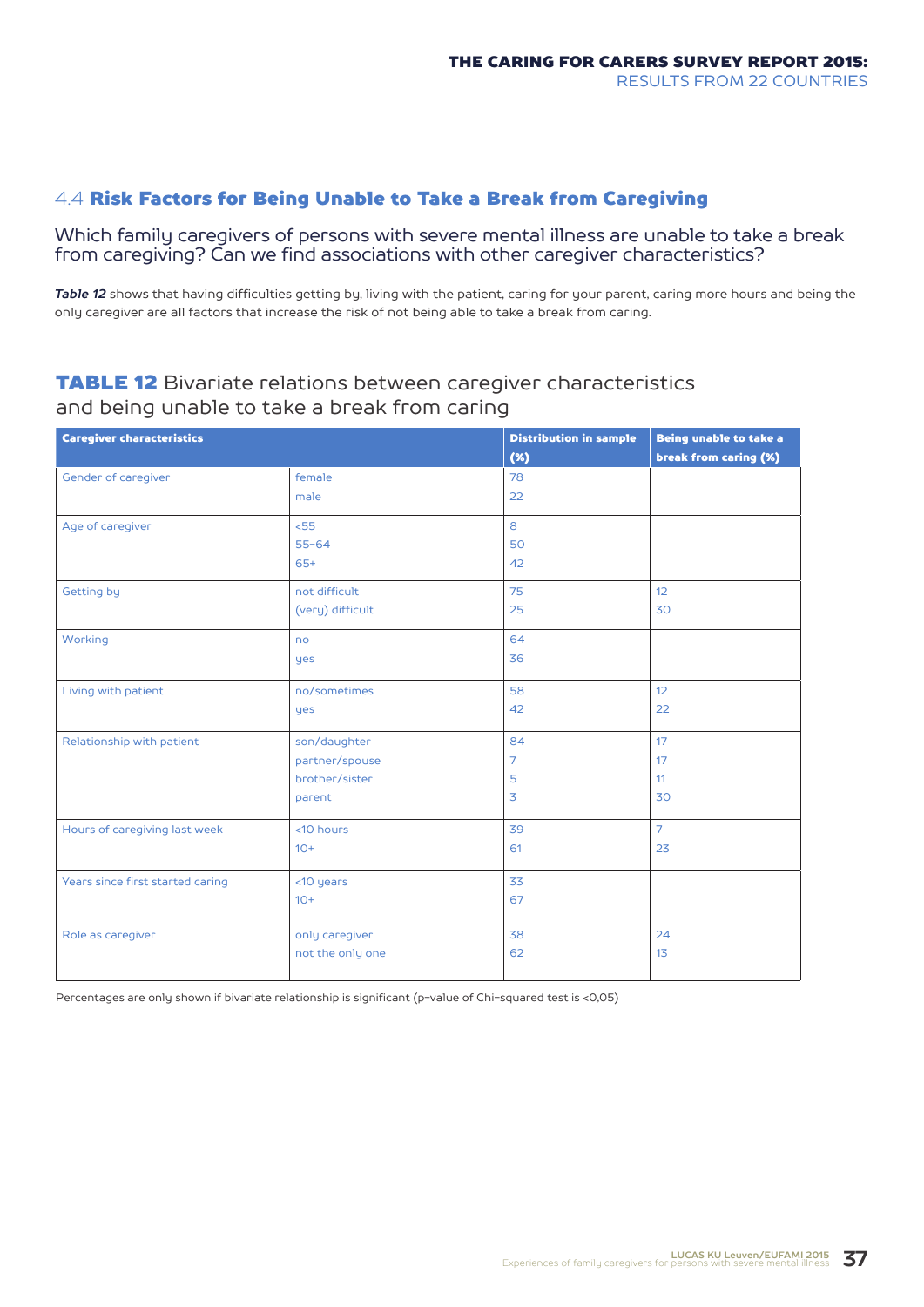#### THE CARING FOR CARERS SURVEY REPORT 2015: THE CARING FOR CARERS SURVEY REPORT 2015: RESULTS FROM 22 COUNTRIES

# CHAPTER 4: SUMMARY, CONCLUSIONS & RECOMMENDATIONS

# 1 Summary and conclusions

#### Why was this research conducted?

Developed countries are shifting their mental health policies away from hospital-based care towards community-based care and family caregivers play an essential role in making living in the community with a severe mental illness possible. Although mental health services have contact with the family caregivers of patients with mental illness, evidence exists that there is a need for more support for the carers themselves; besides the necessary treatment and guidance for the patient. This evidence is often anecdotal, based on individual stories of an unbalanced, burdensome experience of family caregiving. Scientific surveybased evidence of these experiences of family caregivers exists, but these results are not recent, are often based on single-country samples and only cover a limited scope of life domains.

#### What was the aim of this study?

The goal of this study was to explore the experiences of family caregivers of persons with severe mental illness from an international perspective. LUCAS, the Centre for Care Research and Consultancy of the KU Leuven, conducted the study on behalf of the European Federation of Families of People with Mental Illness (EUFAMI).

The studu is a multisite, cross-sectional survey undertaken in 22 countries (Australia, Austria, Belgium, Canada, Cyprus, Denmark, Finland, France, Germany, Greece, Ireland, Israel, Italy, Malta, Netherlands, Norway, Portugal, Russia, Spain, Sweden, Switzerland and the UK). The survey is an anonymous, self-completion questionnaire administered on paper, by email and online. The questionnaire consists of multiple items on caregiver well-being, burden and stigma; caregiver satisfaction with professional support and the need for further support. Data was gathered at all sites from 1st June to 31st December 2014. Questionnaires were completed by 1,111 family caregivers for someone with a severe mental illness. All these family caregivers are linked with a family caregiver organisation.

#### This exploratory survey addresses three research questions:

1. What are the caregiving experiences of family *caregivers, including their well-being, burden, strengths and perceived stigma?*

2. How satisfied are family caregivers with the *professional support they receive?*

**3.** What are the needs for further support of family *caregivers? Results are mainly descriptive, although risk factors through statistical analyses were also explored.*

# 2 Who are the family caregivers of persons with severe mental illness?

**The typical family caregiver for a person with severe mental illness, who participated in this study, is a woman around 60 years of age, caring for her child with schizophrenia. Eighty percent of the family caregivers who completed the survey were female. The mean age is 58 years, with one in six caregivers younger than 55 years (14%) and one third older than 65 years (33%). This diversity is also reflected in the working situation, with 43% of the family caregivers being retired, as opposed to 42% working.**

Three quarters of the family caregivers takes care of a child with severe mental illness (76%), 10% for a partner or spouse and 7% for a sibling. Almost one in five takes caregiving responsibility for more than one person with mental health problems (19%).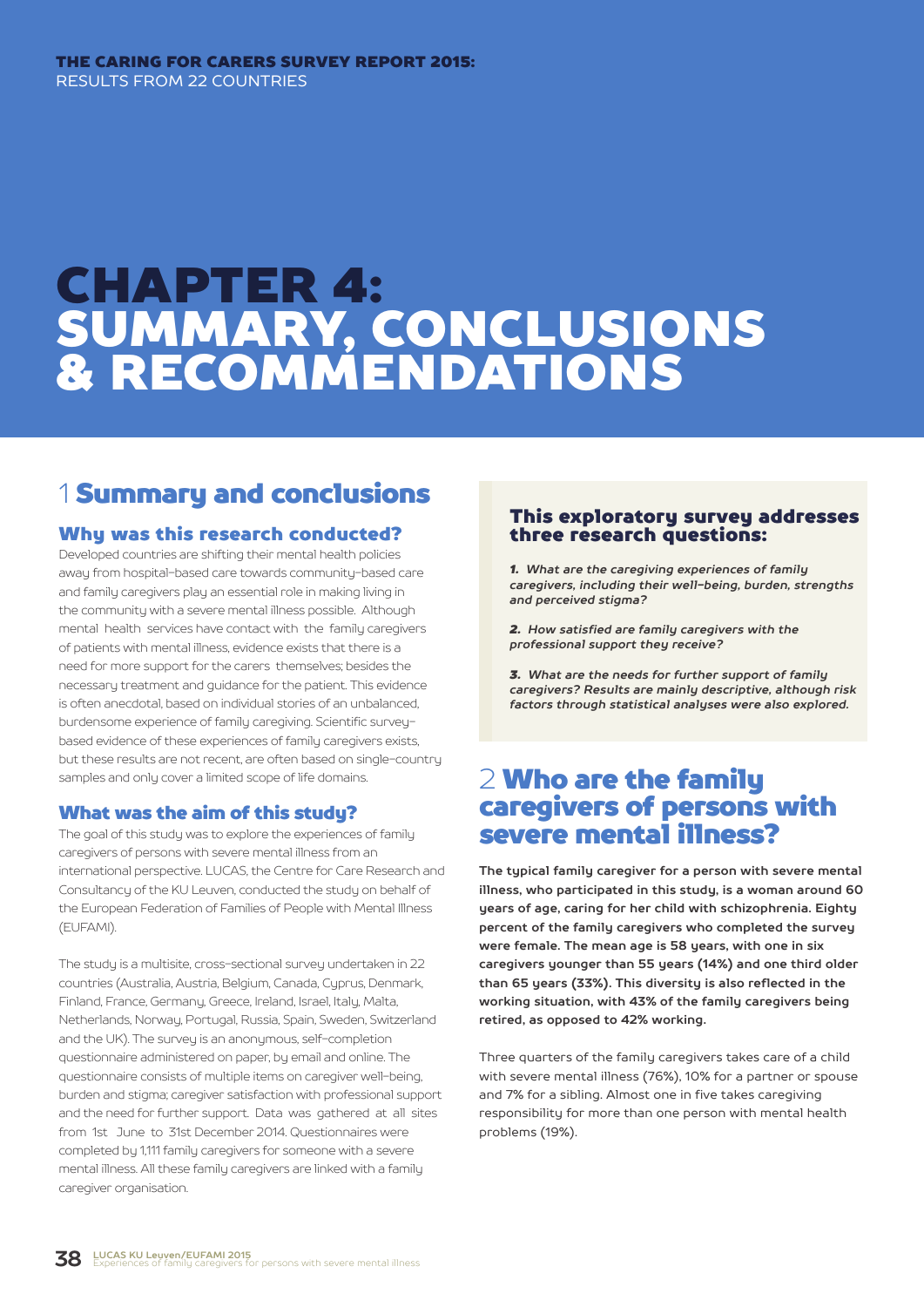Two thirds of the persons cared for by the family caregiver have schizophrenia or psychotic illness (64%), while other patients have a bipolar affective disorder (18%), a depressive disorder (15%), an anxiety disorder (13%) or other mental health problem (18%).

On average, family caregivers first started caring 15 years ago. In a given week, caregivers spent an average of 22 hours looking after someone with mental health problems. About one third of the caregivers (36%) are the only caregiver for the person with severe mental illness.

These figures point to the typical nature of family caregiving in mental illness: it is a long-standing and time-consuming task with few other relatives to share these caregiving responsibilities with.

# 3 What can be said about caregiving burden, stigma and positive caregiving experiences?

**Family caregivers of persons with severe mental illness experience burden on several life domains. Almost four in 10 (38%) feel unable to cope with the constant anxiety of caring (emotional burden). One third feel isolated and lonely because of the situation they are in (social burden). Typical for mental illness are the worries about relapse, such that it puts their safety at risk (37%). One third of the family caregivers (33%) feel that the role of caring worsens their physical health (physical burden). Half of the family caregivers (49%) worry about the financial situation of the person they care for (financial burden) and is concerned about the persons becoming too dependent on them in the future (55%) (relationship burden). Around 6% of the family caregivers surveyed face emotional, social, physical and relationship burden, as well as financial worries, and more than one in three experiences burden on at least three life domains. Cumulative burdening experiences across life domains can weigh upon the balance, and upon the quality of family life.**

Family caregiving in mental illness can involve simultaneous feelings of burden and positive caregiving experiences. For instance, seven in 10 family caregivers state that they have

become more understanding of others with problems (69%), and more than half (54%) have discovered inner strength. Being older and spending more hours in caregiving are significantly associated with more positive experiences. Caregiving is thus not all doom and gloom. These positive caregiving experiences, like growth in competence or finding strength in oneself, or with family of friends, contrast the dominance of the stress-burden model in caregiving research. However, although the experience of caregiving has both negative (burden) and positive (resilience) aspects, this balance is precarious. More than one in three (35%) family caregivers is reaching 'breaking point', where they feel they cannot carry on with things the way they are. Bivariate analyses showed that several risk factors can be identified for becoming increased burdened. Special attention should be giving to female caregivers, younger caregivers and caregivers who have difficulties getting by. Being the only caregiver and having more hours of caregiving during the last week both are associated with more burden on all life domains (emotional, physical, social, relational, financial). The kinship relationship between the family caregiver and the patient, living with the patient and working as a caregiver do not seem to be related to this increased burden.

Mental illness confronts persons with stigma and these stigmatising processes also mark family caregivers of persons with severe mental illness - around 15% of the family caregivers feel they are treated differently because of the mental illness of the person they care for. Female caregivers, caregivers living with the patient, and caregivers who cannot share the caregiving responsibilities with other relatives or informal caregivers, experience more stigma.

# 4 Are family caregivers of persons with severe mental illness satisfied with the information, advice and support received from professional caregivers?

**Regarding 'satisfaction with support', reported by different disciplines and parties, there are two differing sides to the story. For instance, 39% of the family caregivers are dissatisfied with the support from**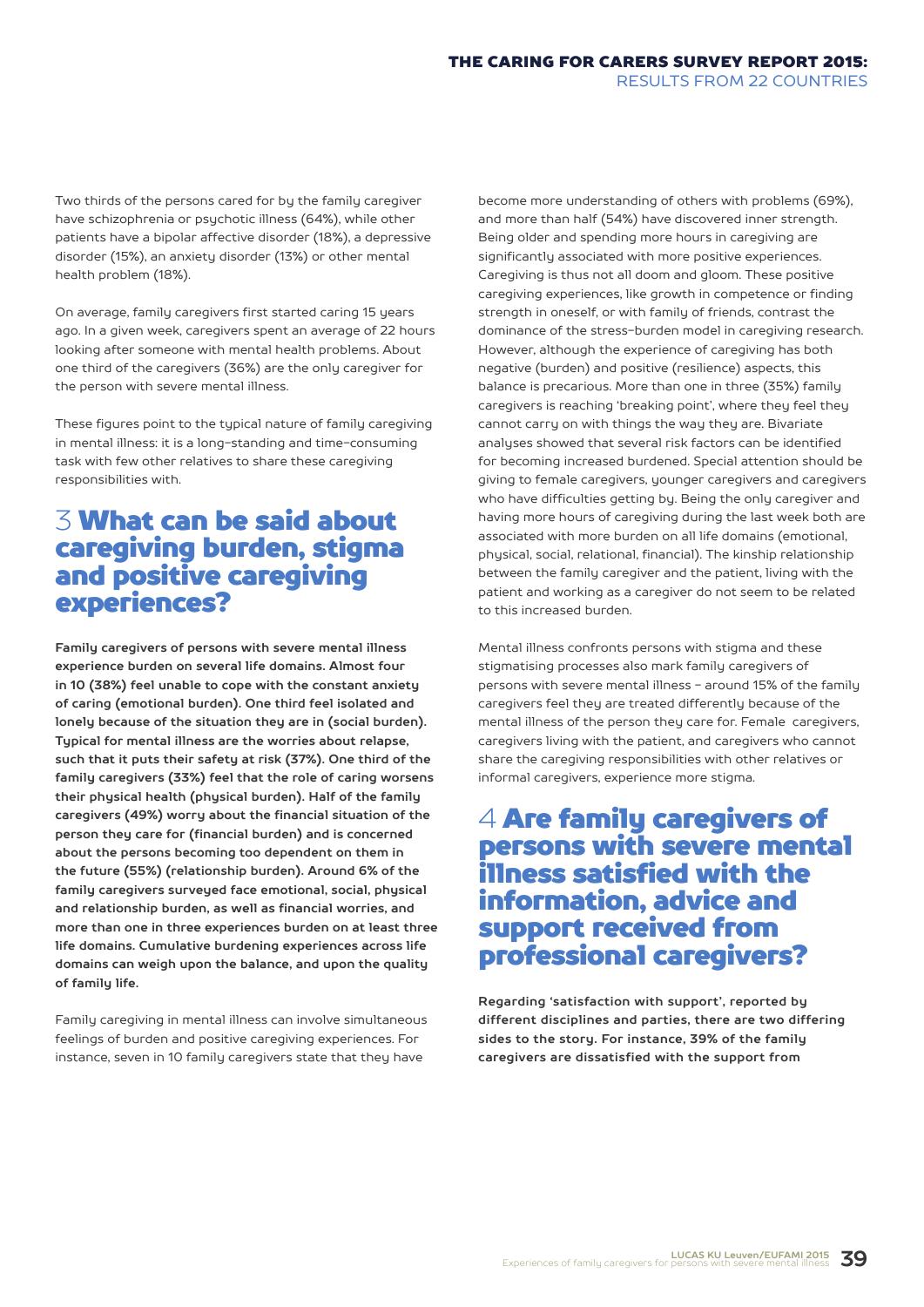**doctors, but another 39% are satisfied. Not surprisingly, considering the selection of participants, the highest satisfaction is for the support received from patient and caregiver organisations (58%).**

With respect to information and advice for family caregivers, a variable picture is presented. On the one hand, family caregivers find the information given easy to understand (58%), or they know who to go to for information and advice (42%). But, on the other, we see that one third of the family caregivers are dissatisfied with information provided in the case of an emergency (36%). Almost half of the family caregivers are dissatisfied with the information given on how the illness of their relative will develop in the longer-term (46%).

The same picture is presented in respect of the family caregiver's involvement in care: one third of the family caregivers are satisfied with the involvement in and the ability to influence important decisions (37-38%), while four in 10 feels dissatisfied with this (43-44%).

All in all, we see that information and advice are appreciated by family caregivers, but that the highest dissatisfaction is present in relation to support family caregivers receive from professionals. Only four in 10 carers feel that medical and care staff take them seriously, and half are dissatisfied with getting help from professional staff in respect of their own needs (49%).

Being the only caregiver, having more hours of caregiving tasks and not getting by are the main factors that are associated with dissatisfaction with professional support. Family caregivers living with the patient or caring for their partner are relatively most satisfied as compared to those not living with the patient or those with another kinship relationship.

# 5 Do family caregivers of persons with severe mental illness need other support and respite?

**Almost all family caregivers of persons with severe mental illness participating in this study would prefer additional support to help themselves in their role as a carer (93%), and nearly half would like significant additional support (46%).**

Seventeen percent state they are unable to take a break from caring; and this is associated with having serious difficulties of getting by, living with the patient, being the only caregiver, caring for a parent and caring for an increased number of hours. If family caregivers do use respite, they rely mostly on friends and family (36%). The use of paid respite care is very low (6-8%).

Family caregivers of persons with severe mental illness have high expectations of EUFAMI and family member organisations. More than eight out of 10 want these organisations to raise public awareness, to connect them with professional caregivers and other informal caregivers, to represent them at policy level and to give individual information, emotional and practical support. Only the offer of respite care (78%) and the offer of individual financial support (62%) scored lower.

# 6 What conclusions can be made?

**This research raises important questions about the role of family caregivers of persons with severe mental illness in the ongoing push for mental health care to be facilitated in the community. Community-based care should not be a euphemism for a single-family caregiver carrying the entire burden.**

Family caregivers of persons with severe mental illness should not be painted as victims. This study confirms that most offer care to a relative with mental illness for several years, and with a great intensity (hours of care per week). This is evidence of intense engagement and commitment to the person with severe mental health problems. The study also identified that older caregivers, and those caring more intensively (hours per week), experienced more positive caregiving experiences, besides the feelings of burden on different life domains. It seems that throughout these longstanding years of caregiving (a mean of 15 years) many caregivers feel useful, have more understanding and discover inner strengths.

Nevertheless, this nuanced picture of positive caregiving experiences paralleling the high demands on family caregivers should not conceal the heavy burdens faced by family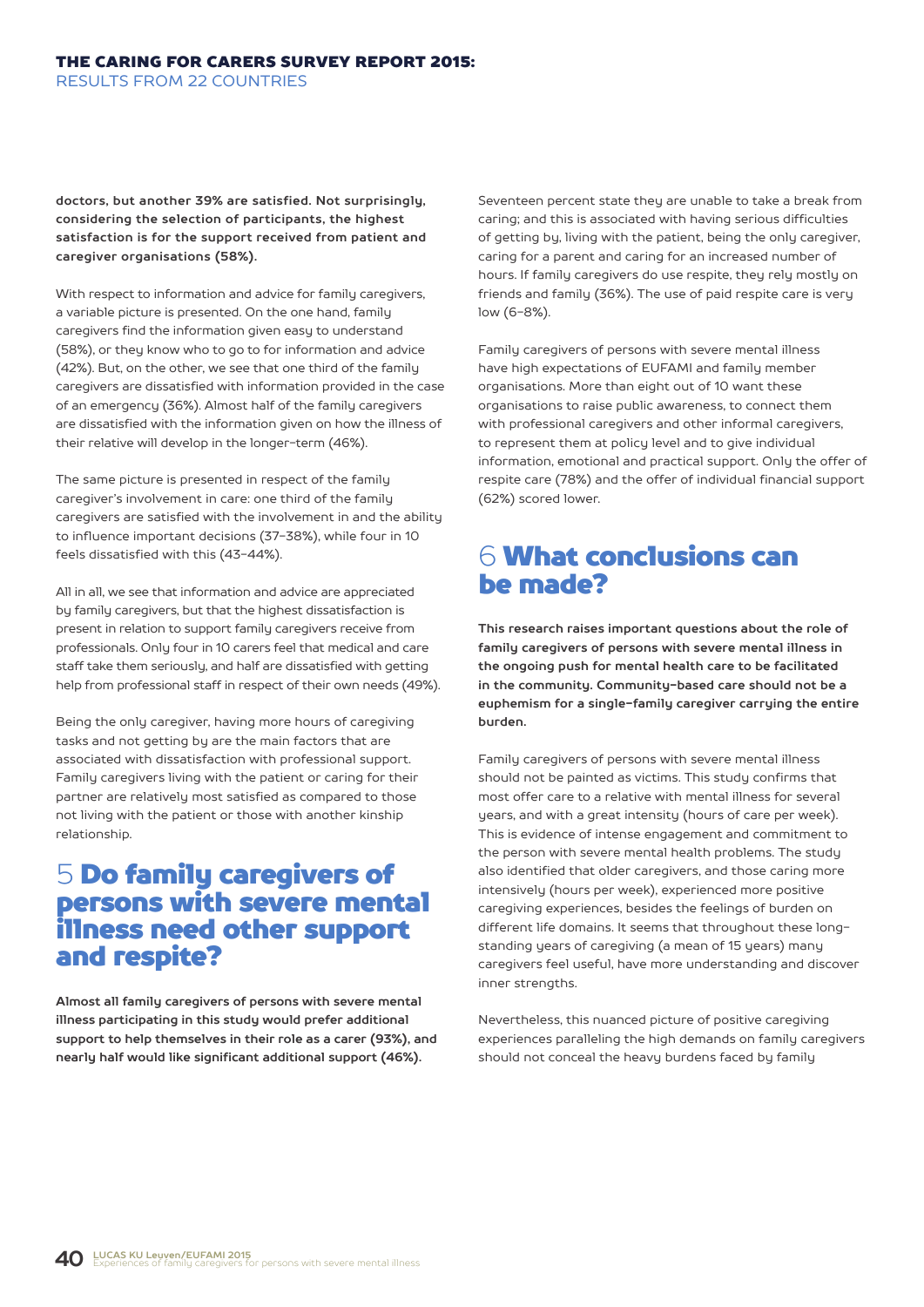#### THE CARING FOR CARERS SURVEY REPORT 2015: RESULTS FROM 22 COUNTRIES

caregivers. This international survey confirms what already is known from previous studies: most family caregivers of persons with severe mental illness are confronted with the accumulation of burden on several life domains. Thirty two percent of the family caregivers experience burden on at least three of five life domains (social, emotional, physical, relational and financial). Although further research is necessary, some characteristics seem to be predictive for this high cumulative burden: female caregivers, younger caregivers, caregivers who have difficulties getting by, being the only caregiver and having more hours of caregiving during the last week. Interestingly, and contrary to our expectations we did not find significant associations between increased burden and the kinship relationship between the family caregiver and the patient, living together with the patient and being a working caregiver. Future research could elaborate on these factors that either support positive caregiving experiences or contribute to a higher feeling of total burden.

Of course, over the last decades there have been efforts to tackle this caregiving burden, and the professional health care system does come into contact with family caregivers of persons with severe mental illness such as schizophrenia, depression of bipolar disorders. In this survey, family caregivers acknowledge that information and advice is offered, although there are still approximately one third who are dissatisfied with this. The greatest need of family caregivers lies in the recognition that they are a full partner in care, and in the need to be listened to and taken seriously by professional caregivers. Family caregivers know what it is to live with mental illness through their daily experience with the patient. They especially worry about the future and what will happen with their ill relative in the longterm. These worries need to be taken seriously.

Combining the emotional and relational burden with lack of sleep, feelings of depression and anxiety or experiencing strains in the relationship with the person they care for, with the social isolation and stigma that these family caregivers are confronted with, gives an idea of the chronic stress that family caregivers are exposed to. It is not surprising that 93% percent of the family caregivers participating in this survey express the need for additional support, and half asking for a significant amount.

The results of this survey do point to another specific problem, that of the financial and physical burden from family caregivers. Half of the caregivers are seriously concerned about the financial situation of their mentally ill relative. Family caregivers not getting by are significantly more vulnerable for increased burden than family caregivers having less financial problems.

Despite the long-standing nature of severe mental illness, family caregivers seem to undertaken their caregiving responsibility in relative silence: many do not take a break from caring and, if they do so, they prefer to accept – or are obliged to use – the help of family or friends above paid professional respite care. Family caregivers who can share caregiving responsibilities have

lower levels of perceived stigma.

In summary, this international survey reconfirms that caring for a relative with a severe mental illness, such as schizophrenia, bipolar disorder or depression, involves an enormous commitment, leading to a culmination of burden and, throughout the years, to more positive caregiving experiences. Family caregivers of persons with severe mental illness acknowledge the information and advice that is offered to them, but are mainly asking for additional emotional support. Family caregivers of persons with severe mental illness need more recognition and proper support on the different life domains that burden them.

*This survey offers several hypotheses on what can be done to support family caregiving for mentally ill persons. Before formulating our recommendations we want to discuss the limitations of this study.*

#### This study has several limitations.

**Firstly**, the study design could be more elaborate instead of pragmatic. For instance, this pilot study offers limited insight into the sampling frame, the contact procedures and thus the non-response.

*Secondly, it is unclear how family caregivers, without* linkage to a family caregiver organisation, differ from the participants in this study. It might be that family caregivers joining a family caregiver organisation are coping in a more positive way, seeking support for themselves through EUFAMI and other family organisations. Therefore, the results in this survey are not fully generalisable to all family caregivers.

*Thirdly,* it would have been an additional advantage to include more validated scales in the questionnaire to measure central concepts related to caregivers' experiences, in particular on caregiver burden.

Future research could expand on this pilot study by rolling out larger, representative surveys within countries. Longitudinal studies could add depth of understanding of the continuity and change in the caregiving experience. Another line of inquiry involves the implementation of interventions that support family caregivers. Evaluating the effectiveness and costeffectiveness of these interventions is necessary. Future research should establish whether the survey used in this research is sensitive enough to measure the impact of such interventions. Policy makers need to see the financial impact of burden of family caregiving, together with an understanding of the economic benefit of supporting family caregivers.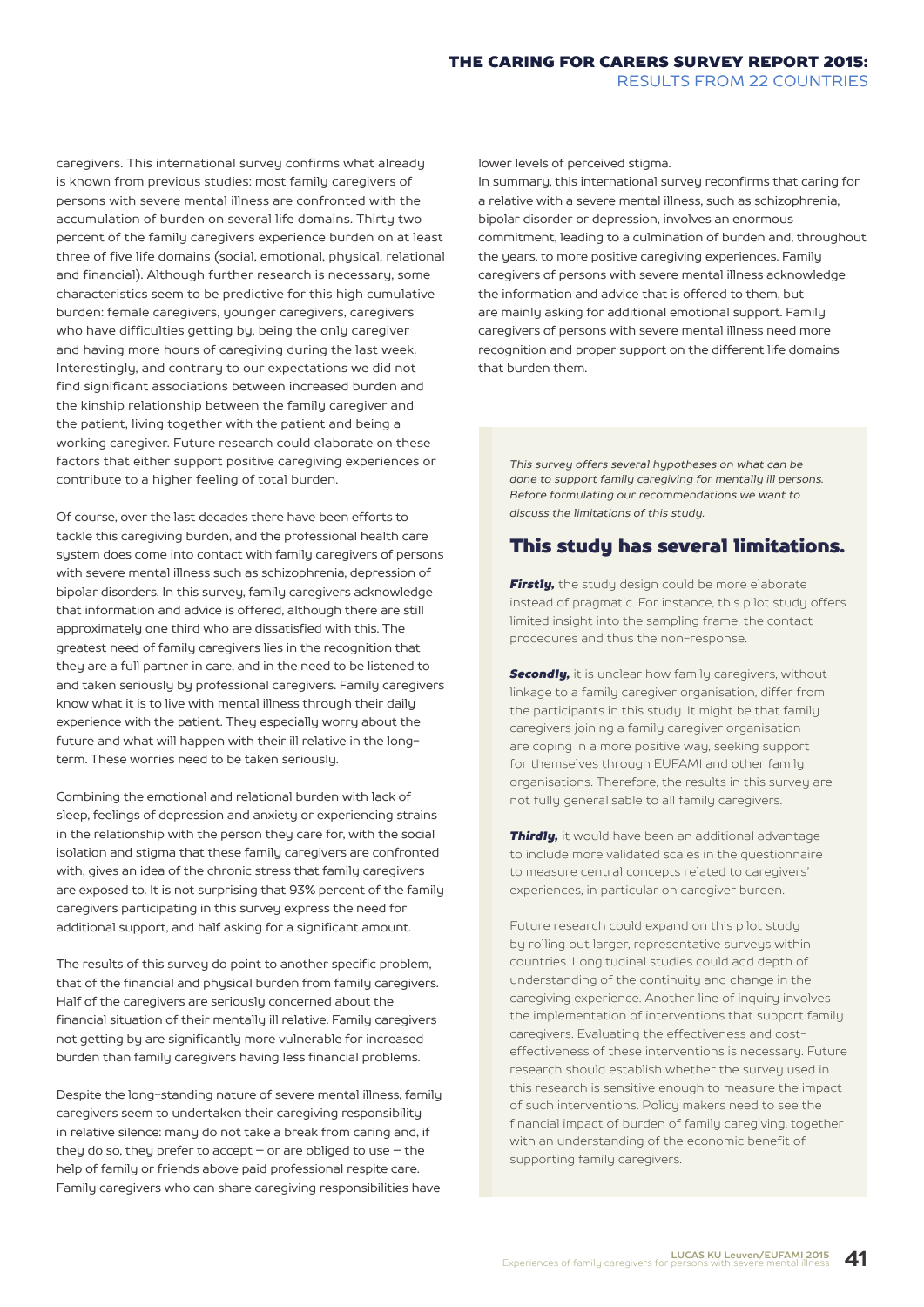# Who needs to pay attention to this study and its results?

Obviously policy makers, clinicians and family caregiver organisations; but ideally also social workers and employers. While the results of this study do not come as a surprise to family caregiver organisations, they might astonish other stakeholders.

Although this study does not offer an answer to the question of concrete, cost-effective supporting measures to relieve

caregiver burden, and methods of enhancing communication and interaction skills of professional caregivers towards family careers, these findings should be of benefit to inform discussion about priorities for future actions.

Based on the findings from this international exploratory study, we have formulated the following recommendations to strengthen and support family caregivers for persons with severe mental illness:

#### Recommendations for policy makers

*1. Raise public awareness on the impact of severe mental illness on families to decrease stigma.*

*2. Stimulate policy makers to incorporate family caregiver actions and interventions into national mental health care plans.*

*3. Encourage and support research to stimulate innovative actions and to monitor and evaluate the (cost-)effectiveness of supporting interventions for family caregivers of persons with mental illness.*

*4. Install a diversity of respite opportunities, either through strengthening families to share caregiving responsibilities, either to finance professional respite care.*

### Recommendations for professional caregivers and organisations in mental health care

*5. Educate professional caregivers to pay attention to family caregivers in their different roles and apart from the attention given to persons with severe mental illness.*

*6. Train professional caregivers in listening to the individual needs of family caregivers and tune into the specific burdens they are confronted with.*

## Recommendations for the general public and family caregivers in particular

*7. Educate people about mental health and the care this requires.*

*8. Educate family caregivers on the impact of caregiving and empower them to recognize their own caregiving limits and capacities, their burdens and strengths.*

*9. Empower families to share caregiving responsibilities and to lower the threshold for using respite care.*

*10. Sensitise employers to support chronic family caregiving*

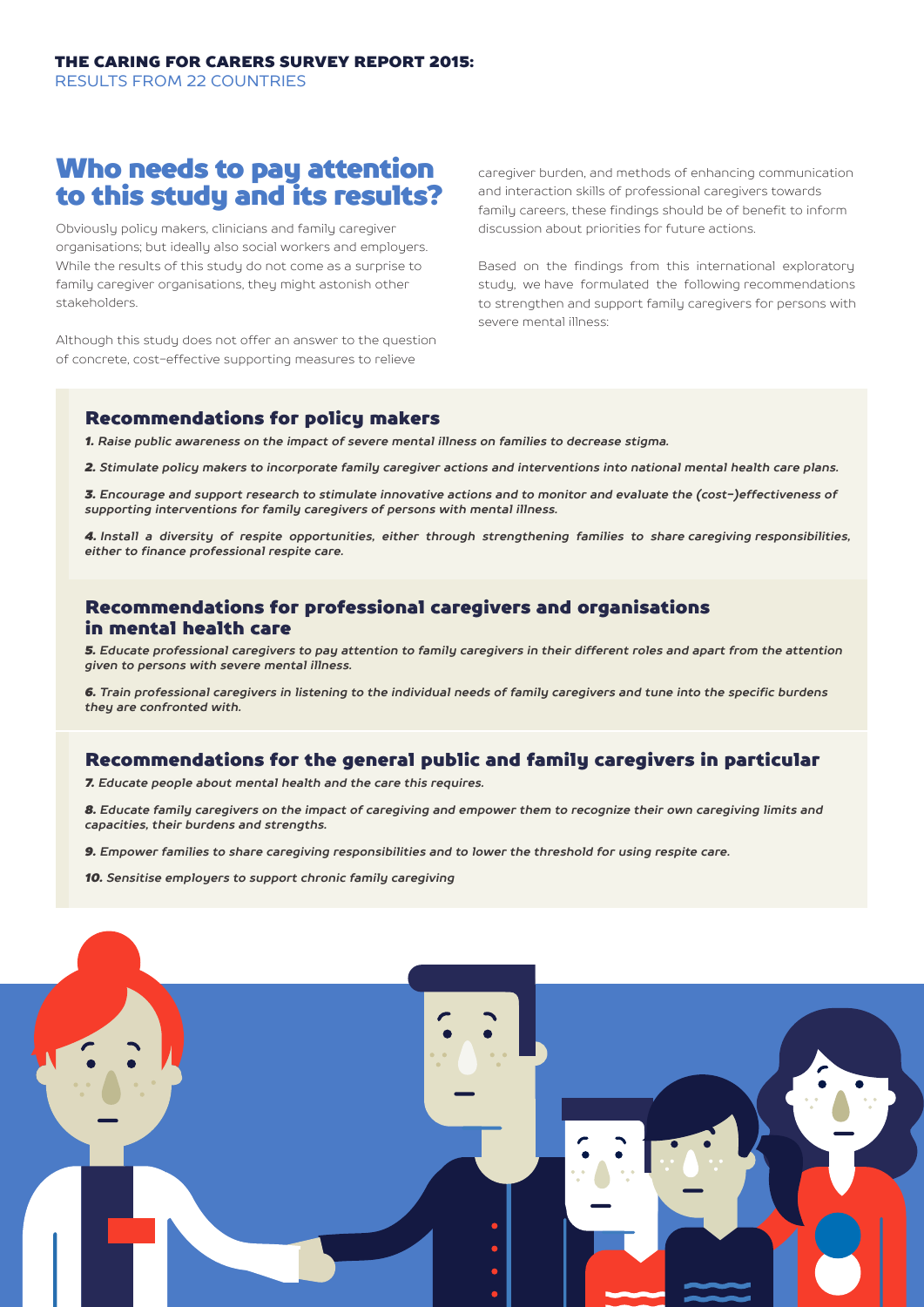# References

Awad, A., Voruganti, L. (2008). The burden of schizophrenia on caregivers. Pharmacoeconomics, 26(2), 149-162.

Baronet, A. (1999). Factors associated with caregiver burden in mental illness: a critical review of the research literature. Clinical psychology review, 19(7), 819-841.

Bhugra, D. (2006). Severe mental illness across cultures. Acta Psychiatrica Scandinavica, 113(Suppl.429), 17-23.

Chan, S. (2011). Global perspective of burden of family caregivers for persons with schizophrenia. Archives of psychiatric nursing, 25(5), 339-349.

Caqueo-Urízar, A., Miranda-Castillo, C., Giráldez, S., Maturana, S., Pérez, M., Tapia, F. (2014). An updated review on burden on caregivers of schizophrenia patients. Psicothema, 26(2), 235- 243.

De Rick, K., Opdebeeck, S., Van Audenhove, Ch. & Lammertyn, F. (2000). De gezinsleden van personen met langdurige psychische problemen: eindrapport (Family members of persons with severe mental illness: final report). Leuven: LUCAS.

El-Tantawy, A., Raya, Y., Zaki, A. (2010). Depressive disorders among caregivers of schizophrenic patients in relation to burden of care and perceived stigma. Current Psychiatry, 17(3), 15-25.

Fleischhacker, W., Arango, C., Arteel, P., Barnes, T., Carpenter, W., Duckworth, K., ... Woodruff, P. (2014). Schizophrenia—Time to Commit to Policy Change. Schizophrenia bulletin, 40(3), 165-194.

Joyce, J., Leese, M., Szmukler, G. (2000). The Experience of Caregiving Inventory: further evidence. Soc Psychiatry Psychiatr Epidemiol; 35, 185-189.

Jungbauer, J., Wittmund, B., Dietrich, S., Angermeyer, M. (2003). Subjective burden over 12 months in parents of patients with schizophrenia. Archives of psychiatric nursing, 17(3), 126-134.

Magliano, L., Fadden, G., Madianos, M., de Almeida, J., Held, T., Guarneri, M., ... Maj, M. (1998). Burden on the families of patients with schizophrenia: results of the BIOMED I study. Social Psychiatry and Psychiatric Epidemiology, 33(9), 405-412.

Maldonado, J., Caqueo-Urízar, A., Kavanagh, D. (2005). Burden of care and general health in families of patients with schizophrenia. Social Psychiatry and Psychiatric Epidemiology, 40(11), 899-904.

McGuire, A.B., Kukla, M., Green, A. et al. (2014). Illness management and recovery: a review of the literature. Psychiatric Services, 65(2), 171-179.

Murray, C., Lopez, A. (1997). Alternative projections of mortality and disability by cause 1990–2020: Global Burden of Disease Study. The Lancet, 349(9064), 1498-1504.

Murray, C., Vos, T., Lozano, R., Naghavi, M., Flaxman, A., Michaud, C., ... Bridgett, L. (2013). Disability-adjusted life years (DALYs) for 291 diseases and injuries in 21 regions, 1990–2010: a systematic analysis for the Global Burden of Disease Study 2010. The Lancet, 380(9859), 2197-2223.

Nolan, M. (2001). Supporting family carers in the UK: overview of issues and challenges. British Journal of Nursing, 10(9), 608-613.

Pini, S., De Queiroz, V., Pagnin, D., Pezawas, L., Angst, J., Cassano, G.B., Wittchen, H.U. (2005). Prevalence and burden of bipolar disorders in European countries. European Neuropsychopharmacology, 15(4): 425-434.

Spruytte, N., Van Audenhove, Ch. & Lammertyn, F. (2000). Als je thuis zorgt voor een chronisch ziek familielid. (If one cares for a chronic ill family member). Leuven: Garant.

Szmukler, G., Burgess, P., Herman, H., Benson, A. (1996). Caring for relatives with serious mental illness: The development of the experience of caregiving inventory. Social psychiatry and psychiatric epidemiology, 31, 137-148.

Tsuchiya, K.J., Byrne, M., Mortensen, P.B. (2003). Risk factors in relation to an emergence of bipolar disorder: A systematic review. Bipolar Disorders, 5(4): 231-242.

Verhaeghe, M., Bracke, P. (2007) Organizational and individual level determinants of stigmatization in mental health services. Community Mental Health Journal, 43, 375-400.

Weissman, M.M., Bland, R.C., Canino, G.J., Faravelli, C., Greenwald, S., Hwu, H.G., Joyce, P.R., Karam, E.G., Lee, C.K., Lellouch, J., Lepine, J.P., Newman, S.C., Rubio-Stipec, M., Wells, J.E., Wickramaratne, P.J., Wittchen, H., Yeh, E.K. (1996). Cross-national epidemiology of major depression and bipolar disorder. JAMA, 276(4): 293-299.

WHO (2008). The global burden of disease: 2004 update. Retrieved from : http://www.who.int/healthinfo/global\_burden\_ disease/GBD\_report\_2004update\_full.pdf?ua=1

WHO (2011). Mental Health Atlas 2011. Retrieved from: http:// whqlibdoc.who.int/publications/2011/9799241564359\_eng.pdf

Wittchen, H., Jacobi, F., Rehm, J., Gustavsson, A., Svensson, M., Jönsson, B., Steinhausen, H. (2011). The size and burden of mental disorders and other disorders of the brain in Europe 2010. European Neuropsychopharmacology, 21(9), 655-679.

World Federation of Mental Health (2010) Caring for the caregiver: Why your mental health matters when you are caring for others, Woodbridge VA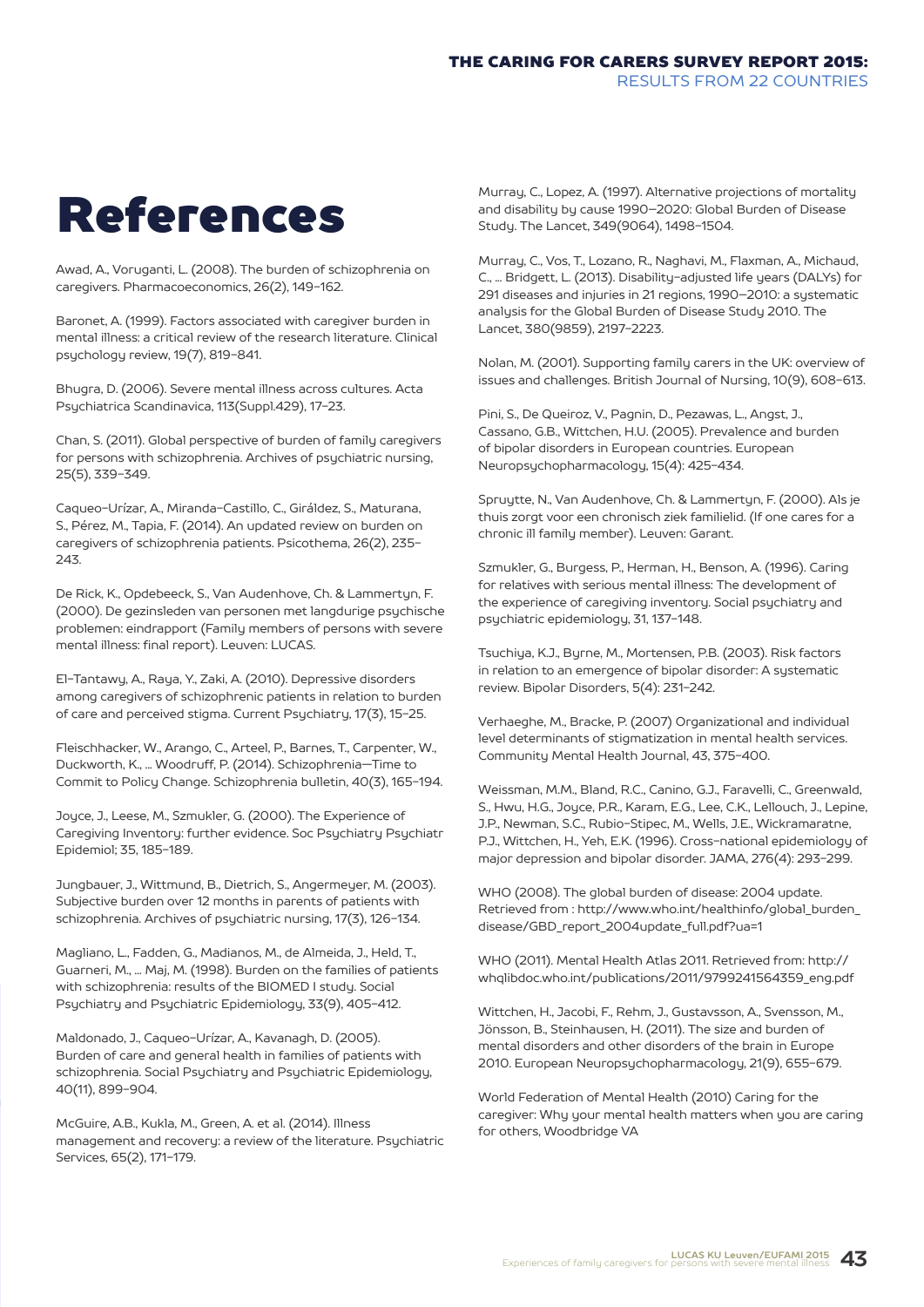# Appendices

# 1 Family caregiver organisations that distributed the questionnaire

## **TABLE 13** Family caregiver organisations that distributed the questionnaire

| <b>Australia</b>   | <b>ARAFMI</b>                                                                                                                                         |
|--------------------|-------------------------------------------------------------------------------------------------------------------------------------------------------|
| <b>Austria</b>     | HPE - Hilfe für Angehörige Psychisch Erkrankter                                                                                                       |
| <b>Belgium</b>     | Similes Fr - Fédération des Associations SIMILES Francophones a.s.b.l.                                                                                |
|                    | Similes VI - Federatie van Vlaamse SIMILES kringen v.z.w.                                                                                             |
| <b>Canada</b>      | Société Québécoise de Schizophrenie                                                                                                                   |
|                    | Schizophrenia Society of Canada                                                                                                                       |
| <b>Cyprys</b>      | KIPROSIPSA - Advocacy Group for the Mentally III KINISI PROASPISIS DIKEOMATON                                                                         |
| <b>Denmark</b>     | Bedri Psykiatri - Landforeningen Pårørende til Sindslidende                                                                                           |
| <b>Finland</b>     | FinFami - Omaiset Mielenterveystyön Tukena Keskusliitto Ry                                                                                            |
| <b>France</b>      | UNAFAM - Union Nationale des Amis et Familles de Malades Mentaux                                                                                      |
| Germany            | BApK - Bundesverband der Angehörigen psychisch Kranker                                                                                                |
| Greece             | KINAPSI - Siblings of people with mental problems                                                                                                     |
|                    | POSOPSI - Panellinia omospondia Syllogon oikogeneion Gia Thn psychiki Ygeia                                                                           |
|                    | Association of mental health service users and families                                                                                               |
|                    | SOPSI Patras - Patras Panhellenic Association of Families for Mental Health                                                                           |
| <b>Ireland</b>     | SHINE - Supporting People Affected by Mental III Health (Ireland)                                                                                     |
| <b>Israel</b>      | OZMA - היש איצרא םורופ - המצוע (The National Forum of Families of People with) (ר"ע) שפנ יעגפנ תוחפשמ לש יצרא םורופ<br>Mental Illness)                |
|                    |                                                                                                                                                       |
| <b>Italy</b>       | ARAP - Associazione per la Riforma dell' Assistenza Psichiatrica                                                                                      |
|                    | psiche lombardia - Associazione di famigliari e volontari per la salute mentale<br>UNASAM - Unione Nazionale delle Associazione per la Salute Mentale |
|                    | APAMP - Associazione Parenti ed Amici di Malati                                                                                                       |
|                    |                                                                                                                                                       |
| Malta              | MHA - Mental Health Association                                                                                                                       |
| <b>Netherlands</b> | YPSILON - Vereniging Ypsilon                                                                                                                          |
| <b>Norway</b>      | LPP - Landsforeningen for Pårørende innen Psykiatri                                                                                                   |
| <b>Portugal</b>    | ENCONTRAR + SE - ASSOCIAÇÃO PARA A PROMOÇÃO DA SAÚDE MENTAL                                                                                           |
| <b>Russia</b>      | New Choices - All-Russia society of persons with psychiatric disabilities and their families                                                          |
| <b>Spain</b>       | FEAFES - Confederación Española de Agrupaciones de Familiares y Enfermos Mentales                                                                     |
| <b>Sweden</b>      | SCHIZOFRENIFORBUNDET - Intresseförbundet för personer med schizofreni och liknande                                                                    |
|                    | psykoser                                                                                                                                              |
| Switzerland        | VASK - Vereinigung der Angehörigen von Schizophrenie-/ Psychisch Kranken                                                                              |
| UK                 | Hafal (Wales)                                                                                                                                         |
|                    | Rethink Mental Illness (England)                                                                                                                      |
|                    | Support in Mind Scotland (Scotland)                                                                                                                   |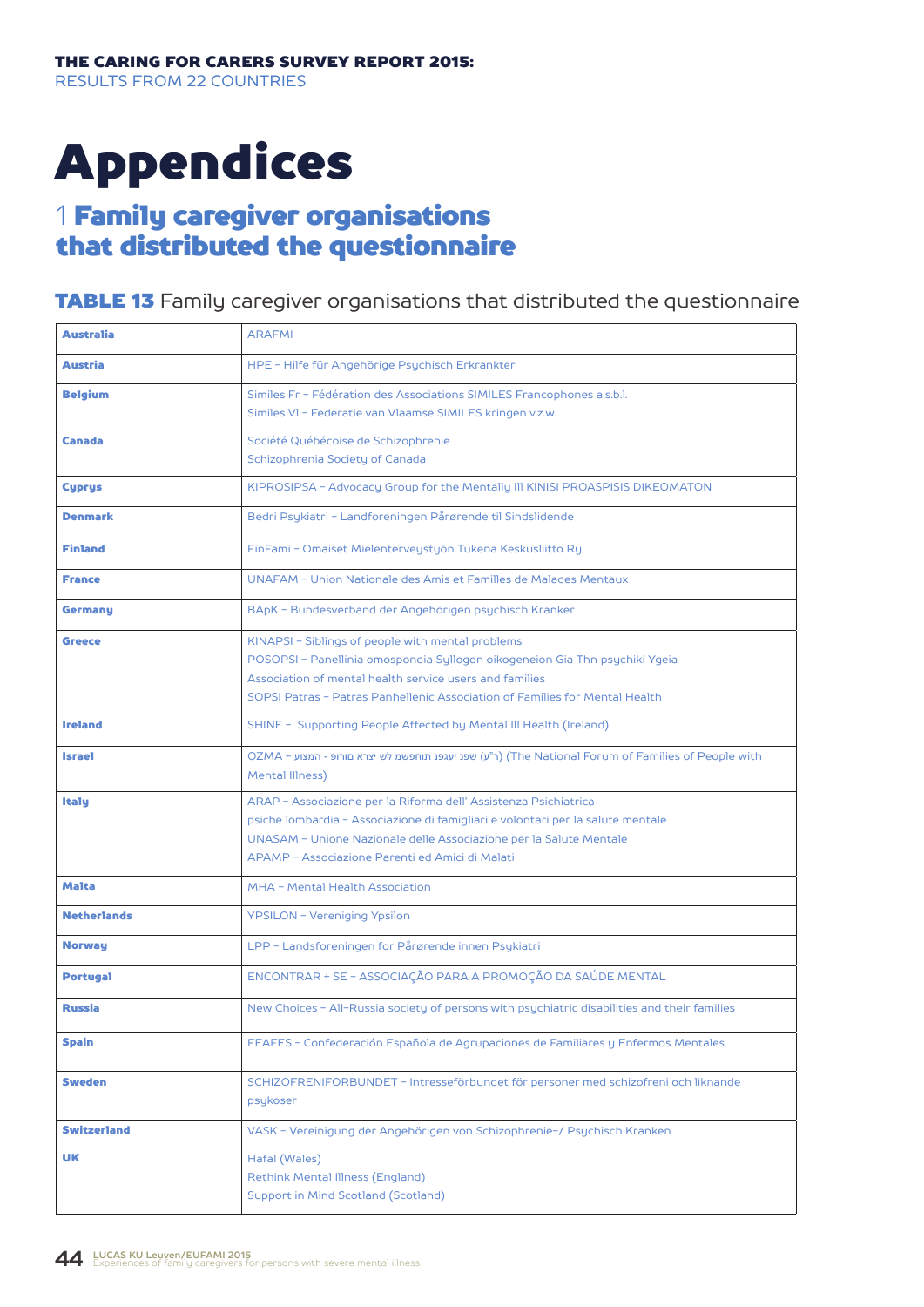# 2 The Questionnaire

The survey was distributed to a sample of carers through EUFAMI's member organisations in Europe. Lundbeck and Otsuka were responsible for data collection in Australia and Canada. The questionnaire is available in Danish, Dutch, English, Finnish, French, German, Greek, Italian, Lithuanian, Norwegian, Russian and Spanish.

**Contact EUFAMI or LUCAS KU Leuven for further information.**

#### www.eufami.org www.kuleuven.be/lucas

- This questionnaire is for you as a carer to talk about your own circumstances and needs, and not those of the person you care for. We recognise that carers' needs are closely linked with the needs of the person they care for, but this questionnaire has been designed to find out about YOUR circumstances and YOUR needs. All results will be analysed in order to get a clearer picture of the needs of carers of persons with mental health problem. It will also be helpful for EUFAMI to set out priorities for future actions to support these carers.
- This questionnaire can be filled in by anyone who has a role in caring for someone with a mental health problem. You don't have to be a person's main carer or live at the same address as them.
- Please try to answer every question; there are no wrong or right answers.
- We recognise that some carers may be caring for more than one person. For each question, choose one answer that best reflects your caring responsibilities as a whole. Please, do not leave questions blank, because this makes the questionnaires less useful.
- If you do have any questions for clarification, please contact the family organisation that invited you to cooperate They will help you further.
- Some parts of the questionnaire ask about how you have been over the past 4 weeks. We recognise that this may have been an unusual time for you. However, we would like you to respond about your well-being in the last 4 weeks specifically. If you would like to tell us why this has been an unusual time, there is space to do so at the end of the questionnaire.
- At the end of the questionnaire you find questions about some basic demographic data. This is necessary to get an idea of the general response of this research.
- All data you give will be analyzed anonymously. Only the researchers will get access to the detailed answers. The results will be reported at an aggregated level and conclusions will be formulated for groups and subgroups of family members.
- Thank you for your valuable cooperation!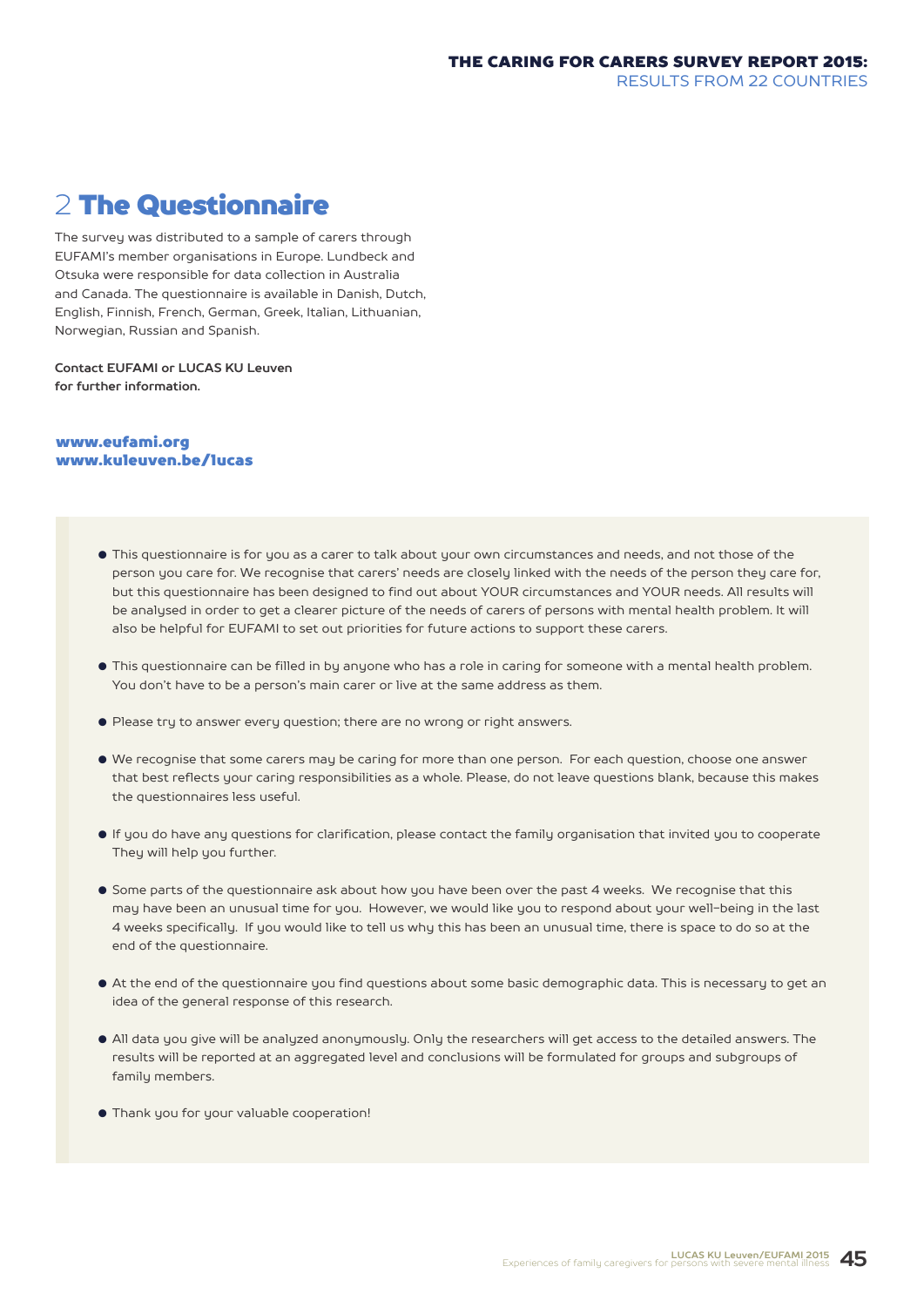RESULTS FROM 22 COUNTRIES



The questions in Part A are about aspects of your general well-being.

All of the questions are about how you have been over the past four weeks.

We recognise that some carers may be caring for more than one person. For each question, tick one box on each line that best reflects your caring responsibilities as a whole.

Please write today's date:

# Your role as a carer

The first set of questions asks about your role as a carer. *(Please tick one box on each line.)*

| During the past 4 weeks, <b>how concerned</b> were you about                                                                                | Not at all   A little | <b>Moderately</b> | Quite a bit   A lot |  |
|---------------------------------------------------------------------------------------------------------------------------------------------|-----------------------|-------------------|---------------------|--|
| <b>1.</b> Not having enough time to yourself?                                                                                               |                       |                   |                     |  |
| <b>2.</b> Having to put the needs of the person you care for ahead of your<br>own needs?                                                    |                       |                   |                     |  |
| 3. Not being able to take a break from caring?                                                                                              |                       |                   |                     |  |
| 4. Not being able to plan for the future?                                                                                                   |                       |                   |                     |  |
| 5. Not being able to continue caring due to reasons beyond your control<br>(e.g. becoming ill yourself, looking after very young children)? |                       |                   |                     |  |

# Your relationship with the person you care for

The next questions are about your relationship with the person you care for. *(Please tick one box on each line.)*

| During the past 4 weeks, how concerned were you about                                         | Not at all | A little | <b>Moderately</b> | Quite a bit   A lot |  |
|-----------------------------------------------------------------------------------------------|------------|----------|-------------------|---------------------|--|
| 6. Strains in your relationship with the person you care for?                                 |            |          |                   |                     |  |
| 7. The person you care for being too dependent on you at the moment?                          |            |          |                   |                     |  |
| 8. The person you care for becoming too dependent on you in the future?                       |            |          |                   |                     |  |
| 9. The person you care for saying things that upset you?                                      |            |          |                   |                     |  |
| <b>10.</b> Feeling irritable with the person you care for?                                    |            |          |                   |                     |  |
| 11. Reaching 'breaking point', where you feel you cannot carry on with<br>things as they are? |            |          |                   |                     |  |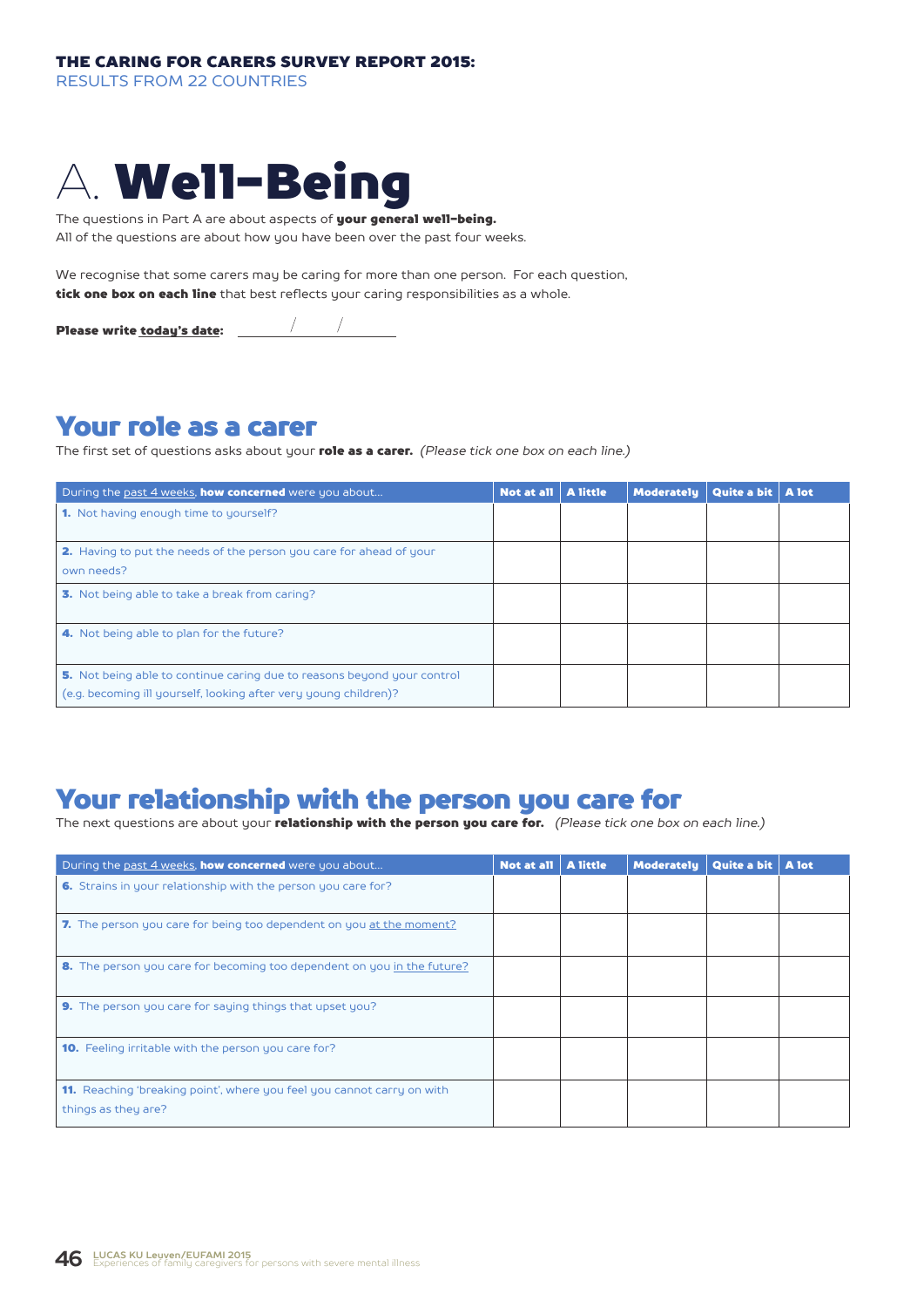# Your relationships with family and friends

*(Please tick one box on each line.)*

| During the past 4 weeks, <b>how concerned</b> were you about                      | Not at all   A little | <b>Moderately</b> | Quite a bit   A lot |  |
|-----------------------------------------------------------------------------------|-----------------------|-------------------|---------------------|--|
| <b>12.</b> Strains in your relationships with family and friends, because of your |                       |                   |                     |  |
| caring responsibilities?                                                          |                       |                   |                     |  |
| <b>13.</b> "Drifting apart" from family and friends, because your caring          |                       |                   |                     |  |
| responsibilities limit the time available to keep in contact with them?           |                       |                   |                     |  |
| <b>14.</b> Feeling isolated and lonely because of the situation you are in?       |                       |                   |                     |  |
| <b>15.</b> Not getting the support you need from family and friends?              |                       |                   |                     |  |

# Your financial situation

*(Please tick one box on each line.)*

| During the past 4 weeks, <b>how concerned</b> were you about                   | Not at all   A little | Moderately   Quite a bit   A lot |  |
|--------------------------------------------------------------------------------|-----------------------|----------------------------------|--|
| <b>16.</b> Your own financial situation?                                       |                       |                                  |  |
|                                                                                |                       |                                  |  |
| <b>17.</b> The financial situation of the person you care for?                 |                       |                                  |  |
|                                                                                |                       |                                  |  |
| <b>18.</b> Having to cover extra costs of caring (e.g. extra help in the home, |                       |                                  |  |
| trips to hospital)?                                                            |                       |                                  |  |

# Your physical health

*(Please tick one box on each line.)*

| During the past 4 weeks, <b>how concerned</b> were you about   | Not at all   A little | $\parallel$ Moderately $\parallel$ Quite a bit $\parallel$ A lot $\parallel$ |  |
|----------------------------------------------------------------|-----------------------|------------------------------------------------------------------------------|--|
| <b>19.</b> Your own physical health?                           |                       |                                                                              |  |
| <b>20.</b> Your caring role making your physical health worse? |                       |                                                                              |  |

# Your emotional well-being

*(Please tick one box on each line.)*

| During the past 4 weeks, how concerned were you about                                     | Not at all   A little | <b>Moderately</b> | Quite a bit   A lot |  |
|-------------------------------------------------------------------------------------------|-----------------------|-------------------|---------------------|--|
| 21. Being unable to cope with the "constant anxiety" of caring?                           |                       |                   |                     |  |
| <b>22.</b> Feeling depressed?                                                             |                       |                   |                     |  |
| 23. Being unable to see anything positive in your life?                                   |                       |                   |                     |  |
| <b>24.</b> Lack of sleep brought about through worry or stress?                           |                       |                   |                     |  |
| <b>25.</b> Lack of sleep caused by the person you care for keeping you awake<br>at night? |                       |                   |                     |  |
| 26. Feeling so exhausted that you cannot function properly?                               |                       |                   |                     |  |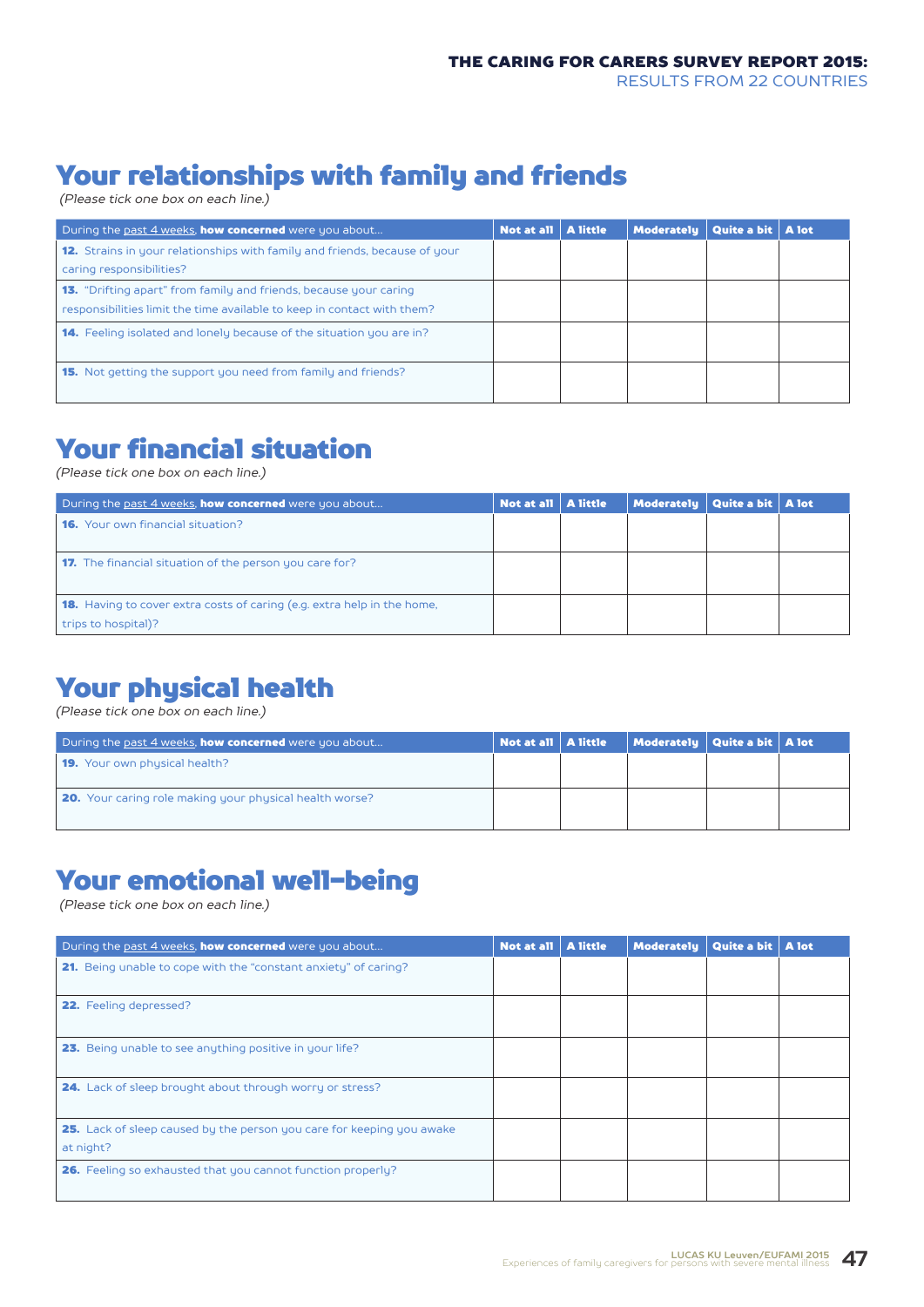RESULTS FROM 22 COUNTRIES

# Stigma and discrimination

*(Please tick one box on each line.)*

| During the past 4 weeks, <b>how concerned</b> were you about                   |  | $\vert$ Not at all $\vert$ A little $\vert$ Moderately $\vert$ Quite a bit $\vert$ A lot |  |
|--------------------------------------------------------------------------------|--|------------------------------------------------------------------------------------------|--|
| <b>27.</b> People treating you differently because of the illness/condition of |  |                                                                                          |  |
| the person you care for?                                                       |  |                                                                                          |  |

| 'Because I got in contact with professional help for the person I care for' | <b>Totally</b><br>agree | <b>Rather</b><br>disagree | <b>Neither</b><br>agree or<br>disagree | <b>Rather</b><br>agree | <b>Fully</b><br>agree |
|-----------------------------------------------------------------------------|-------------------------|---------------------------|----------------------------------------|------------------------|-----------------------|
| <b>28.</b> I started to feel inferior                                       |                         |                           |                                        |                        |                       |
| <b>29.</b> I sometimes started feeling useless                              |                         |                           |                                        |                        |                       |
| <b>30.</b> I started feeling less capable than before                       |                         |                           |                                        |                        |                       |
| <b>31.</b> I started doubting myself                                        |                         |                           |                                        |                        |                       |
| <b>32.</b> I sometimes am ashamed for this                                  |                         |                           |                                        |                        |                       |

# Your own safety

*(Please tick one box on each line.)*

| During the past 4 weeks, <b>how concerned</b> were you about                                                               |  | Not at all   A little | Moderately   Quite a bit   A lot |  |
|----------------------------------------------------------------------------------------------------------------------------|--|-----------------------|----------------------------------|--|
| <b>33.</b> Accidentally doing something that puts you at risk (e.g. leaving the gas on)?                                   |  |                       |                                  |  |
| <b>34.</b> Being aggressive or threatening towards you (e.g. verbal threats, sexual<br>aggression, physical intimidation)? |  |                       |                                  |  |

# The safety of the person you care for

*(Please tick one box on each line.)*

| During the <u>past 4 weeks</u> , <b>how concerned</b> were you about           | Not at all   A little | Moderately Quite a bit   A lot |  |
|--------------------------------------------------------------------------------|-----------------------|--------------------------------|--|
| <b>35.</b> Harming themselves?                                                 |                       |                                |  |
| <b>36.</b> Getting themselves into dangerous situations?                       |                       |                                |  |
| <b>37.</b> Relapsing or deteriorating, such that it puts their safety at risk? |                       |                                |  |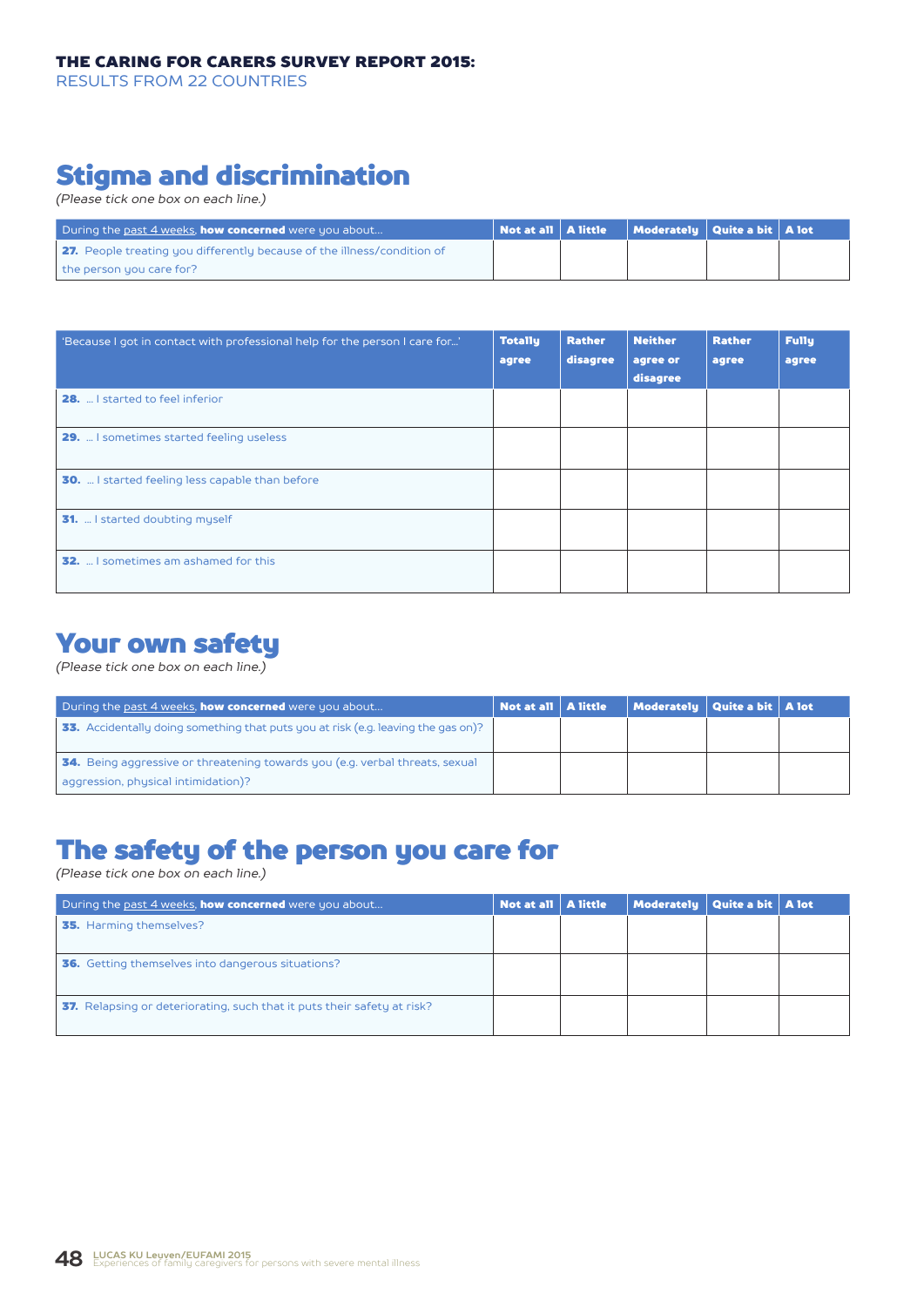# Experience of Caregiving

The following pages contain a number of statements that commonly apply to persons who care for relatives or friends with a serious mental illness.

We would like you to read each one and decide how often it has applied to you over the **past one month.** 

Complete by ticking the box under the appropriate heading; for example if it never happened, tick the box under Never, if it rarely happened, then tick the box under Rarely, if sometimes, tick the box under Sometimes, if it has happened often then tick the box under Often and finally if it seems to have happened nearly all the time, ticking the box under Nearly always.

It is important to note that there are no right or wrong answers. Also, it is best not to spend too long on any one statement. Often your first reaction will usually provide the best answer. While there seem to be a lot of statements, you will find that it won't take more than a moment or so to answer each one.

| During the past month, how often have you thought about            | <b>Never</b> | <b>Rarely</b> | <b>Sometimes</b> | <b>Often</b> | <b>Nearly</b><br>always |
|--------------------------------------------------------------------|--------------|---------------|------------------|--------------|-------------------------|
| 38. I have learnt more about myself                                |              |               |                  |              |                         |
| 39. I have contributed to others understanding of the illness      |              |               |                  |              |                         |
| 40. I have contributed to his/her wellbeing                        |              |               |                  |              |                         |
| <b>41.</b> That he/she makes a valuable contribution the household |              |               |                  |              |                         |
| 42. That he/she has shown strengths in coping with his/her illness |              |               |                  |              |                         |
| 43. I have become more confident in dealing with others            |              |               |                  |              |                         |
| 44. That he/she is good company                                    |              |               |                  |              |                         |

| During the past month, how often have you thought about      | <b>Never</b> | Rarely | <b>Sometimes</b> | <b>Often</b> | <b>Nearly</b><br>always |
|--------------------------------------------------------------|--------------|--------|------------------|--------------|-------------------------|
| 45. I have become more understanding of others with problems |              |        |                  |              |                         |
| 46. I have become closer to some of my family                |              |        |                  |              |                         |
| 47. I have become closer to friends                          |              |        |                  |              |                         |
| <b>48.</b> I share some of his/her interests                 |              |        |                  |              |                         |
| 49. I feel useful in my relationship with him/her            |              |        |                  |              |                         |
| <b>50.</b> I have met helpful people                         |              |        |                  |              |                         |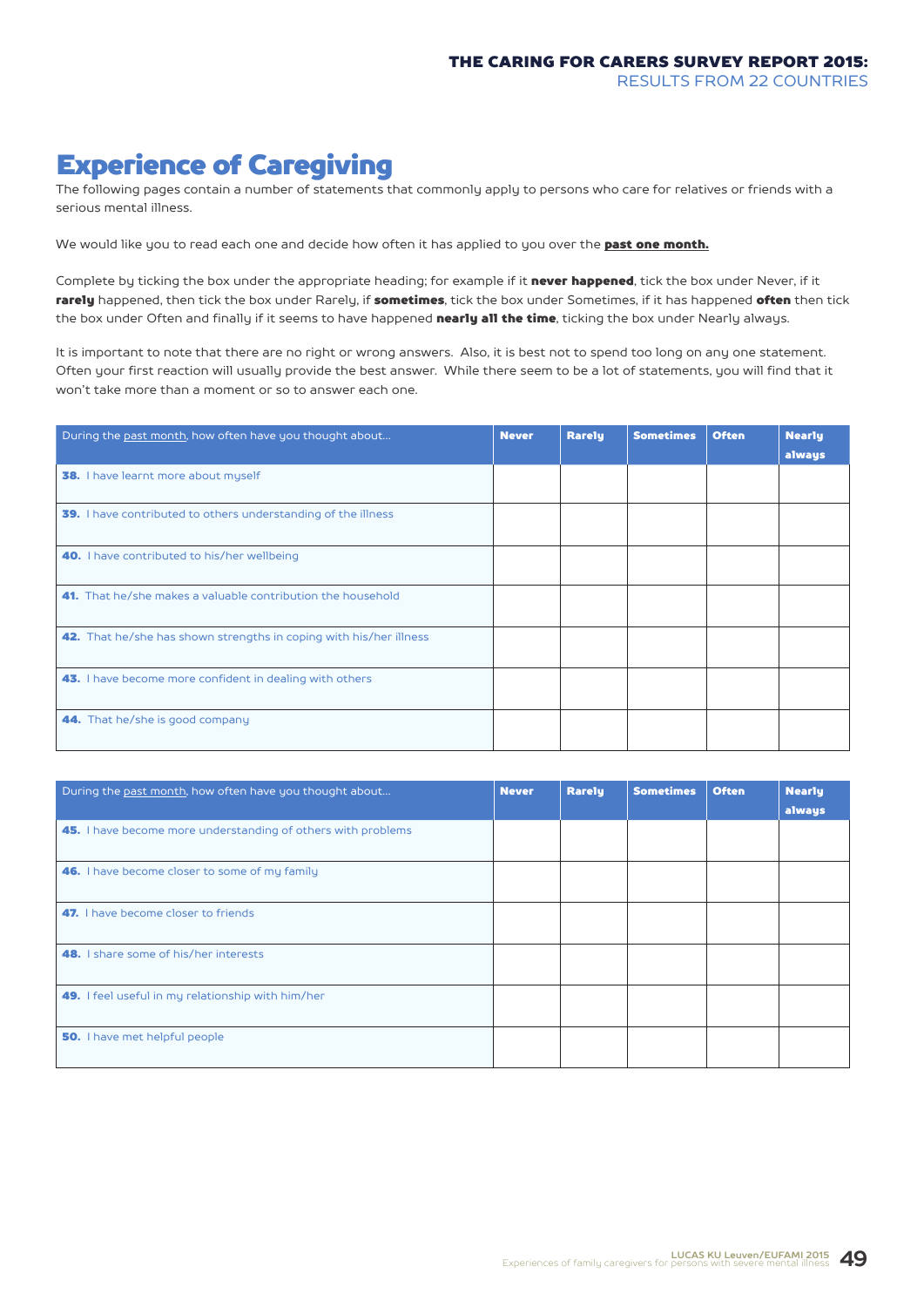# B. Support

The questions in Part B ask how satisfied you are, in general, with the support you may receive to help you in your role as a carer. Support may be provided by people working in the voluntary, private or statutory sectors, such as GPs, social workers, housing support workers, community psychiatric nurses, care workers, psychologists, psychiatrists, and carer support services or groups run by the voluntary sector.

*Please tick the box on each line that best reflects your level of satisfaction with the support you receive as a whole.*

# Information and advice for carers

The next questions ask about how satisfied you are with information and advice for carers. *(Please tick one box on each line.)*

| In general, how satisfied are you with                                                                                                               | <b>Very</b><br>dissatisfied | <b>Somewhat</b><br>dissatisfied | <b>Not satisfied</b><br>and not<br>dissatisfied | <b>Somewhat</b><br>satisfied | <b>Very</b><br>satisfied |
|------------------------------------------------------------------------------------------------------------------------------------------------------|-----------------------------|---------------------------------|-------------------------------------------------|------------------------------|--------------------------|
| 1. That you have enough information about the<br>condition/illness of the person you care for to enable<br>you to feel confident in caring for them? |                             |                                 |                                                 |                              |                          |
| 2. That you have enough information about how their<br>condition/illness is likely to develop in the longer-term?                                    |                             |                                 |                                                 |                              |                          |
| 3. That you can get whatever information you need<br>when you need it (e.g. through your doctor or on your<br>own)                                   |                             |                                 |                                                 |                              |                          |
| 4. With how easy it is to understand the information<br>you have?                                                                                    |                             |                                 |                                                 |                              |                          |
| 5. With the amount of advice available to you<br>(e.g. from healthcare workers or other carers)?                                                     |                             |                                 |                                                 |                              |                          |
| 6. That you are clear about who to go to for the<br>information and advice you need?                                                                 |                             |                                 |                                                 |                              |                          |
| 7. That you are clear about who to contact if there is<br>an emergency and you need help right away?                                                 |                             |                                 |                                                 |                              |                          |
| 8. That you are clear about who to call if you have a<br>routine inquiry?                                                                            |                             |                                 |                                                 |                              |                          |

# Your involvement in treatment and care planning

*(Please tick one box on each line.)*

| In general, <b>how satisfied</b> are you with                                            | <b>Very</b><br>dissatisfied | <b>Somewhat</b><br>dissatisfied | <b>Not satisfied</b><br>and not<br>dissatisfied | <b>Somewhat</b><br>satisfied | <b>Very</b><br>satisfied |
|------------------------------------------------------------------------------------------|-----------------------------|---------------------------------|-------------------------------------------------|------------------------------|--------------------------|
| <b>9.</b> Your involvement in important decisions (e.g.<br>medication, hospitalisation)? |                             |                                 |                                                 |                              |                          |
| <b>10.</b> Your ability to influence important decisions?                                |                             |                                 |                                                 |                              |                          |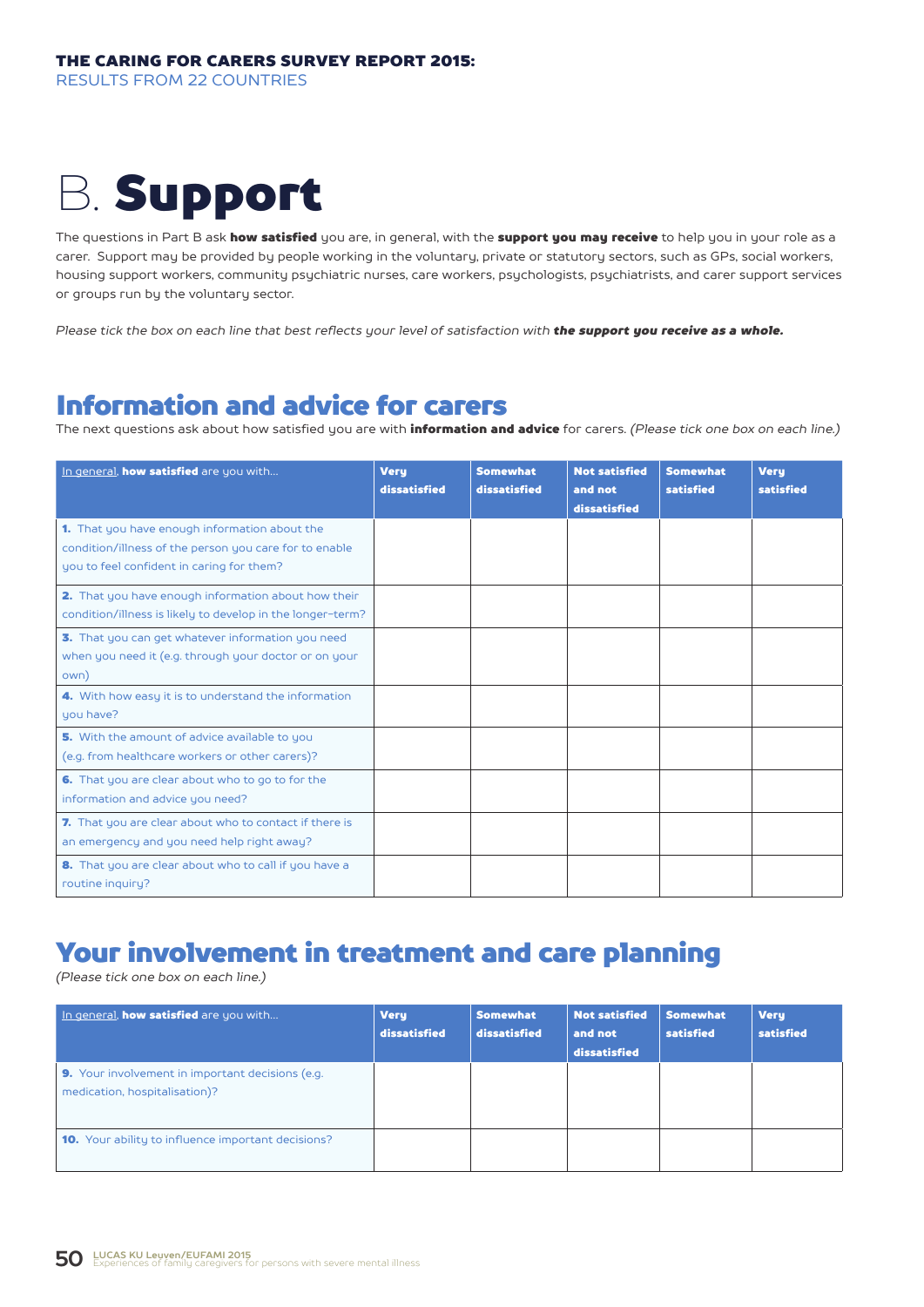# Support from medical and/or care staff

The following questions ask about the support you may receive from medical and/or care staff - that is, the people providing treatment and care for the person you care for (e.g. GPs, social workers, housing support workers, community psychiatric nurses, workers from the voluntary sector, psychologists and psychiatrists). (Please tick one box on each line)*(Please tick one box on each line.)*

| In general, how satisfied are you with                                                                                            | <b>Very</b><br>dissatisfied | <b>Somewhat</b><br>dissatisfied | <b>Not satisfied</b><br>and not<br>dissatisfied | <b>Somewhat</b><br>satisfied | <b>Very</b><br>satisfied |
|-----------------------------------------------------------------------------------------------------------------------------------|-----------------------------|---------------------------------|-------------------------------------------------|------------------------------|--------------------------|
| 11. How easy it is to get help and support from staff<br>for the person you care for (e.g. to prevent relapse)?                   |                             |                                 |                                                 |                              |                          |
| 12. How easy it is to get help and support from staff<br>for yourself (e.g. advice on how to deal with certain<br>behaviours)     |                             |                                 |                                                 |                              |                          |
| 13. The quality of help and support from staff for the<br>person you care for?                                                    |                             |                                 |                                                 |                              |                          |
| 14. Your relationships with key staff who support the<br>person you care for?                                                     |                             |                                 |                                                 |                              |                          |
| 15. How well the staff you have contact with are<br>communicating with each other (i.e. that they share<br>important information) |                             |                                 |                                                 |                              |                          |
| <b>16.</b> How seriously staff take what you say to them?                                                                         |                             |                                 |                                                 |                              |                          |
| <b>17.</b> The level of understanding staff have of what it<br>must be like to be in your situation?                              |                             |                                 |                                                 |                              |                          |

| In general, how satisfied are you with the<br>support you received from | <b>Very</b><br>dissatisfied | <b>Somewhat</b><br>dissatisfied | <b>Not satisfied</b><br>and not<br>dissatisfied | <b>Somewhat</b><br>satisfied | <b>Very</b><br>satisfied |
|-------------------------------------------------------------------------|-----------------------------|---------------------------------|-------------------------------------------------|------------------------------|--------------------------|
| <b>Doctors</b>                                                          |                             |                                 |                                                 |                              |                          |
| <b>Nurses</b>                                                           |                             |                                 |                                                 |                              |                          |
| Patient/care giver organisations                                        |                             |                                 |                                                 |                              |                          |
| Insurance company                                                       |                             |                                 |                                                 |                              |                          |
| <b>Social workers</b>                                                   |                             |                                 |                                                 |                              |                          |
| Workplace                                                               |                             |                                 |                                                 |                              |                          |
| <b>Pharmaceutical companies</b>                                         |                             |                                 |                                                 |                              |                          |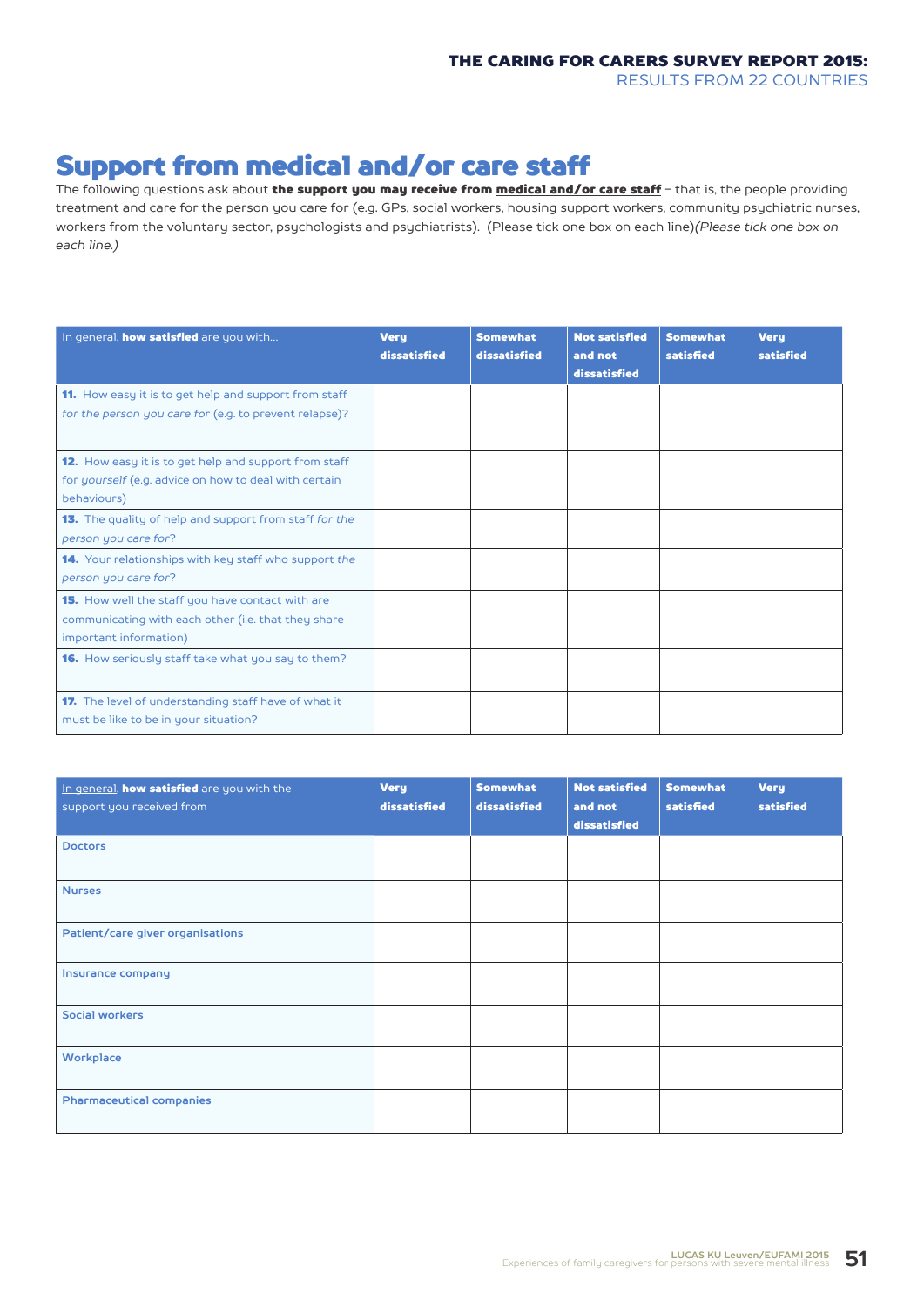

The questions in Part C are about your needs for support to help you in your role as a carer

# Information and advice for carers

The next questions ask about how satisfied you are with information and advice for carers. *(Please tick one box on each line.)*

| 1. Would you like more support to help you in your role as a carer? |  |
|---------------------------------------------------------------------|--|
| No, not at all                                                      |  |
| Yes, a little                                                       |  |
| Yes, a lot                                                          |  |
|                                                                     |  |

2. EUFAMI and family members organisations take several actions towards relatives caring for persons with mental illness. What support do you need from these organisations? (Several answers are possible)

| Do you want EUFAMI and the family members organisations to                                                     | <b>No</b> | <b>Yes</b> |
|----------------------------------------------------------------------------------------------------------------|-----------|------------|
| Represent family members at policy level                                                                       |           |            |
| Raise public awareness on the impact of mental illness                                                         |           |            |
| Give individual emotional support                                                                              |           |            |
| Give individual financial support                                                                              |           |            |
| Give individual information                                                                                    |           |            |
| Give practical support                                                                                         |           |            |
| Offer respite care                                                                                             |           |            |
| Give the opportunity to meet and share knowledge and experiences with other family members and informal carers |           |            |
| Give the opportunity to meet and share knowledge and experiences with professional carers (e.g. lectures)      |           |            |
| Other, namely                                                                                                  |           |            |
|                                                                                                                |           |            |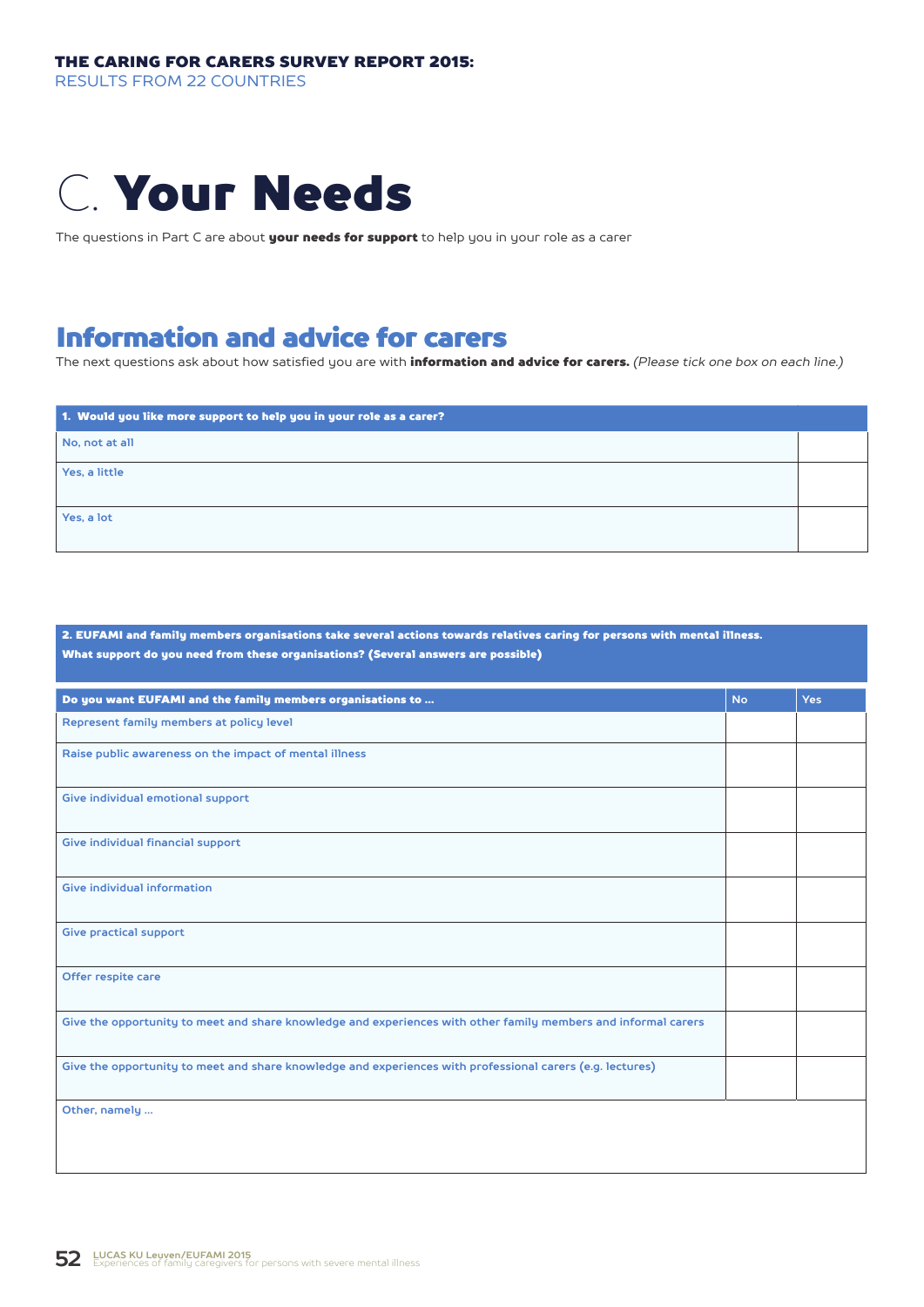# D. Background Information

The following information will help us to understand your caring situation better and interpret your answers more effectively.

# About you

| 1. Your date of birth?<br>2. Your gender<br>Female<br>Male<br>3. Your nationality?                                                                              | 7. To what extent has the fact that you are a<br>carer contributed to you getting by<br>Not at all<br>A little<br>Moderately<br>Quite a bit<br>A lot        |
|-----------------------------------------------------------------------------------------------------------------------------------------------------------------|-------------------------------------------------------------------------------------------------------------------------------------------------------------|
| 4. Country of residence?<br>5. Your environment (the area you live in)?<br>Rural<br>Semi-urban<br>Urban                                                         | 8. Your employment status?<br>Employed full-time<br>Employed part-time<br>Self-employed<br>Unemployed<br>Retired<br>Student<br>Unable to work due to caring |
| 6. To what extent can you get by on your total<br>available income per month?<br>Very difficult<br>Difficult<br>Not difficult and not easy<br>Easy<br>Very easy | responsibilities<br>Unable to work due to<br>ill-health /disability<br>Other (please specify)                                                               |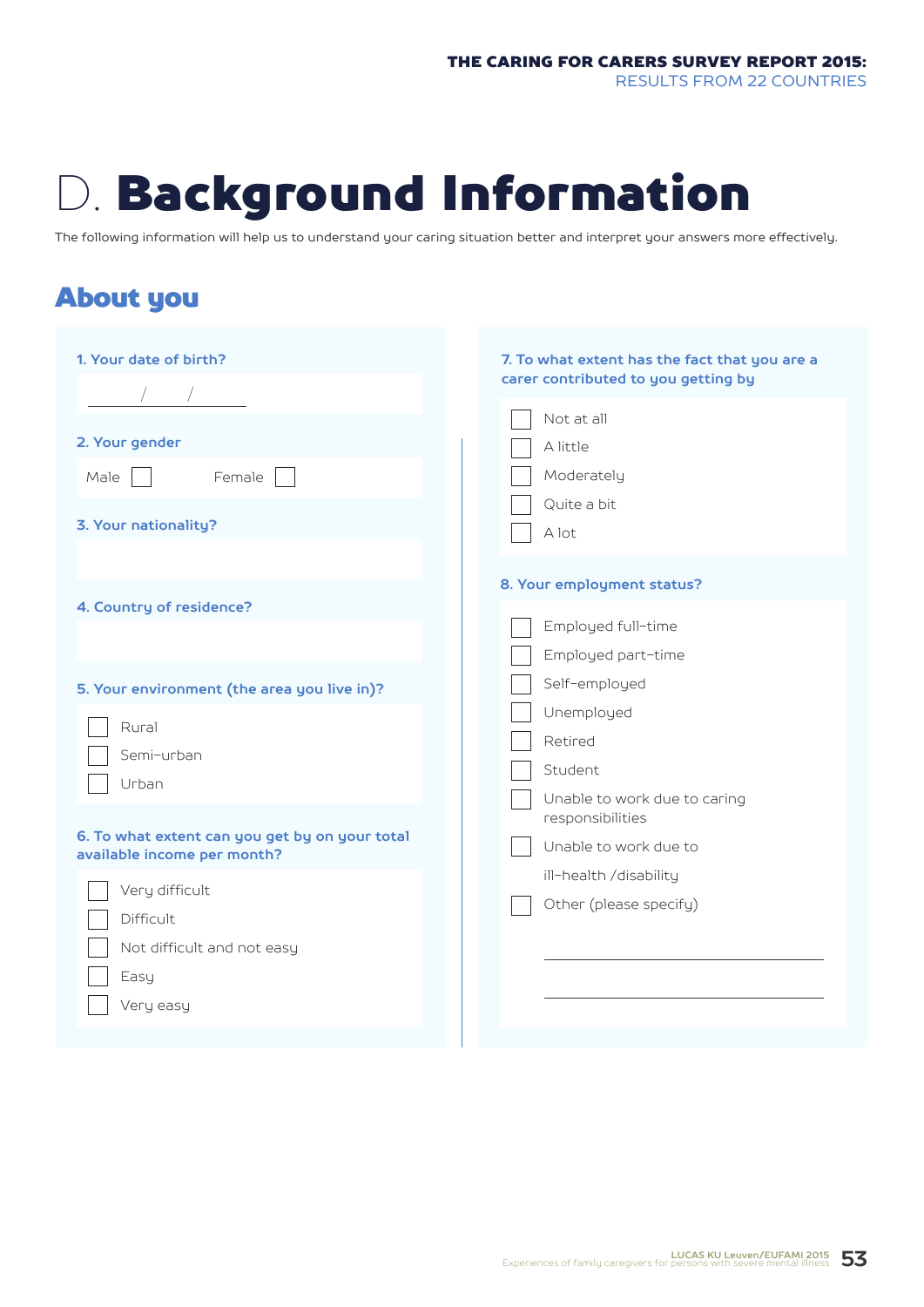### THE CARING FOR CARERS SURVEY REPORT 2015:

RESULTS FROM 22 COUNTRIES

#### **9. How many people with a mental health problem do you currently care for?**

1 person

2 persons

3 + persons

*The next questions refer to all the persons with a mental health problem you care for.*

**10. Please estimate as best as you can how many hours have you taken off paid work last week to care for the person with a mental health problem?**

I estimate this was \_\_\_\_\_\_\_\_\_\_\_ hours

**11. Please estimate as best you can how many hours you spent last week looking after someone with a mental health problem?**

I estimate this was \_\_\_\_\_\_\_\_\_\_ hours

**12. In what year did you first start caring for someone with a mental health problem? (If you don't remember the exact year, please give an estimate of the year you started caring.)**

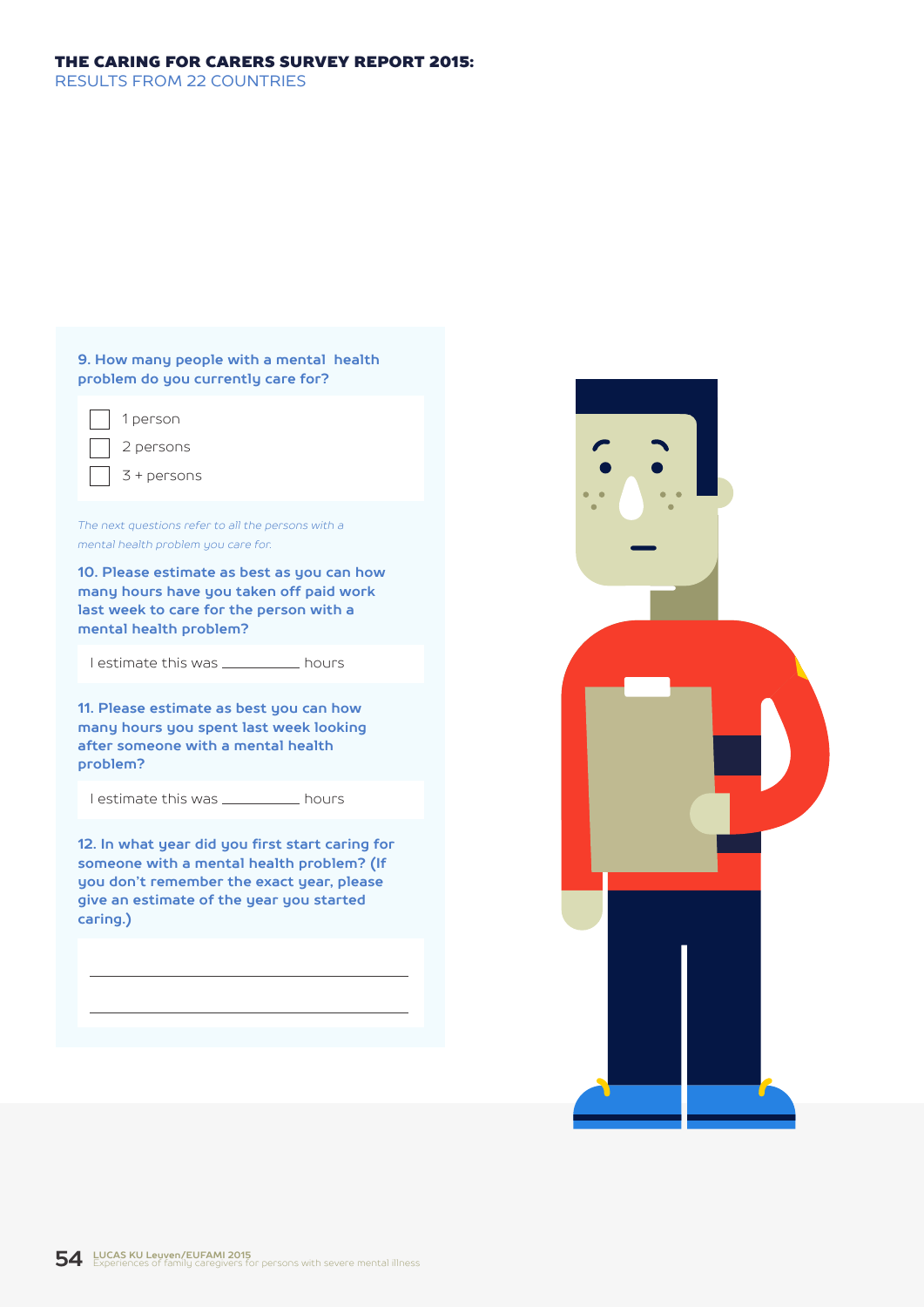# About the Person or Persons You Care For

This next section asks about the person or persons you care for with a mental health problem. Please respond about the person you care for using the first column of boxes ('Person 1'). If you care for more than one person with a mental health problem, please tick relevant boxes in the other two columns (Persons 2 & 3). There is space at the end of the questionnaire if you would like to tell us about any further caring responsibilities you may have.

#### **13. Who do you care for?**

|                                       | Person 1 | Person <sub>2</sub> | Person <sub>3</sub> |
|---------------------------------------|----------|---------------------|---------------------|
| My son/daughter                       |          |                     |                     |
| My partner/spouse                     |          |                     |                     |
| My brother/sister                     |          |                     |                     |
| My parent                             |          |                     |                     |
|                                       |          |                     |                     |
| My friend                             |          |                     |                     |
| Other (please specify below tick box) |          |                     |                     |
|                                       |          |                     |                     |
|                                       |          |                     |                     |

#### **14. What is their illness/condition?**

|                                                                | Person 1 | Person <sub>2</sub> | Person <sub>3</sub> |
|----------------------------------------------------------------|----------|---------------------|---------------------|
| Psychosis/schizophrenia                                        |          |                     |                     |
| Bi-polar disorder/manic depression                             |          |                     |                     |
| Depression                                                     |          |                     |                     |
| Anxiety                                                        |          |                     |                     |
| Other mental health problem<br>(please specify below tick box) |          |                     |                     |
|                                                                |          |                     |                     |
|                                                                |          |                     |                     |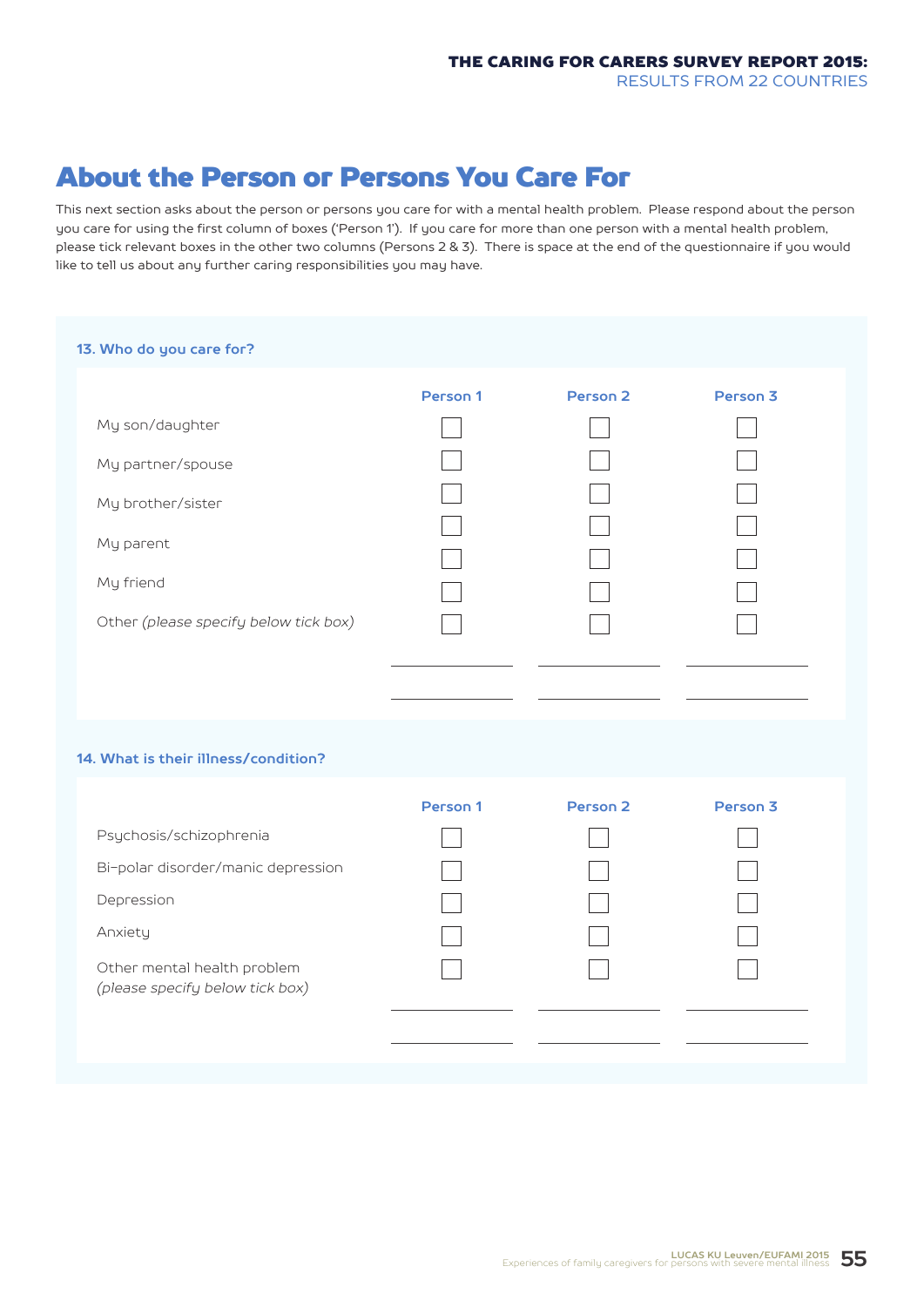#### THE CARING FOR CARERS SURVEY REPORT 2015:

RESULTS FROM 22 COUNTRIES

#### **15. Do you live with each other at the moment?**

|                                         | Person 1 | Person <sub>2</sub> | Person <sub>3</sub> |
|-----------------------------------------|----------|---------------------|---------------------|
| Yes                                     |          |                     |                     |
| Some of the time                        |          |                     |                     |
| <b>No</b>                               |          |                     |                     |
|                                         |          |                     |                     |
| If no, where are they currently living? |          |                     |                     |
| Own/rented accommodation                |          |                     |                     |
| Supported accommodation                 |          |                     |                     |
| With other family member/friend         |          |                     |                     |
| Care home                               |          |                     |                     |
| Hospital                                |          |                     |                     |
| Other (please specify below tick box)   |          |                     |                     |
|                                         |          |                     |                     |
|                                         |          |                     |                     |
|                                         |          |                     |                     |

#### **16. Which of the following statements best describes your role as a carer at the moment?**

|                                                                                  | Person 1 | Person <sub>2</sub> | Person 3 |
|----------------------------------------------------------------------------------|----------|---------------------|----------|
| am the <b>only</b> caregiver                                                     |          |                     |          |
| <b>share</b> caring responsibilities with<br>others, but I am the main caregiver |          |                     |          |
| <b>share</b> caring responsibilities equally<br>with others                      |          |                     |          |
| share caring responsibilities, but<br>someone else is the main caregiver         |          |                     |          |
| Other (please specify below tick box)                                            |          |                     |          |
|                                                                                  |          |                     |          |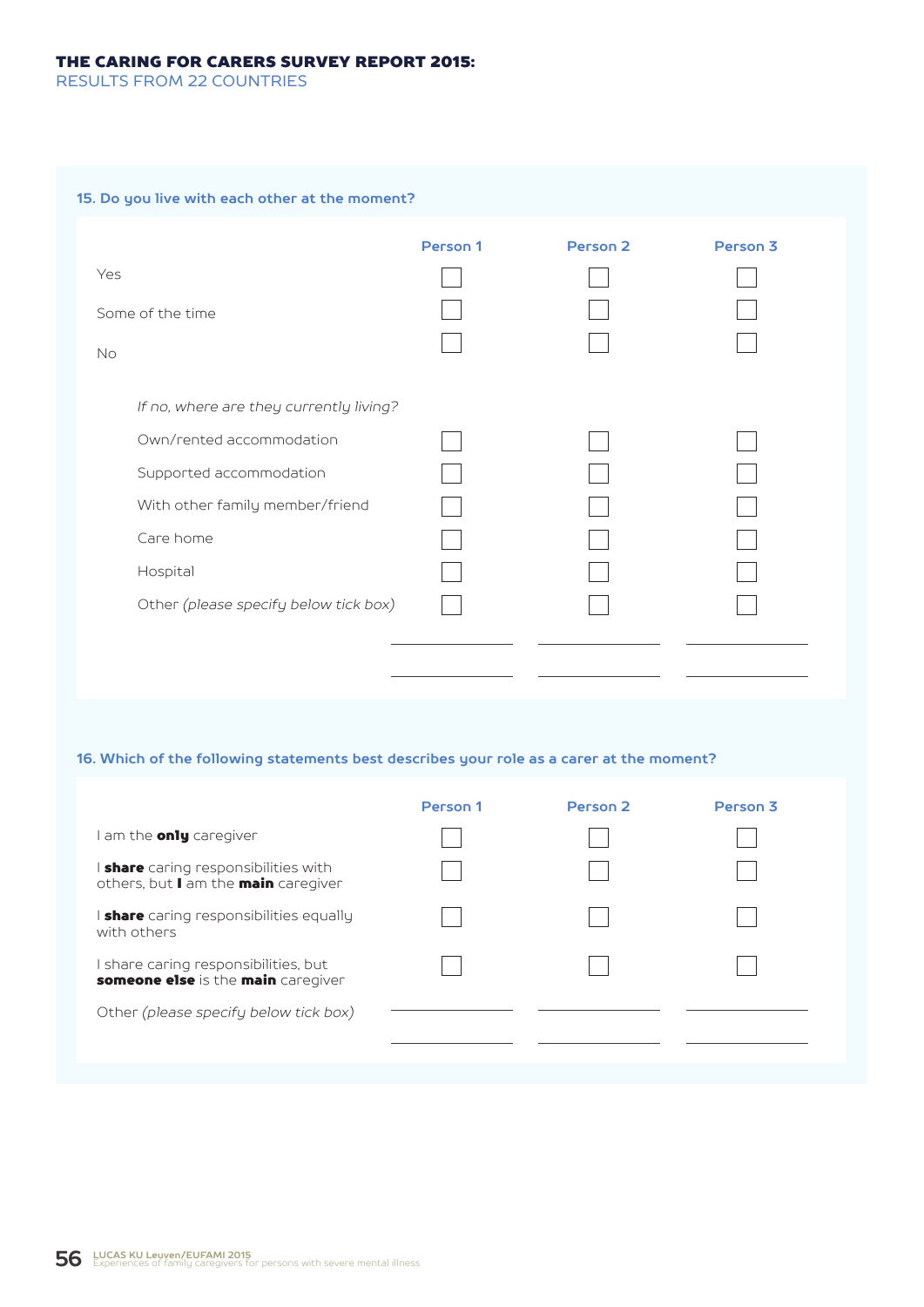# Taking a Break

| 17. Which of the following types of support, if<br>any, do you use to allow you to take a break<br>from caring?<br>(Tick more than one box if required.) |
|----------------------------------------------------------------------------------------------------------------------------------------------------------|
| Friends/family providing temporary care                                                                                                                  |
| Paid carers coming into the home                                                                                                                         |
| Paid carers providing care away from<br>the home (e.g. care home)                                                                                        |
| Supported activities out of the home, for<br>the person you care for                                                                                     |
| Supported breaks for you and the person<br>you care for, away from the home                                                                              |
| Other respite care (please specify below)                                                                                                                |
|                                                                                                                                                          |
| I'm unable to take a break from caring                                                                                                                   |
| I do not need support to take a break<br>from caring                                                                                                     |
| I do not need to take a break from caring                                                                                                                |